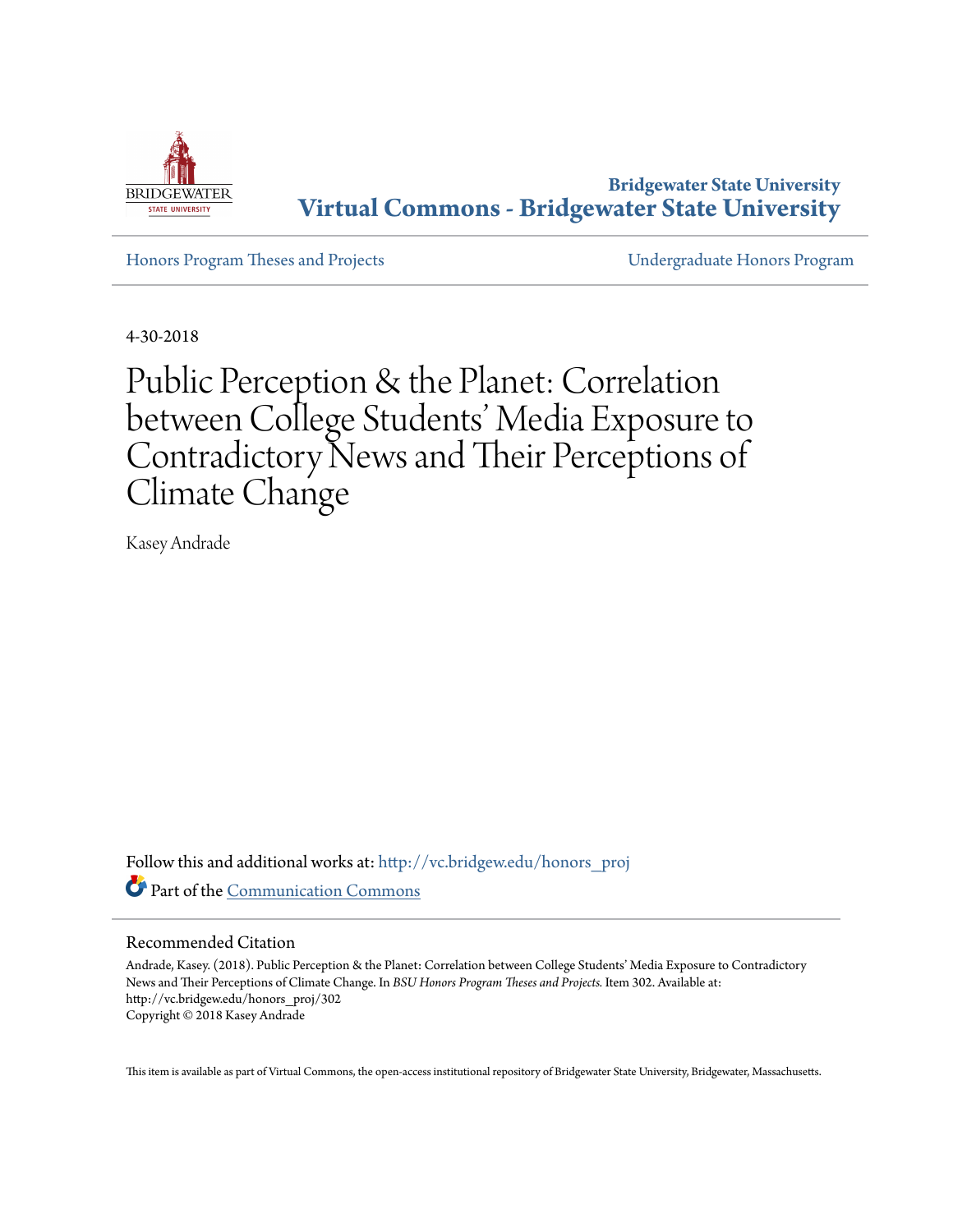Public Perception & the Planet: Correlation between College Students' Media Exposure to Contradictory News and Their Perceptions of Climate Change

Running head: PUBLIC PERCEPTION & THE PLANET 1

Kasey Andrade

Submitted in Partial Completion of the Requirements for Commonwealth Interdisciplinary Honors in Communication Studies and Sustainability Innovation and Outreach

Bridgewater State University

April 30, 2018

 Dr. Hui Zhang, Thesis Advisor Dr. Ryan LaBrozzi, Thesis Advisor Dr. Inkyoung Kim, Committee Member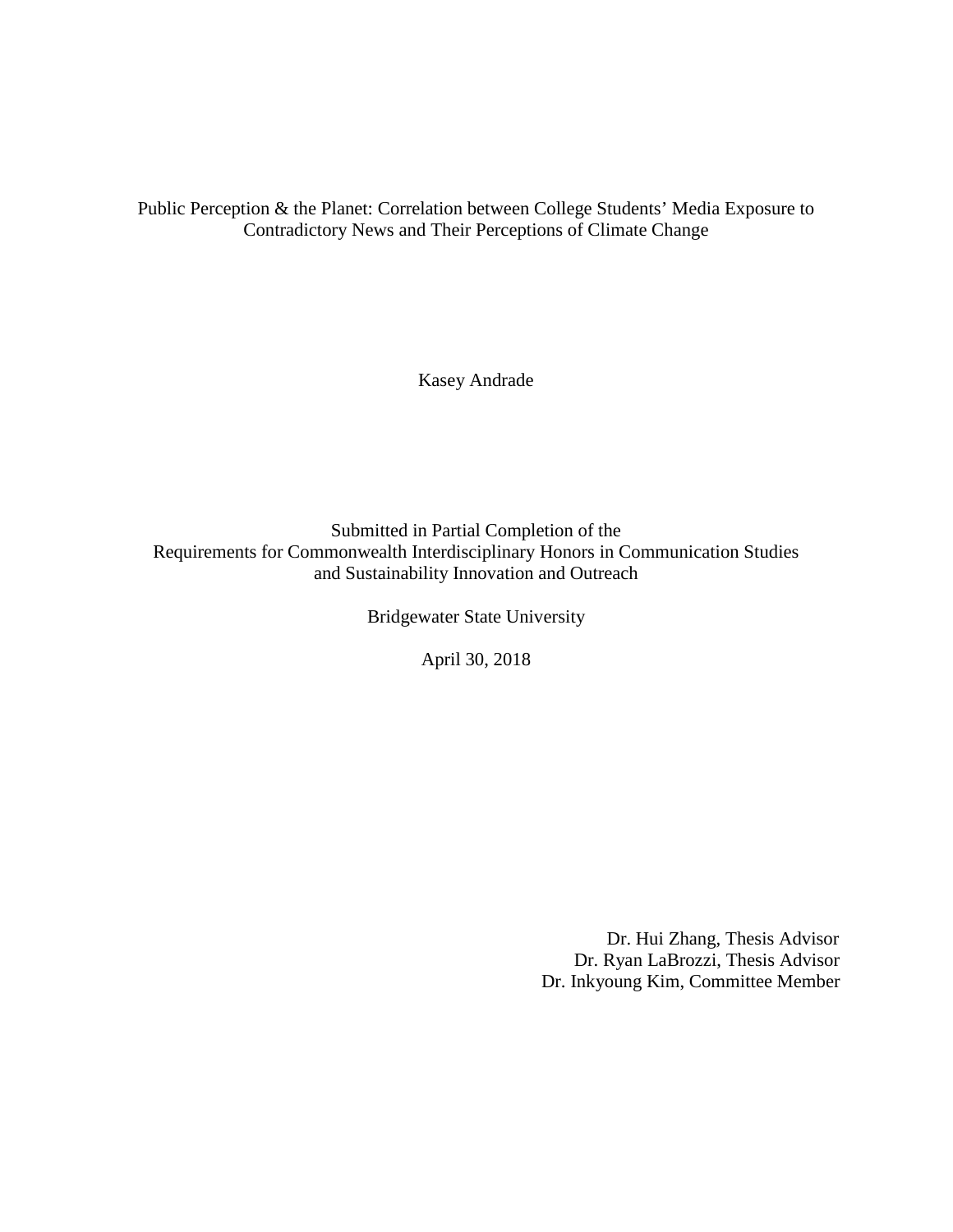Public Perception & the Planet: Correlation between College Students' Media Exposure to

Contradictory News and Their Perceptions of Climate Change

Kasey Andrade

Bridgewater State University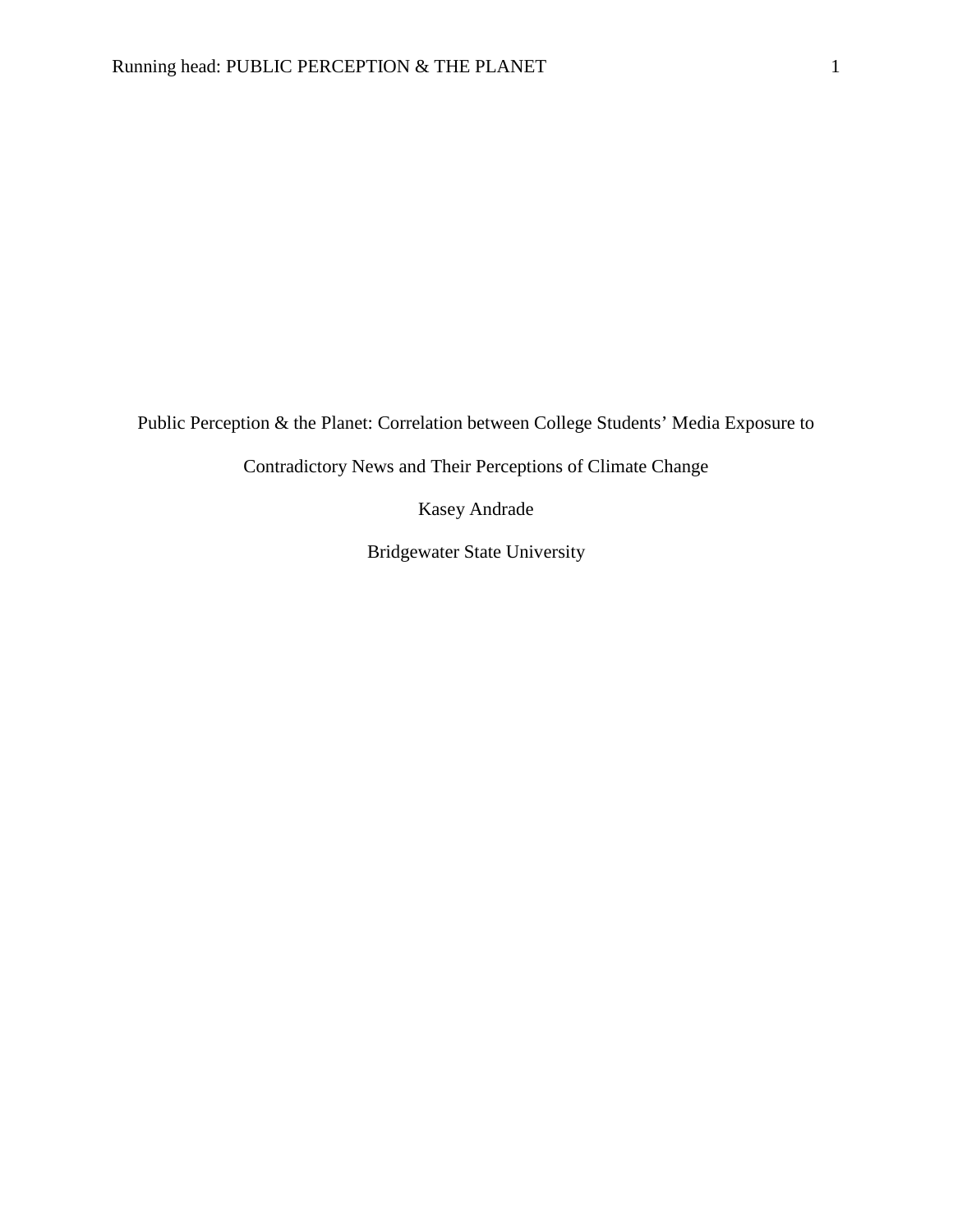# Table of Contents

| a. Certainty that Most Scientists Think Global Warming is Happening23 |  |
|-----------------------------------------------------------------------|--|
| b. Certainty about the Human Causes of Global Warming24               |  |
| c. Certainty about the Occurrence of Global Warming24                 |  |
|                                                                       |  |
|                                                                       |  |
|                                                                       |  |
|                                                                       |  |
|                                                                       |  |
|                                                                       |  |
|                                                                       |  |
|                                                                       |  |
|                                                                       |  |
|                                                                       |  |
|                                                                       |  |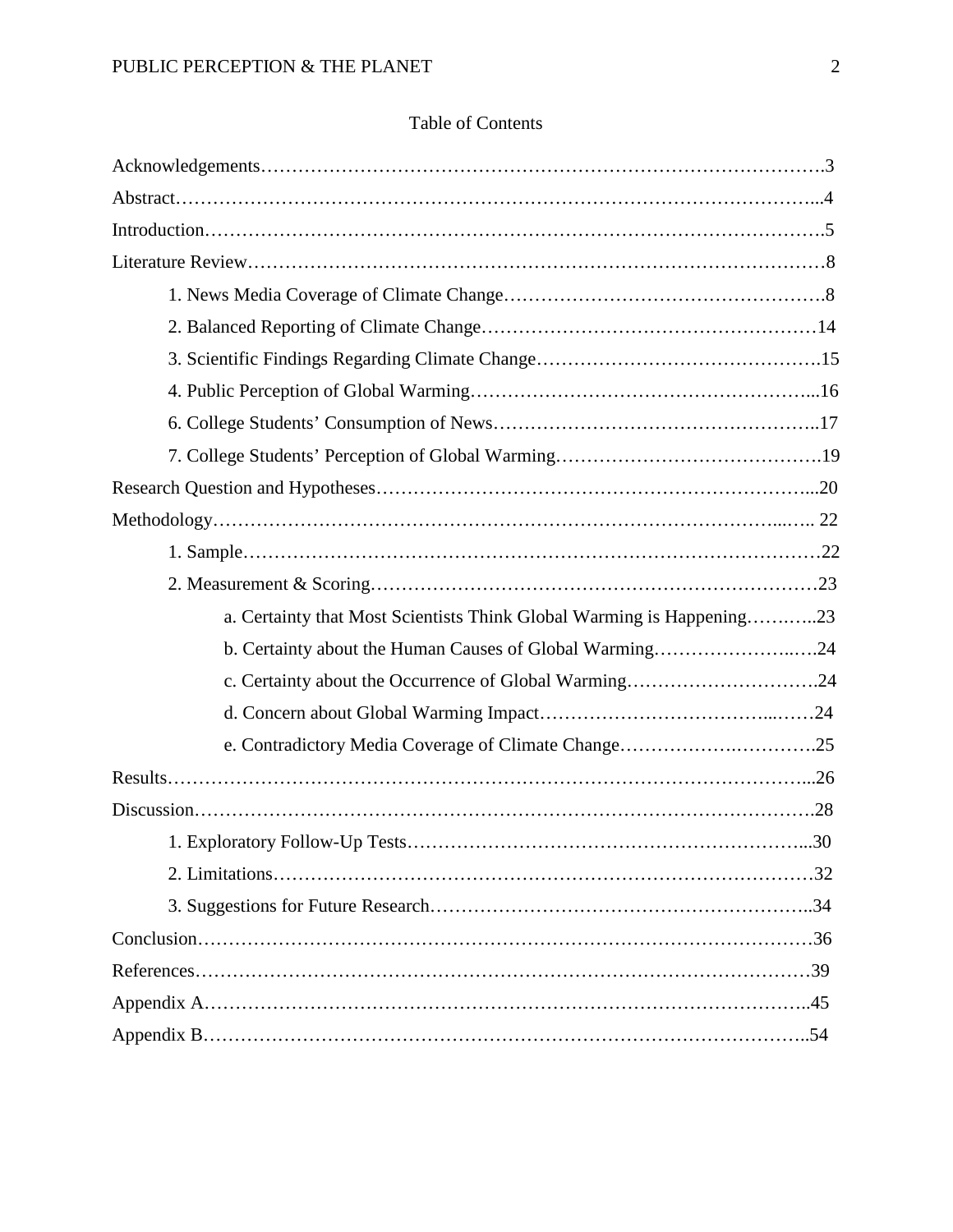#### **Acknowledgements**

This research was possible due to the work of my two thesis advisors, Dr. Hui Zhang and Dr. Ryan LaBrozzi. I would like to thank them both for their insights, diligence, and commitment to this study. Their expertise and guidance paved the way for this research and greatly contributed to the successful completion of this thesis. I highly valued their advice and direction at each stage of this process and am grateful for their assistance.

I would also like to acknowledge Bridgewater State University, the BSU Honors Program, the BSU Office of Undergraduate Research, and my survey participants for making this research possible. Furthermore, thank you to my family and friends for your constant support and encouragement throughout this process.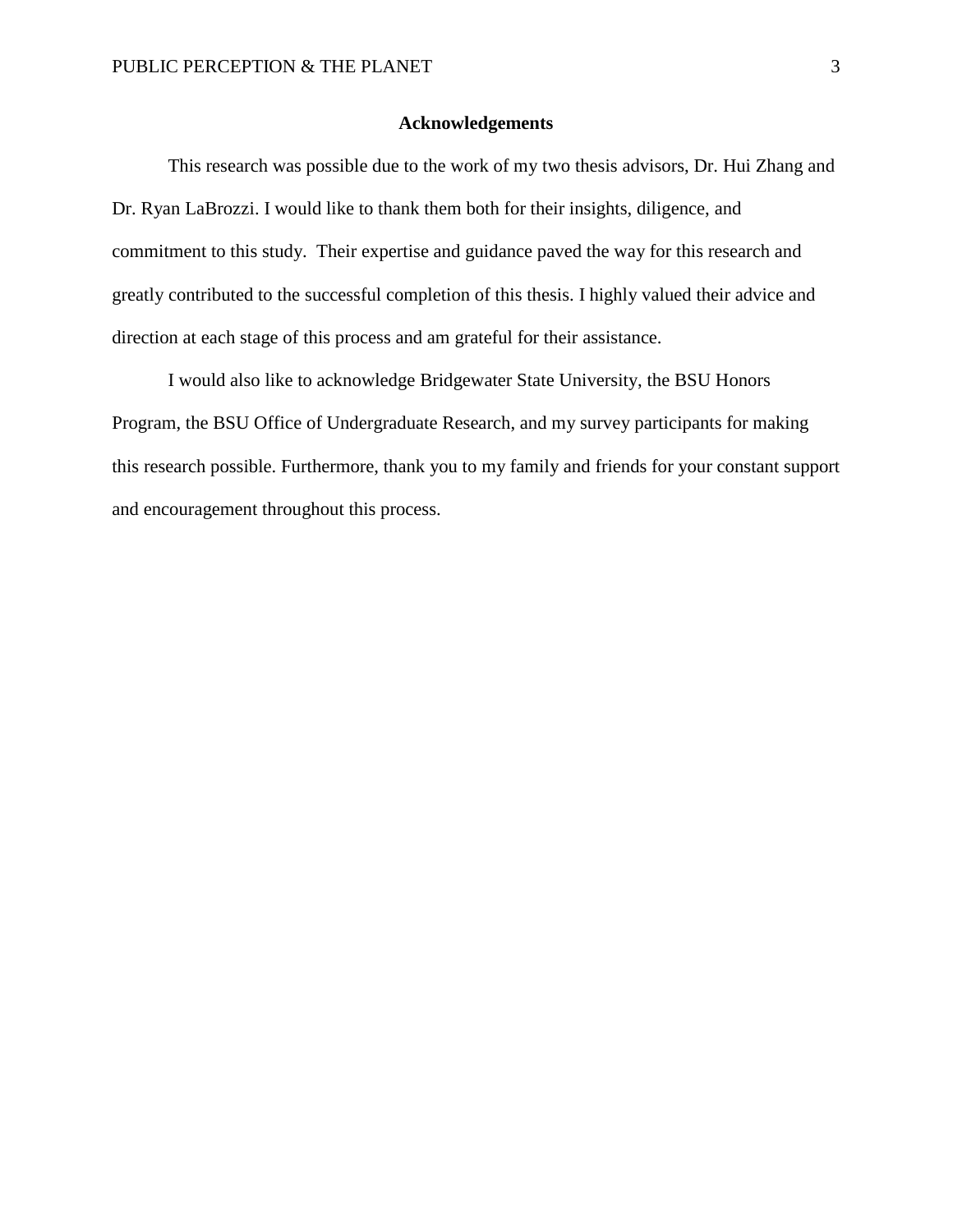#### **Abstract**

Public perception of global warming can be defined by a combination of factors, including certainty that most scientists think global warming is happening, certainty about the human causes of global warming, certainty about the occurrence of global warming, and concern about global warming impact (Feldman, Maibach, Roser-Renouf, & Leiserowitz, 2012). The media plays a critical role in communicating scientific findings to the public and can create an informational bias by providing coverage on viewpoints that do not align with the scientific consensus on climate change. The purpose of this project was to examine if there is a correlation between college students' perceived exposure to conflicting media coverage of climate change and their perceptions of the issue. Understanding how college students perceive the issue is particularly important because this group is vulnerable to misconceptions about the issue and distinctive challenges are associated with changing their attitudes on socio-scientific issues such as climate change. Through an anonymous survey of 132 undergraduate students, this study found that there is a significant correlation between college students' perceived exposure to contradictory media coverage and certainty that most scientists think global warming is happening, along with certainty about the human causes of climate change. This provides an understanding as to which aspects of climate change the media may have more influence in shaping through environmental communication.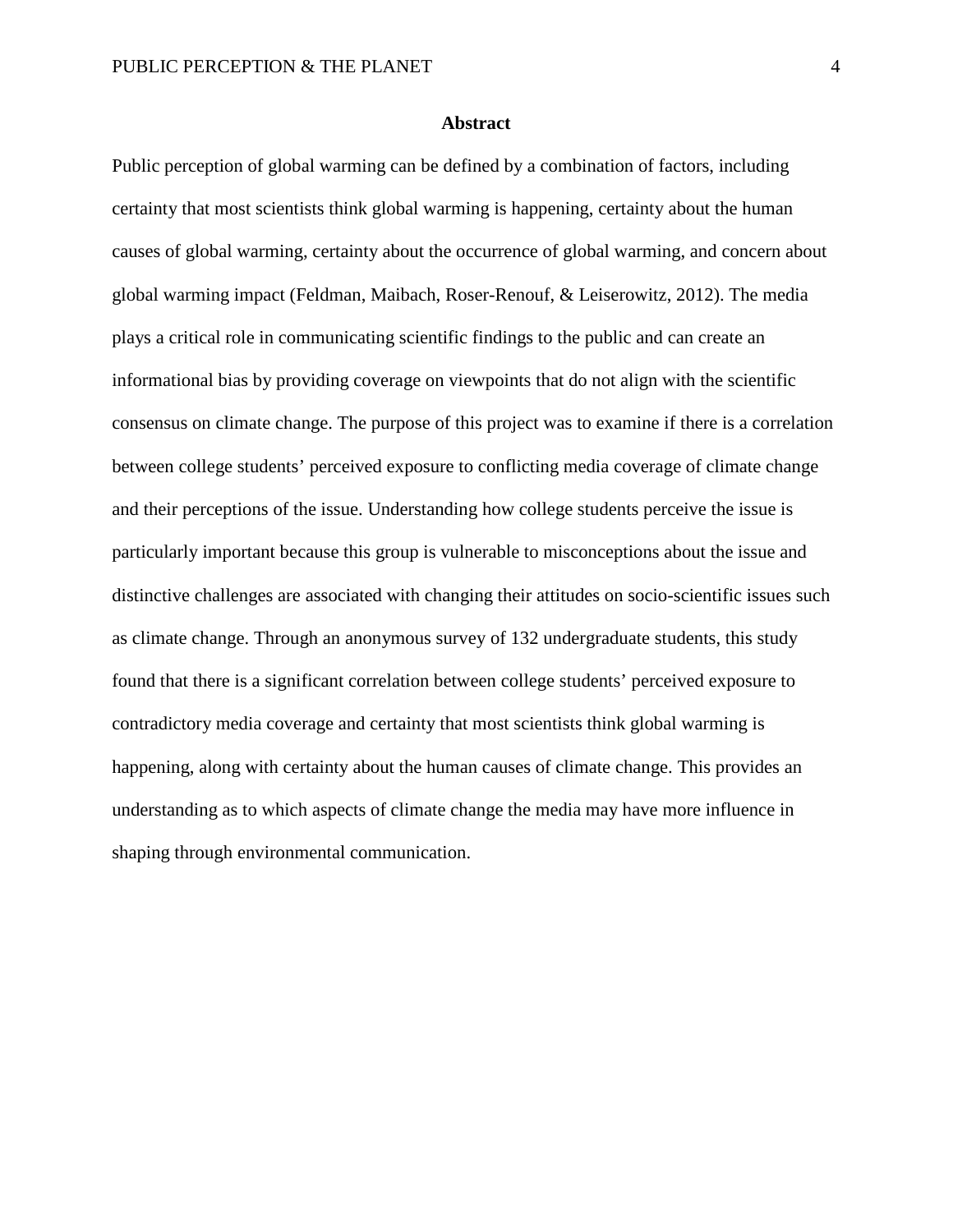#### **Introduction**

Climate change is a significant and pressing issue facing society today that guarantees negative consequences for individuals and populations around the globe. Not only does the scientific community largely acknowledge this problem, but more than 97% of climate scientists endorse the consensus that human activity contributes to climate change (Cook et al., 2013). With this large majority of experts in agreement, many scientists are now taking a serious look at how severely and quickly consequences will arise, such as the spread of disease and an increased frequency of extreme weather events (Jones, 2014). Although the scientific community has developed an overall consensus about the severity of climate change, the general public is less concerned. Research has shown that even with very high public awareness, the issue remains a low priority for a majority of people (Whitmarsh, 2011).

This lack of concern about climate change suggests a failure within environmental communication practices. Environmental communication is directly tied to the media, as most individuals learn about current science-related topics from the media rather than scientific experts (Feldman, 2016). Within school settings, along with exposure to the topic in the media, students associate global climate change with misconceptions, such as being unable to identify the difference between weather and climate, attributing reduced amounts of stratospheric ozone as the main cause for rising global temperatures, and correlating unlinked pollution effects to climate change (Lombardi & Sinatra, 2010). Furthermore, the relationship between environmental communication and the media is important because the media has been shown to be able to influence the public's perception of climate change (Pasquaré & Oppizzi, 2012).

Public perception of global warming can be defined by five factors, including "the perception of scientific agreement on global warming, belief in the human causes of global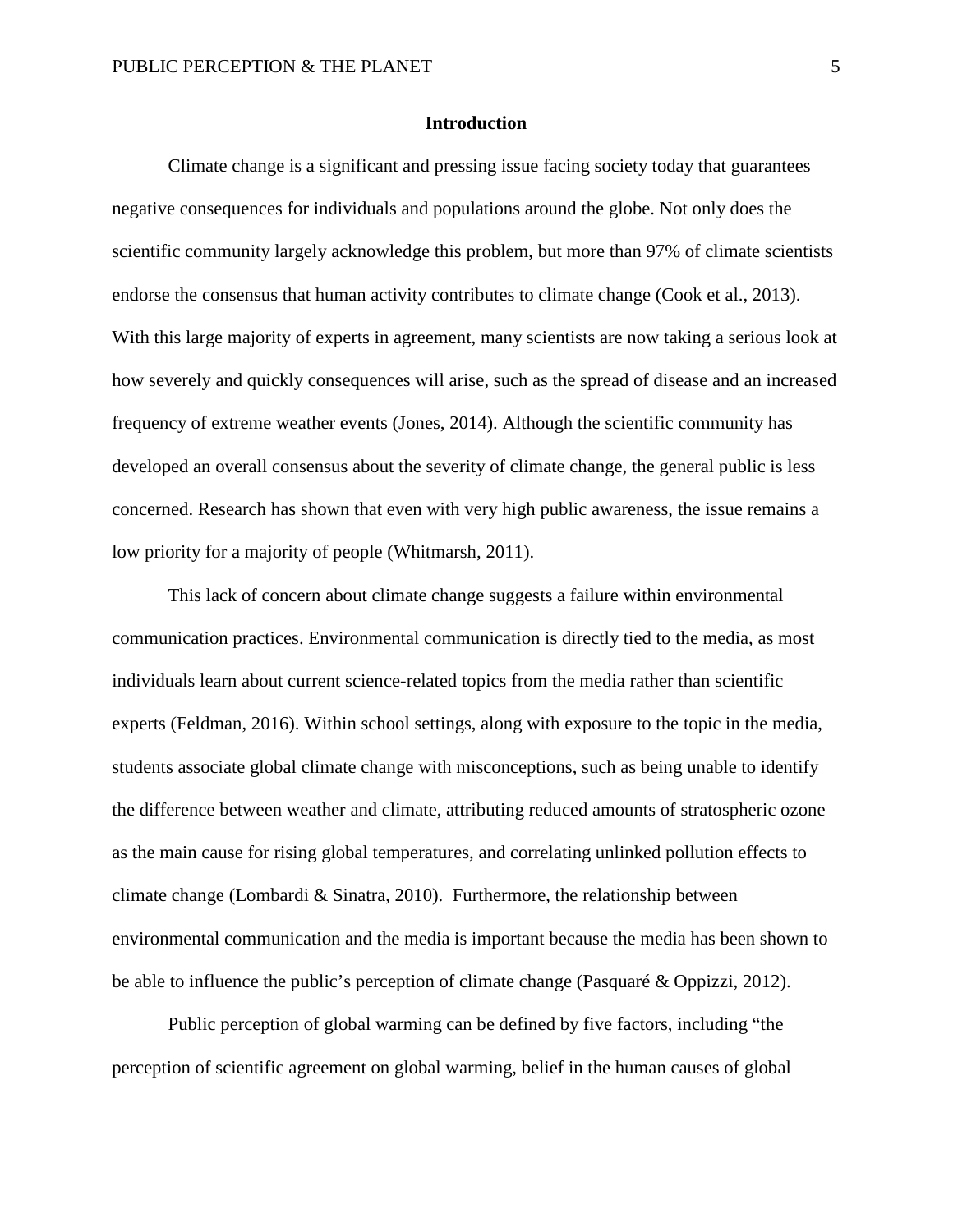warming, certainty that global warming is happening, concern about the impact of global warming, and the valence of expectations regarding the outcomes of taking action on global warming" (Feldman, Maibach, Roser-Renouf, & Leiserowitz, 2012, p. 16). These five beliefs can be used in combination as an indicator of global warming acceptance (Feldman et al., 2012). This indication can therefore suggest an overall perception of global warming. Climate change is difficult for individuals to understand due to the issue and its potential effects being unobtrusive and complex (Schäfer & Schlichting, 2014). The media has long held an important position in delivering climate change information to the public, with scientists understanding the significance of the media in this role (Schäfer & Schlichting, 2014).

Presenting information about climate change through frames is one way the media is able to exert their influence. Specific frames that can connect to an underlying belief already held by the audience are more likely to be effective (Nisbet, 2009). Framing environmental issues impacts how different populations think about changes in the environment by presenting information in a manner that highlights some components as more important than others (Pasquaré & Oppizzi, 2012). For example, this type of targeted framing is demonstrated by scientists highlighting religious and moral components of climate chance in an effort to convince religious leaders that the topic is inherently connected to their faith and communities (Nisbet, 2009). Similarly, if a new government regulation is proposed, advocates may frame the issue by emphasizing potential environmental disasters that can result from climate change, while those opposed to the regulation may frame the issue by focusing on the possible economic costs of the regulation (Nisbet, Hart, Myers, & Ellithorpe, 2013). Due to the power the media holds in this regard, it is important to gain insights and develop an understanding of environmental communication and examine if exposure to conflicting media frames is correlated with the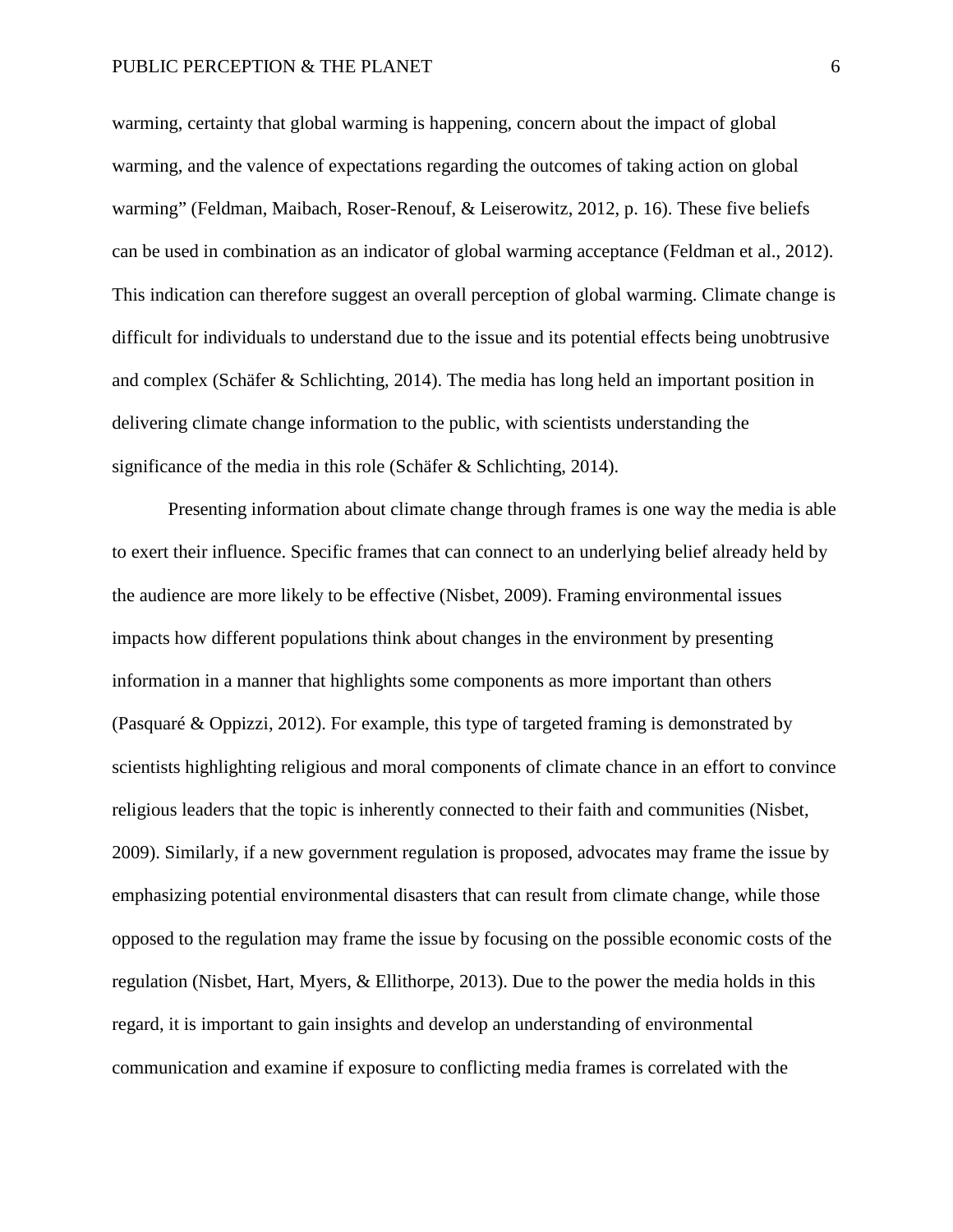public's perception regarding climate change. An example of conflicting news can come from the overall tone of the broadcast. This is demonstrated by Fox News being dismissive of climate change in almost 60 percent of their reports, while CNN and MSNBC reports are accepting of climate change in more than 70 percent of the stations' broadcasts (Feldman et al., 2012).

The current research seeks to examine if there is a correlation between college students' perception of global warming and perceived exposure to conflicting media frames on the issue. The current research is novel because it specifically focuses on college students' perception of climate change. There is a dearth of research on this subject, especially when compared to the amount of time that climate change has been a focus of scientific research (Lombardi & Sinatra, 2012). It is significant to understand college students' perception of climate change, as this population is vulnerable to unique challenges, such as having difficulty conceptualizing the issue, due to limited knowledge or misconceptions (Sinatra, Kardash, Taasoobshirazi, & Lombardi, 2012).

Today's conflicting media frames about climate change could lead to increased misconceptions for students and impact how they view the issue. Additionally, these misunderstandings are important to recognize because citizens reach voting age during their college years and develop news consumption and voting patterns that they may carry out throughout their lifetime (Diddi & LaRose, 2006). There are 69.2 million millennial individuals of voting age in the United States and just fewer than 69.7 million Baby Boomers who are eligible to vote, with the former having the ability to meaningfully impact the results of an election (Kinery, 2016). College students' perception of today's current issues, such as climate change, which may be related to the media messages they consume, could potentially impact their voting behavior. By specifically investigating the connection between environmental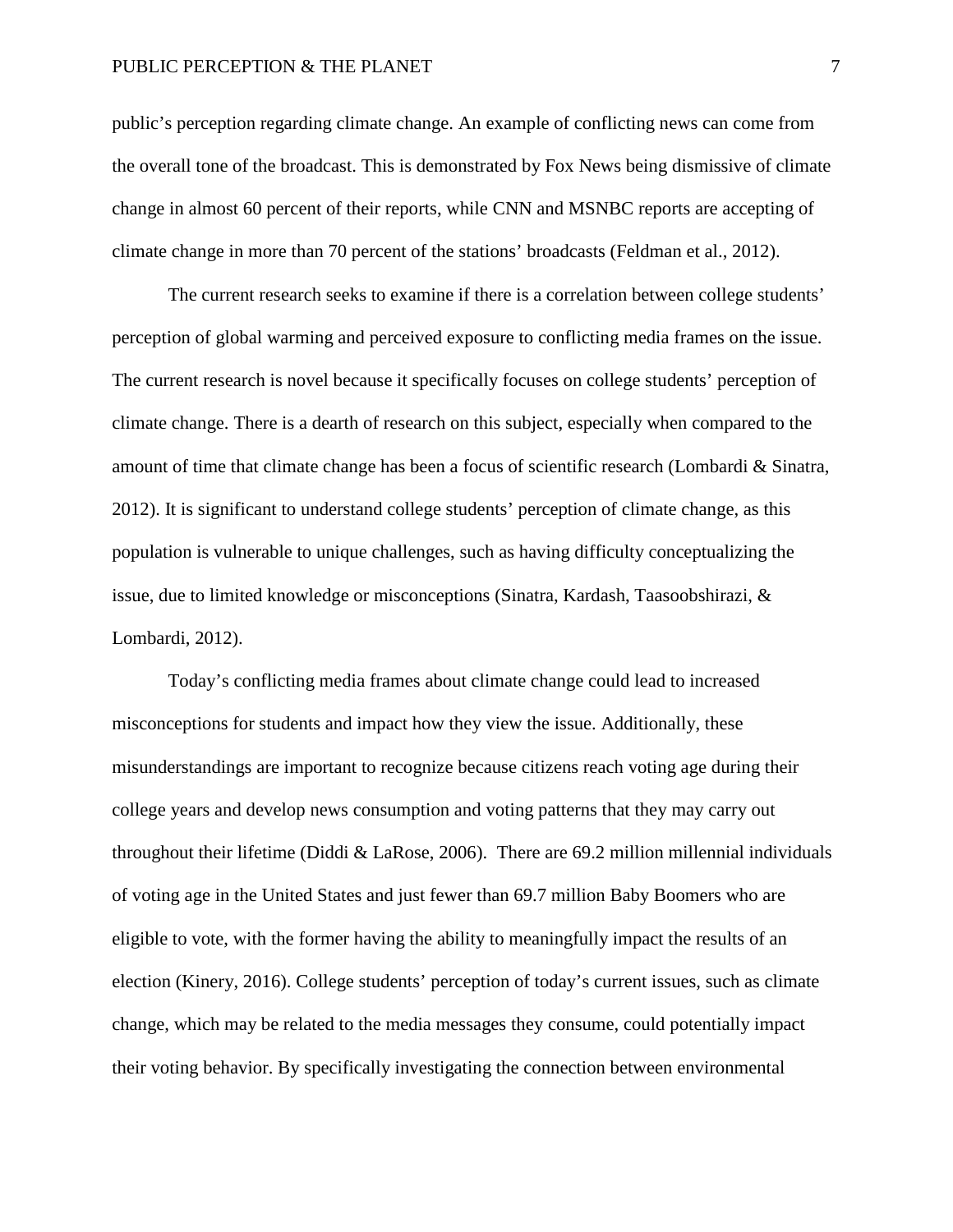communication and college students' perception of climate change, this project serves as a basis to gaining an understanding about the correlation between perceptions of climate change and perceived exposure to conflicting media coverage of the issue.

#### **Literature Review**

#### **News Media Coverage of Climate Change**

The media uses agenda setting to provide more or less coverage of a debated topic (McQuail, 2010). In this process, conflicting opinions within the public and plans by influential politicians exist and those with different viewpoints compete to highlight the prominence of the issue they deem important (McQuail, 2010). Pressure stemming from high-ranking politicians, public opinion, and real-world events contribute to how the media determines the amount of coverage that will be allotted to each issue (McQuail, 2010). Evidence has suggested that agenda-setting is a function of the mass media, based on individuals and the media having the same definition of what is significant (McCombs & Shaw, 1972). The ability to influence agenda setting provides the news media with significant power in drawing the public's attention to specific topics.

However, the media's power does not stop at agenda setting. Instead, the power is expanded by frames. Frames must "be considered schemes for both presenting and comprehending news" (Scheufele, 1999, p. 106). Furthermore, media frames are "a central organizing idea, or story line that provides meaning to an unfolding strip of events, weaving a connection among them. The frame suggests what the controversy is about, the essence of the issue" (Gamson & Modigliani, 1987, p. 143). Events are perceived by primary frameworks, with these frameworks fostering a way to describe the event (Goffman, 1974). Media framing can be broken down into a process model with input, processes, and outcomes. Organizational pressures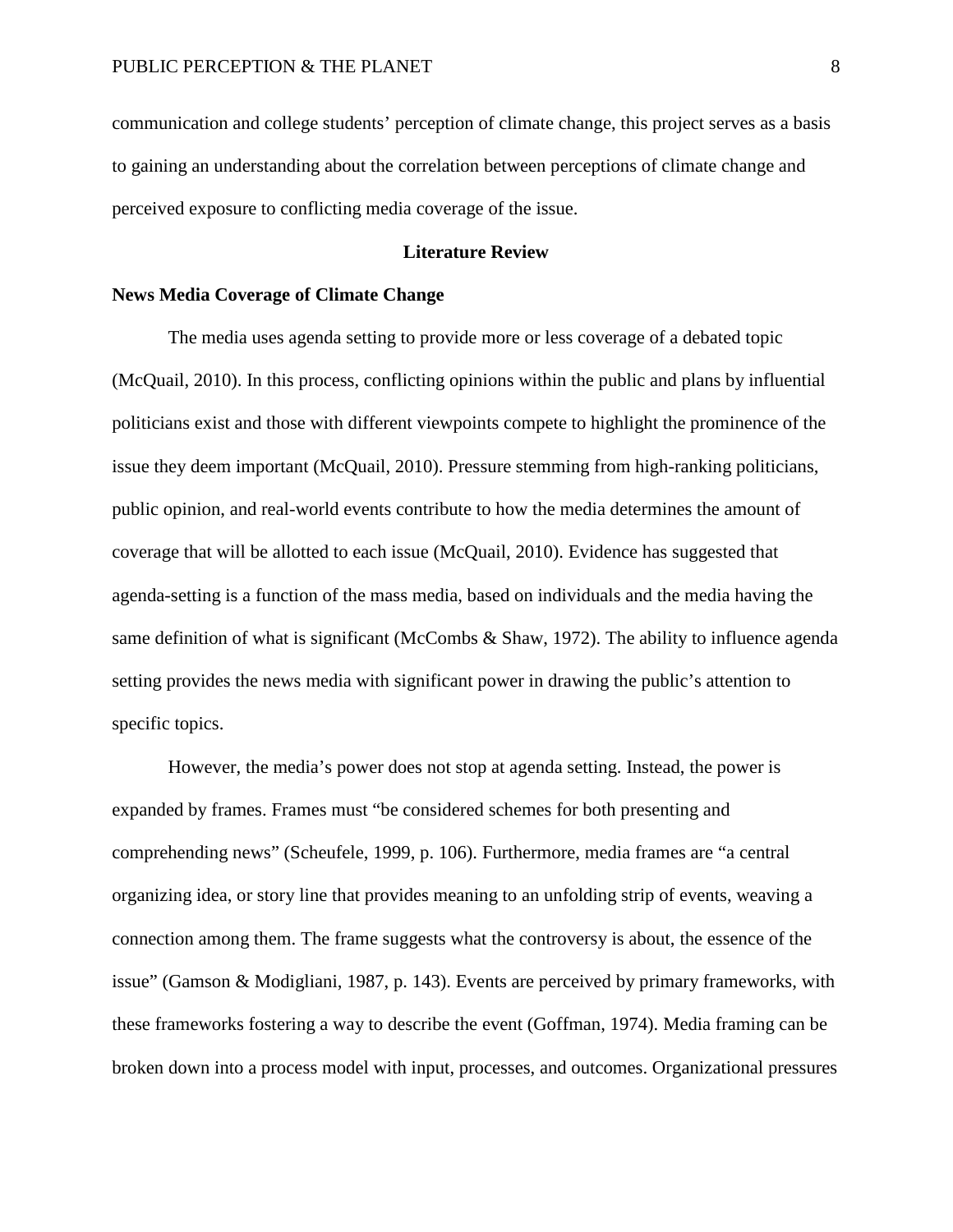and ideologies act as inputs, frame building serves as the process, and the outcome results in the media frame (Scheufele, 1999). Frames are important, particularly with policy issues, because they shape public opinion and impact behavioral intentions in individuals (Wiest, Raymond, & Clawson, 2015).

Recognizing the combined power of agenda setting and issue framing held by the news media in the United States emphasizes the significant role that the media has in selecting and informing the public on current events. If the media ignores a topic, the public may be uniformed about the issue or see the subject as insignificant, whereas if a matter is heavily covered by the media, individuals may become more likely to be aware of the topic and associate the issue with greater importance. The media's overall influence plays a role in shaping what the public views as important and their perception of the issue. Due to this influential role, it is vital to analyze how the media covers issues, including those related to scientific matters.

One important issue related to media coverage of scientific topics is climate change. This topic is particularly important because people are more likely to learn about scientific issues through media channels than they are to gain information directly from scientists, allowing the media to hold great power and the ability to potentially shape the public's perception of scientific subjects (Scheufele, 2014). The media plays a vital role in delivering scientific messages, as most scientific discoveries need to be translated into language more familiar to the general public (Boykoff & Boykoff, 2007). Scientific language is difficult for the public to comprehend due to the professional nature and specialized knowledge used to describe the findings, as well as the use of caution and probability in scientific commentary (Boykoff & Boykoff, 2007). With the media serving as an important source for scientific information, it is critical to examine media coverage of a topic that has since become controversial: climate change.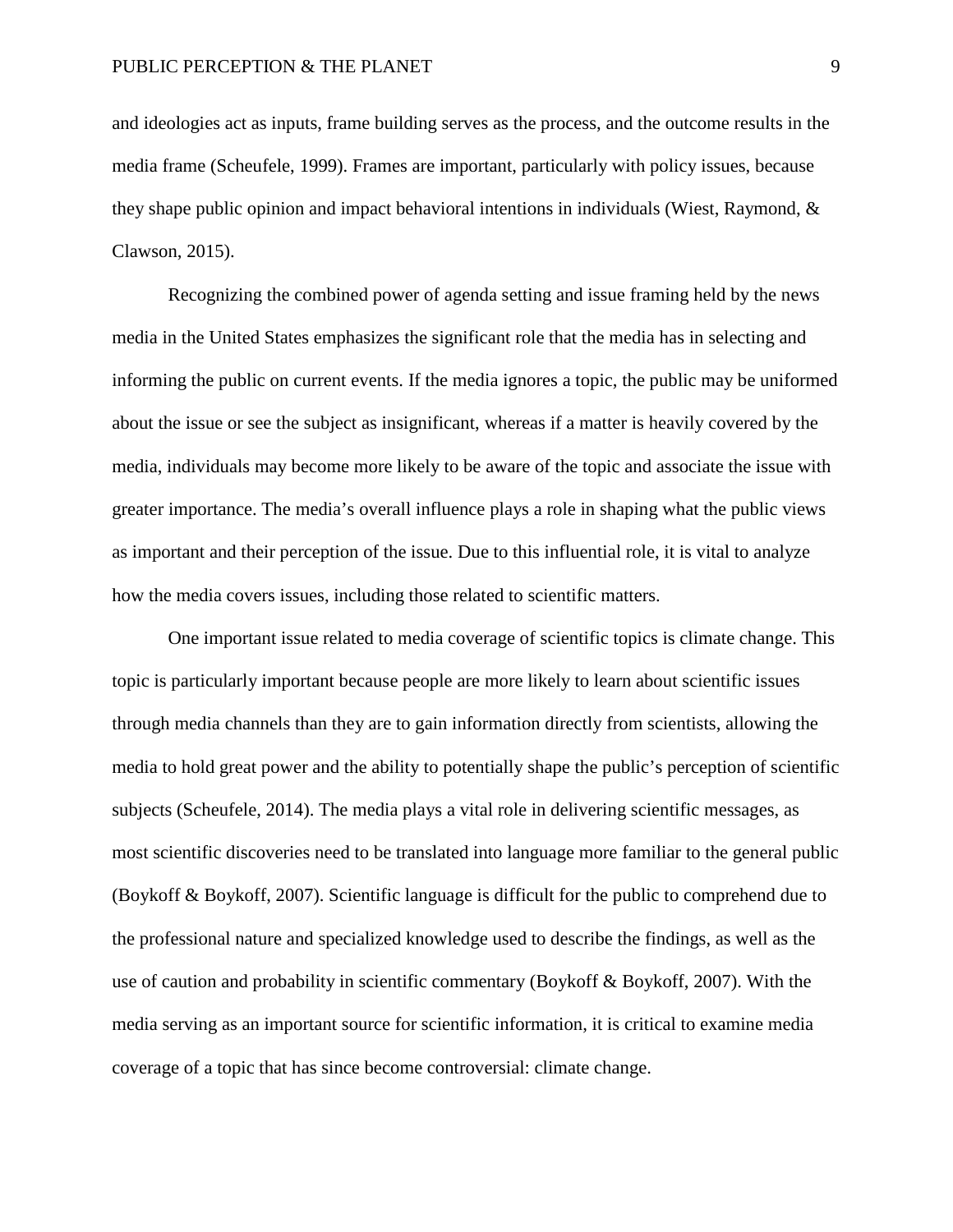One media source that is important to analyze is television, as approximately one third of Americans report television as their main source of science and technology news (Feldman, 2016). During a month-long period in 2013, 65 percent of Americans tuned in to network news, watching on average for 12 minutes per day (Feldman, 2016). In 2016, 12 percent of millennials cited cable news as their top news source (Kinery, 2016). While not as popular amongst millennials, the general public's reliance on television to deliver scientific news and the wide exposure of this media channel makes it one of particular interest for examination.

Cable news has changed drastically since the late 1980s, when climate change arose as a public issue. The changes faced by cable news include both the content covered and new competition from other sources, leading to a smaller desire by cable news outlets to report on complex scientific subjects, and a shift by the media to focus more on politics and delivering messages on issues that match political ideologies on the covered topics (Feldman, 2016). With this change, media audiences have fragmented, and as a result, television networks and programs now target specific segments of the population in narrowcasting and niche programming rather than covering news in an appeal to the general public (Feldman et al., 2012). Along with this more specific appeal, cable news has shifted its focus from broadcasting objectively to voicing opinions. In 2012, CNN, Fox News, and MSNBC spent a combined total of 26 percent more airtime dedicated to discussing opinions than reporting facts (Feldman, 2016).

Opinions on cable news have been influenced by political partisanship associations amongst the networks. Fox News was considered to be the first cable news outlet to explicitly identify with a political party and developed as a channel for conservative messages, closely aligning itself with Republican beliefs (Feldman, 2016). MSNBC rebranded itself in 2008 to identify with a liberal ideology, reflecting Democrat beliefs, and became the most opinionated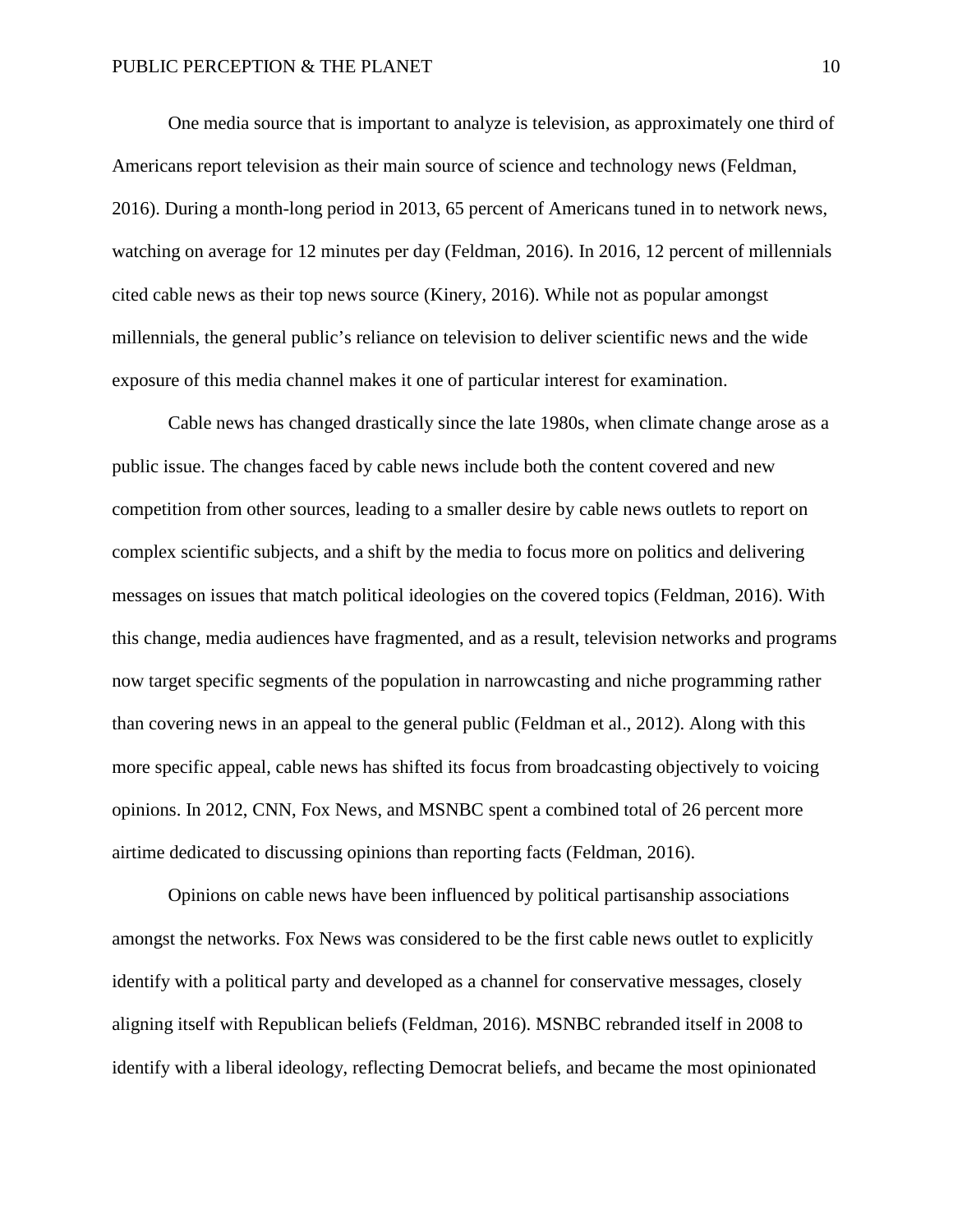outlet amongst MSNBC, CNN, and Fox News by 2012 (Feldman, 2016). In today's society, an individual's political ideology is likely to predict which news outlet he/she watches. With news outlets divided along partisan lines, individuals with a conservative ideology are more likely to watch and trust Fox News, while those with liberal beliefs are more likely to favor a wider variety of news media options, such as CNN, MSNBC, and network news (Feldman, 2016).

These varying political ideologies likely contribute to the different coverage of climate change on the various cable news networks. Fox News, the most conservative network compared to CNN and MSNBC, has provided a platform that is open to climate change denial and amplifies messages that discredit climate science (Feldman, 2016). Fox News' broadcasts have an overall tone that is dismissive of climate change while CNN and MSNBC broadcasts have a more accepting tone. In addition, Fox News has been found to be more likely to include direct statements that challenge aspects of climate change, including scientific consensus, the reality of the issue, and how people contribute to the problem. Contrawise, CNN and MSNBC were found to be more likely to affirm these same aspects of climate change (Feldman, 2016). Moreover, an analysis conducted in 2013 by the Union of Concerned Scientists found that out of Fox News, CNN, and MSNBC, Fox News provided the least accurate coverage of climate change, and that 72 percent of the station's climate-related segments included claims that did not match scientific consensus. In comparison, approximately a third of CNN's climate segments contained inaccuracies, mostly stemming from debates between interview guests who believed in climate change versus guests who challenged the issue, while MSNBC had inaccuracies in 8 percent of its climate-related segments (Feldman, 2016).

The difference in coverage of climate change by partisan media can be further explored by additional content analysis results. An analysis of Fox News, CNN, and MSNBC found that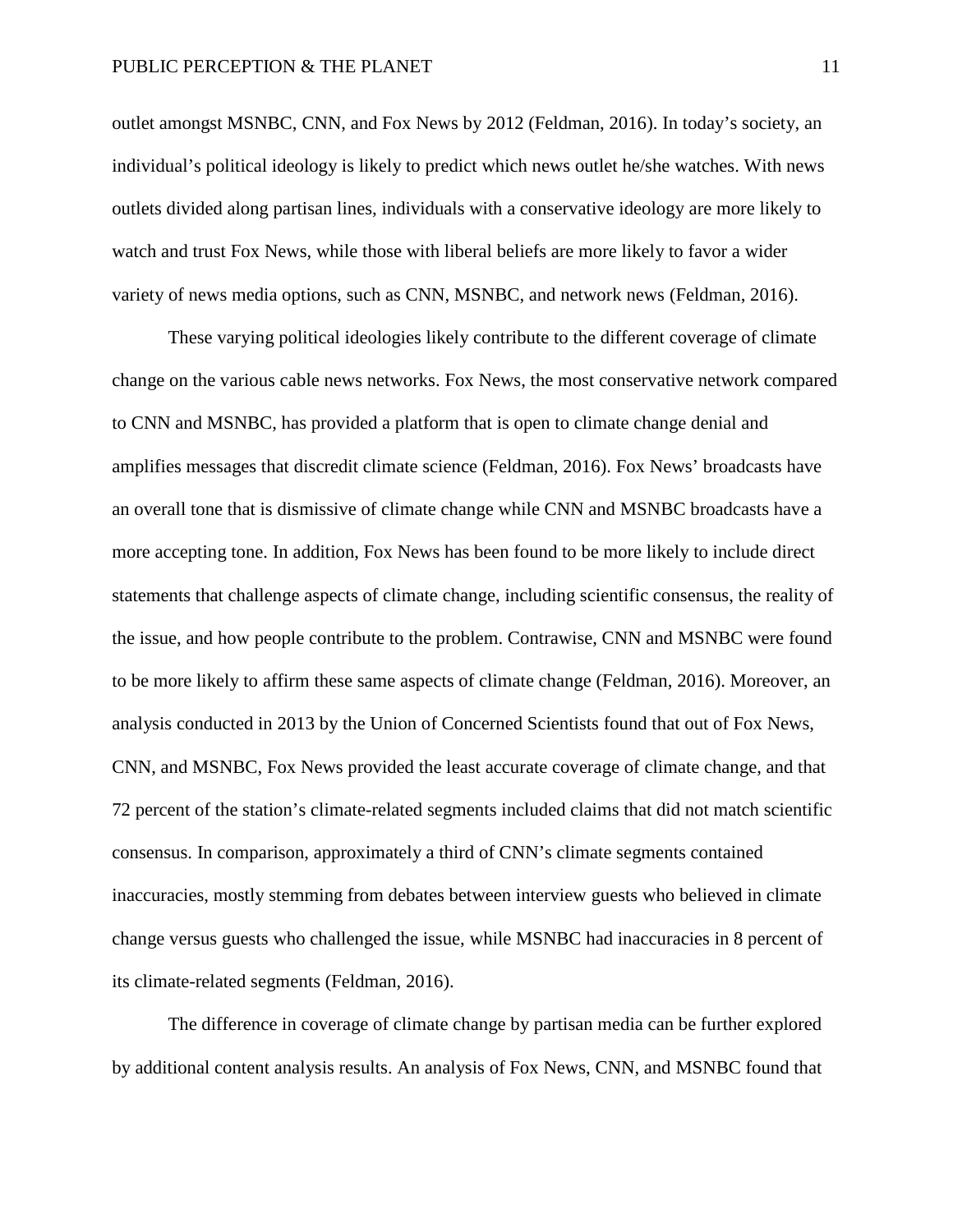while Fox News reported on the issue of climate change most often, the reporting of the issue was disproportionately dismissive in regard to the tone used during the coverage. The same analysis found that interview guests on Fox News included a higher ratio of individuals doubting climate change to believers, while MSNBC and CNN's interview guests included a higher ratio of individuals believing in the issue to doubters (Feldman et al., 2012).

Survey results from the same research revealed a correlation between individuals' acceptance of global warming and the cable news station they watched. These results indicated that watching Fox News was negatively associated with global warming acceptance, while watching CNN and MSNBC was positively associated with global warming acceptance (Feldman et al., 2012). Further results indicated that political ideology played an important role in climate change beliefs, but that persuasion could result from cable news viewing. While Democrats' thoughts were mainly consistent regardless of the cable news stations they watched, Republicans' views differed depending on whether or not the individuals watched Fox News, with those watching more Fox News expressing less acceptance of global warming than those watching less Fox News (Feldman et al., 2012).

The results concerning Republicans indicate that cable news coverage can be persuasive. Regardless of whether or not Republicans watched news stations consistent with their political beliefs, their opinions on global warming matched the views communicated by the station (Feldman et al., 2012). This persuasiveness establishes that cable news coverage does play a role in shaping public opinion of climate change and emphasizes the significance of understanding media coverage of climate change.

While cable news plays a dominant role in reporting on climate change, other media sources also contribute to coverage of the issue in an important way. The newswire and news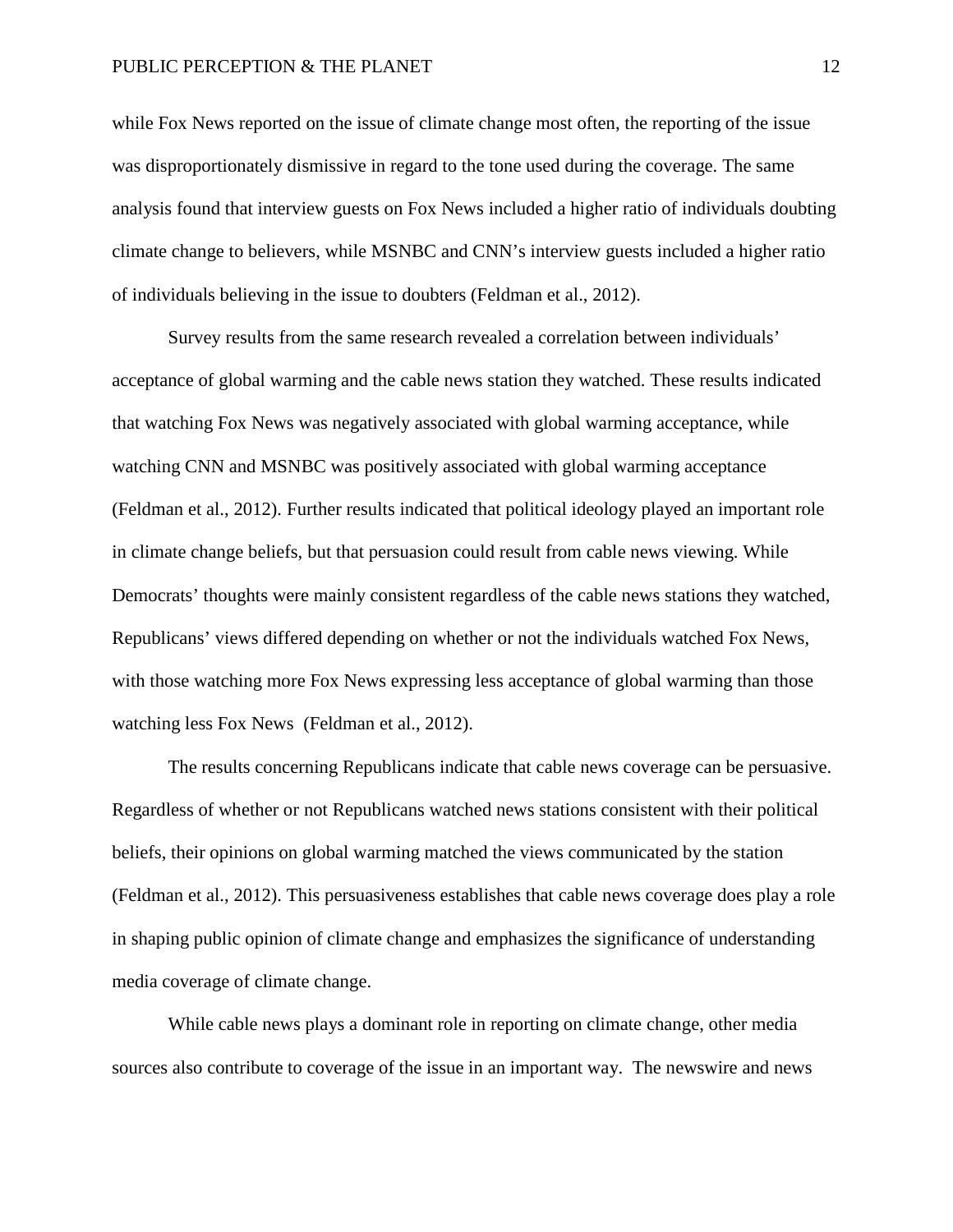service community, for example, has been a central source for information on climate change (Antilla, 2005). In an analysis of 255 newspapers, four noticeable frames were discovered: valid science, ambiguous cause or effects, uncertain science, and controversial science (Antilla, 2005). Articles that portrayed a valid science frame examined extreme weather events in California, climate sensitivity/stabilization and a need to transition to clean energy, and the viability of a tropical snail that is threatened by climate change and other factors. These articles did not discuss climate change skepticism and frequently involved the authors of the scientific studies (Antilla, 2005). The newspaper articles that held an ambiguous cause or effects frame indicated an ignorance toward the severity of climate change; these reports de-emphasized scientific findings and focused on topics that shifted focus away from the negative effects of climate change – such as writing about an improved quality in fine wines resulting from warmer temperatures. Frames conveying uncertain science incorporated skeptical language that did not portray confidence in scientific claims (e.g., using phrases that stated there are uncertainties in climate forecasts) (Antilla, 2005). Articles with a controversial science frame included claims from climate skeptics who are known to be connected to the fossil fuel industry (Antilla, 2005). The variety of frames portrayed and topics discussed in the newspaper articles highlights how vastly different the issue of climate change can be depicted in the media, which therefore sends unclear and mixed messages to the public regarding the significance of the issue. These conflicting messages may confuse audiences about different aspects of climate change, including scientific consensus and the severity of the issue. This could lead to the public forming different perceptions on the issue than they would develop if one clear message was communicated to them on a consistent basis.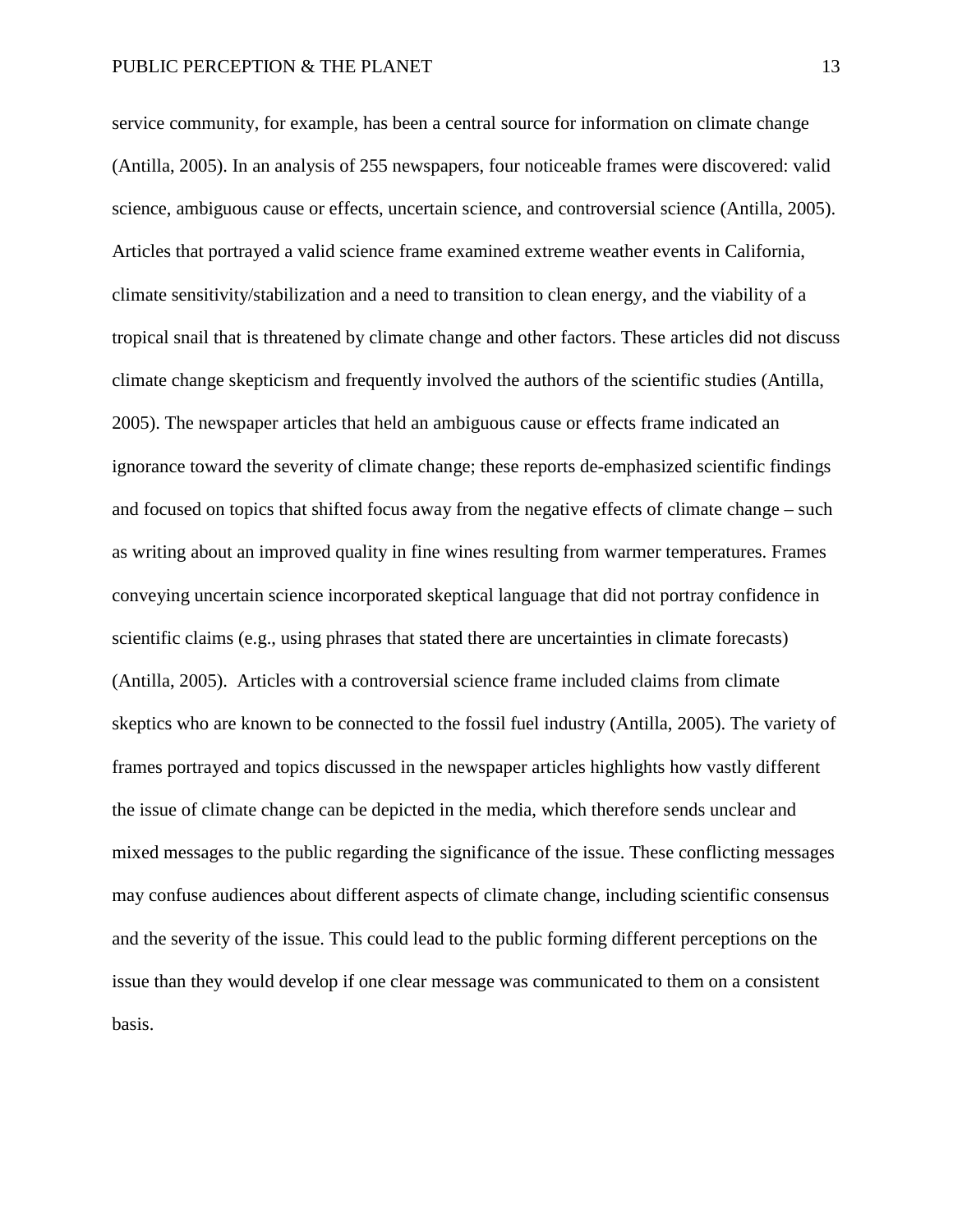#### **Balanced Reporting of Climate Change**

While climate change has been covered through different frames, some reporters opt to cover the issue by following the journalistic norm of balance. This norm is part of objectivity and attempts to achieve neutrality in reporting (Entman, 1990). In order to achieve balance, journalists provide approximately equal attention to opposing views of an issue (Entman, 1990). However, while balanced coverage may be intended for good, with the goal of the reporting being objective, it does not always lead to accurate coverage. Reporting on global warming in a balanced way can lead to an informational bias (Boykoff & Boykoff, 2004). Informational bias distorts news and results from the combination of adopted professional practices and newsgathering procedures; with global warming specifically, an informational bias is created through media attention being given to views that stray away from the scientific consensus on global warming (Boykoff & Boykoff, 2004). Due to balanced reporting, a small number of global warming skeptics have been able to draw more attention to their views (Boykoff & Boykoff, 2004). This results in conflicting media messages on global warming, as different individuals present opposing views on the issue.

Balanced news media coverage is problematic for global warming because the topic is an unbalanced issue, as there is an overall scientific consensus on global warming with only a small group of skeptics (Boykoff & Boykoff, 2004). Not only is this a problem for the general public, who may be misinformed because of this informational bias, but negative consequences at the governmental level can result as well. One of these outcomes may be delayed action. With journalists following the norm of balanced reporting, an informational bias regarding global warming coverage results, making it more permissible for the United States' government to disregard the pressing need for action to be taken to address the problem (Boykoff & Boykoff,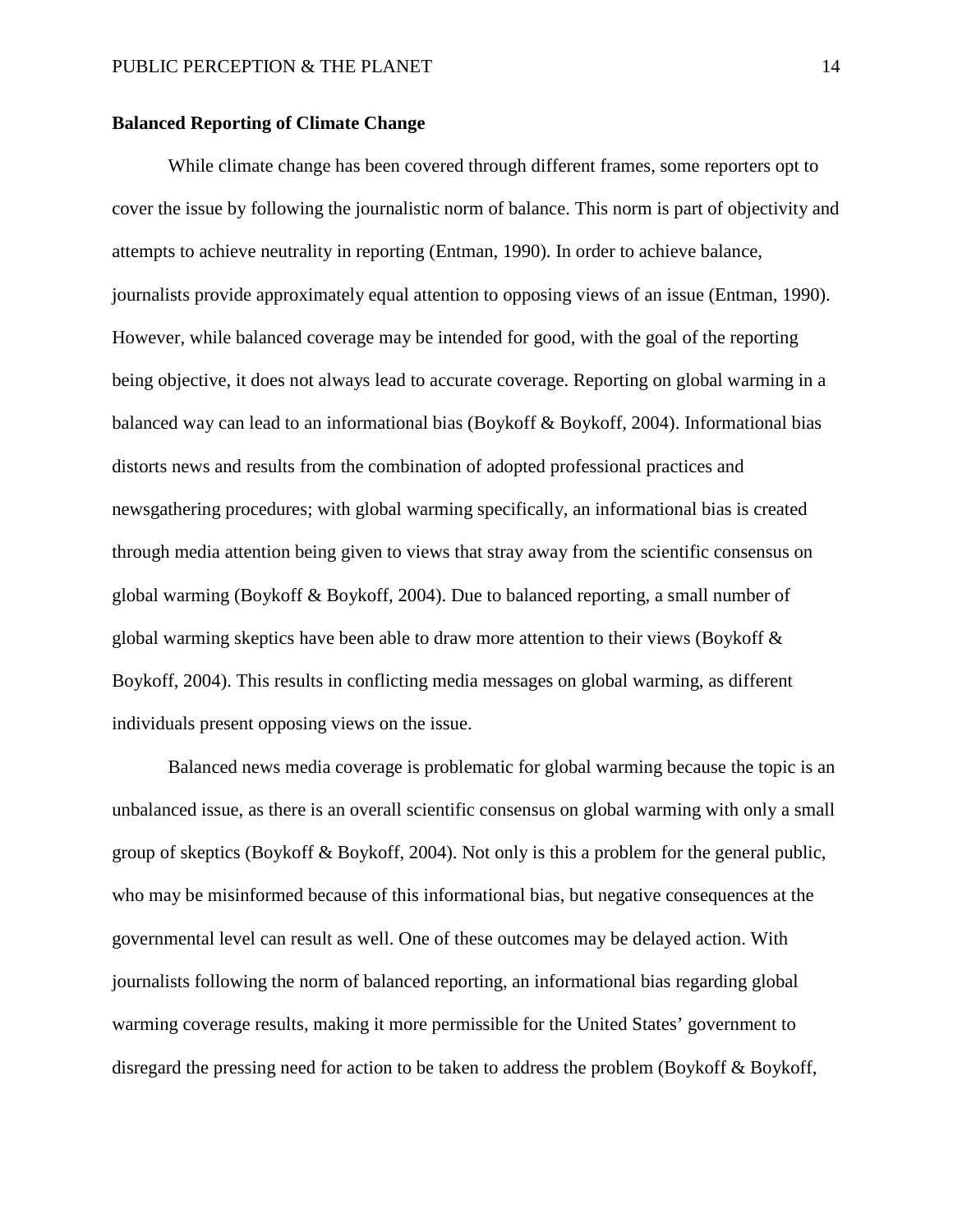2004). This delayed action results from balanced reporting because the press will report various calls to action equally, when in reality the scientific consensus is that immediate action must be taken to fight the impacts of global warming; in this context, media coverage of the issue in the United States has been thoroughly lacking (Boykoff & Boykoff, 2004). As a result, balanced coverage is a problematic reporting style for the issue; however, as it is a journalistic norm, balanced reporting continues to be practiced and provides another reason as to why it is important to examine news coverage of climate change and investigate a relationship between this news coverage and public perception of the issue.

#### **Scientific Findings Regarding Climate Change**

An individual's news consumption can impact their perception of topics such as climate change, particularly because of the discrepancies between media reporting on the topic and scientific findings. There is an overwhelming consensus from scientists around the world that human activity is contributing to climate change (Patchen, 2006). This anthropogenic cause to climate change relates to human activities that release high levels of certain gases, particularly carbon dioxide, into the atmosphere (Patchen, 2006). As a result, air and sea temperatures rise, precipitation patterns are altered, and there is an increase in extreme weather events, such as hurricanes and storms (Patchen, 2006). With the majority of scientists in agreement that human activities play a role in global warming, the focus in the scientific community has shifted. Instead of debating whether or not anthropogenic climate change exists, scientists have turned their attention to determining how severe the consequences of this change in climate will be, in addition to investigating when these consequences will occur (Jones, 2014).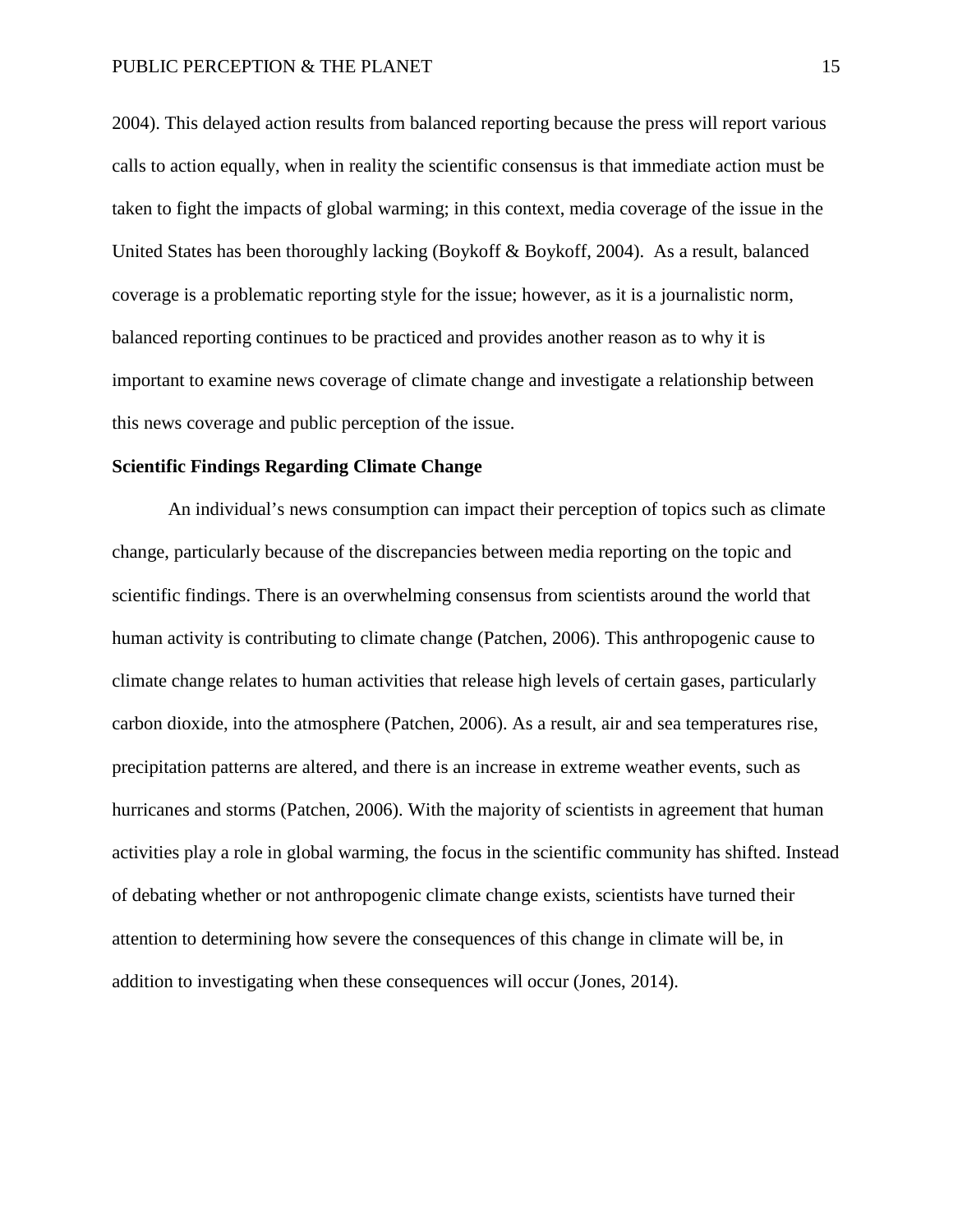#### **Public Perception of Global Warming**

Nonetheless, the general public is less concerned about the issue of climate change than scientific experts. While the United States is one of the top contributors of annual carbon dioxide emissions, its population is one of the least concerned about climate change (Stokes, Wike, & Carle, 2015). In connection to this lack of concern, the American public perceives global warming to be a low priority issue. When compared to a variety of other concerns in the United States, global warming is steadily ranked as a rather low public priority (Hmielowski, Feldman, Myers, Leiserowitz, & Maibach, 2014). Similarly, out of a list of twenty policy issues, global warming was ranked by Americans as the second to last most important priority for the president and Congress in 2014, only behind dealing with global trade issues (Pew Research Center, 2014). In the 2016 presidential election, the economy and terrorism were the top two issues for voters, with 84 percent and 80 percent of voters indicating that these issues would be important to their decision about which candidate to vote for, respectively (Pew Research Center, 2016). However, millennials have stronger feelings about climate change and these younger voters are more likely to have their vote influenced by energy issues; 63 percent of millennials said energy issues would influence their vote in the 2016 presidential election, while 34 percent of voters age 65 and older said the same (University of Texas at Austin, 2016).

One reason why global warming may be viewed as a low priority in the United States is because Americans are more likely to view the issue as a distant problem than one that is causing people damage today. On a global scale, 51 percent of people believe that climate change is currently causing harm to people across the world, while only 41 percent of Americans believe individuals are currently being harmed by climate change (Pew Research Center, 2014). Instead of a majority of the United States population recognizing climate change as a current and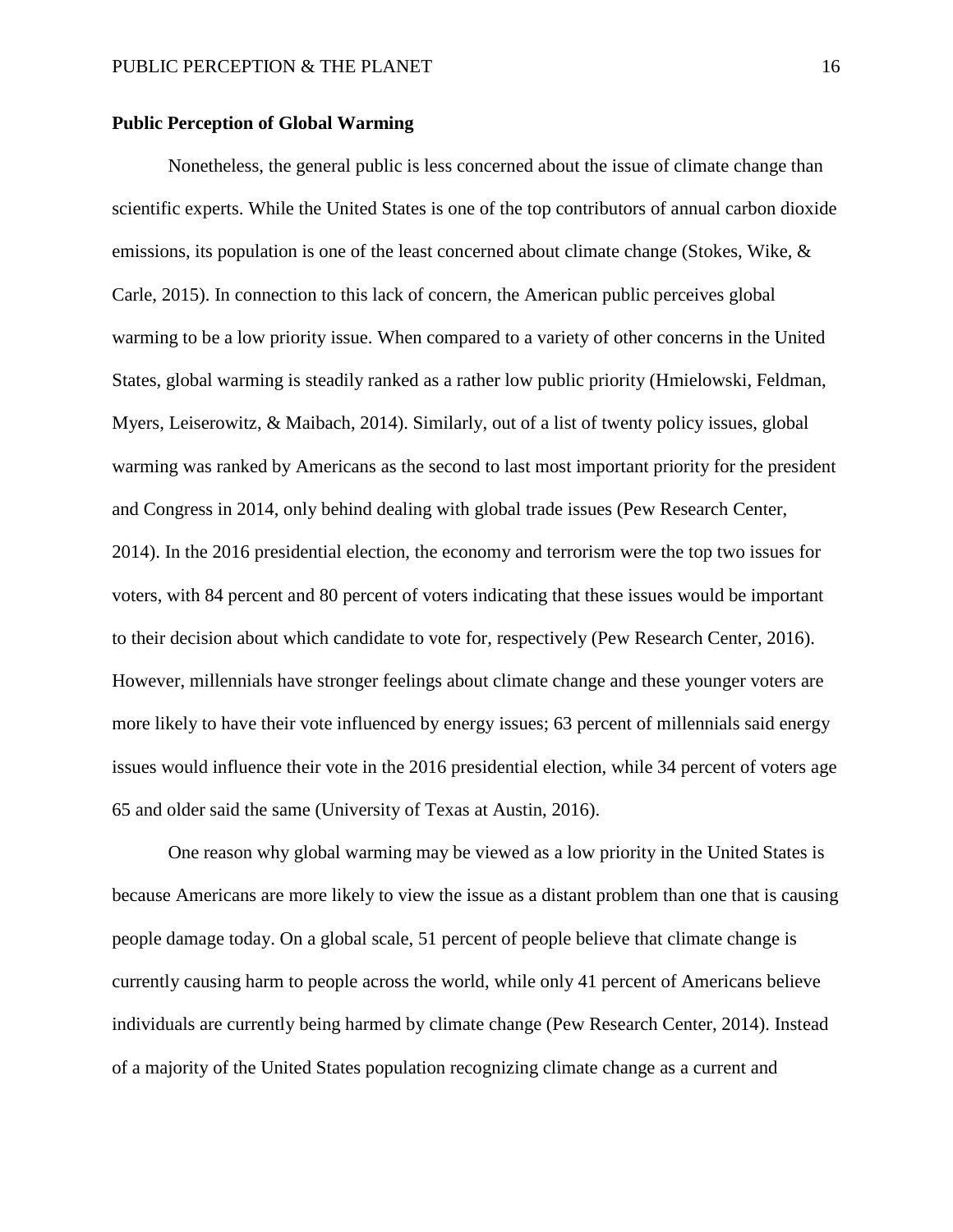immediate issue, Americans lean to perceiving the problem as primarily a concern for future generations and individuals in other countries (Hmielowski et al., 2014).

In addition, climate change has become increasingly tied to political beliefs and has developed into a partisan issue. This polarization along political lines has been forming since the late 1990s, with liberals and Democrats generally more concerned about climate change and supportive of political policies to combat global warming (Feldman, 2016). In contrast, conservatives and Republicans are less likely to acknowledge the issue and some may believe that the problem does not exist on any level (Feldman, 2016). This political divide is partly due to differences in levels of trust in scientists, with conservative media serving as an outlet that is part of a denial movement that questions climate change by undermining scientific research (Hmielowski et al., 2014). Democrats and liberals trust scientists at higher and more consistent levels, which helps explain why their view of the issue is more aligned with the overall scientific consensus of anthropogenic climate change than the view of Republicans and conservatives.

#### **College Students' Consumption of News**

In addition to recognizing how the issue of climate change is perceived amongst members of the general public, it is also important to develop an understanding of how individuals consume news, as this news consumption can serve as a foundation for people to develop their views. It is particularly significant to analyze college students' consumption of news. College students are at a critical age where they become able to vote and these students develop voting and news consumption patterns that they may practice for the rest of their lives (Diddi & LaRose, 2006). Millennials appear to be taking a greater interest in voting, as voter turnout in the 2016 presidential election increased amongst members in this generation compared to the same generation's voter turnout in the 2012 presidential election, with 49.4 percent of all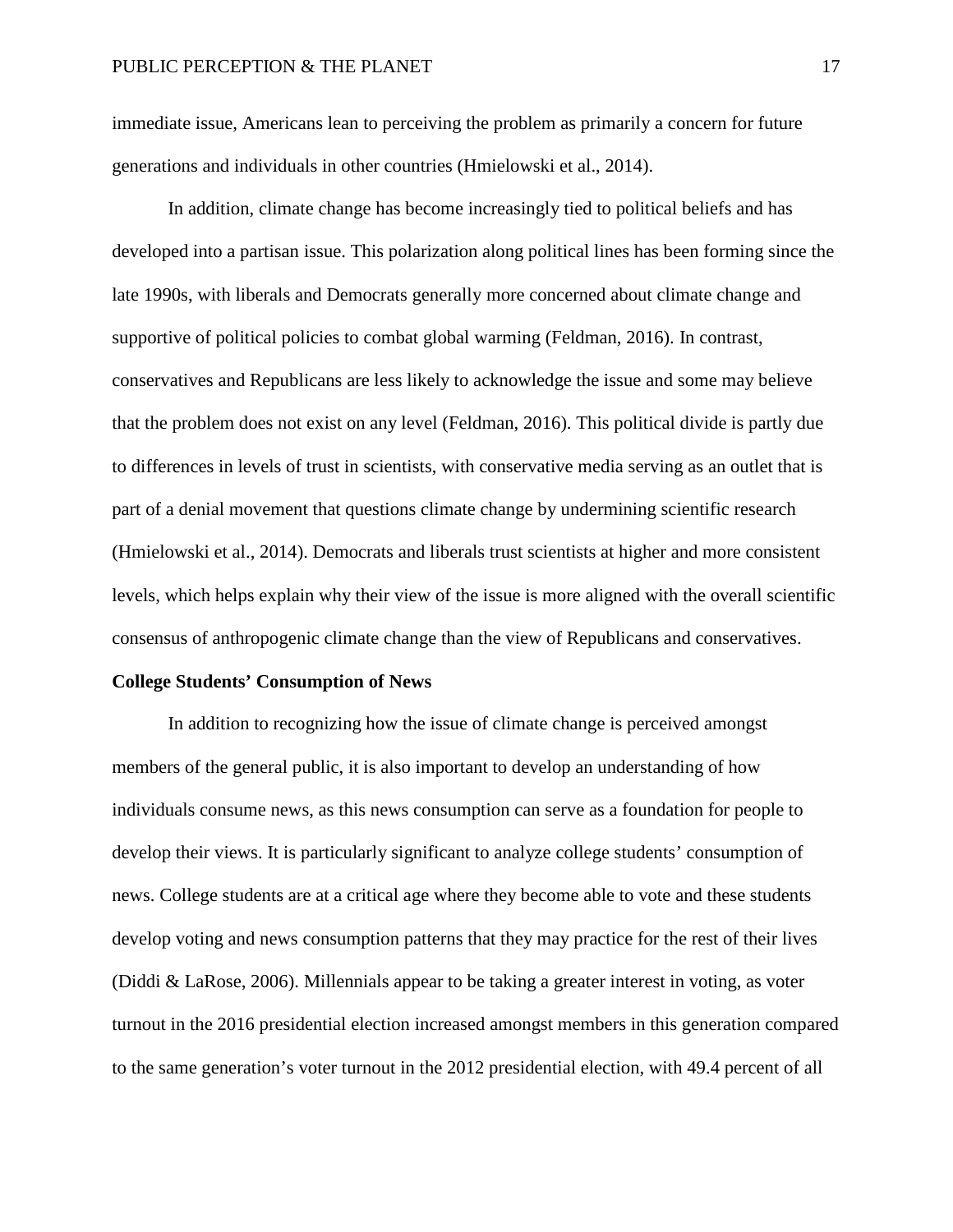eligible millennials reporting to have voted in the 2016 election, compared to 46.4 percent in 2012 (Pew Research Center, 2017). Media channels specifically target college-aged students, as news consumption routines developed during this time in their life lead to lifelong routines and thus viewership (Diddi & LaRose, 2006).

According to a survey conducted by the Pew Research Center, in 2004, the main news source in America for individuals under 30 years old was cable television, with additional news sources being the Internet for one in five individuals, and comedy shows including *Saturday Night Live* and *The Daily Show* for another 21 percent of individuals (Diddi & LaRose, 2006).

However, with the emergence and growing popularity of social media, Facebook and Twitter have now become important news sources (Chan-Olmsted, 2015). Social media has become the main channel college students use to get election news, as a 2016 Pew Research study found that 35 percent of millennials used social media for election news (Kinery, 2016). The second most prominent news source for this generation is now news websites and apps, while only 12 percent prefer to receive news from cable television (Kinery, 2016). This later study compared to the survey conducted in 2004 demonstrates the shift that has taken place in the consumption of news amongst college students and the increasing importance of social media as a tool to consume news. Facebook is a particularly important social media site for news consumption. It was found in a 2015 Pew Research Center Study that 61 percent of millennials used the site to read political news (Kinery, 2016). This understanding of how college students consume news suggests which media channels college students are more likely to be exposed to and gain information from concerning an issue such as climate change.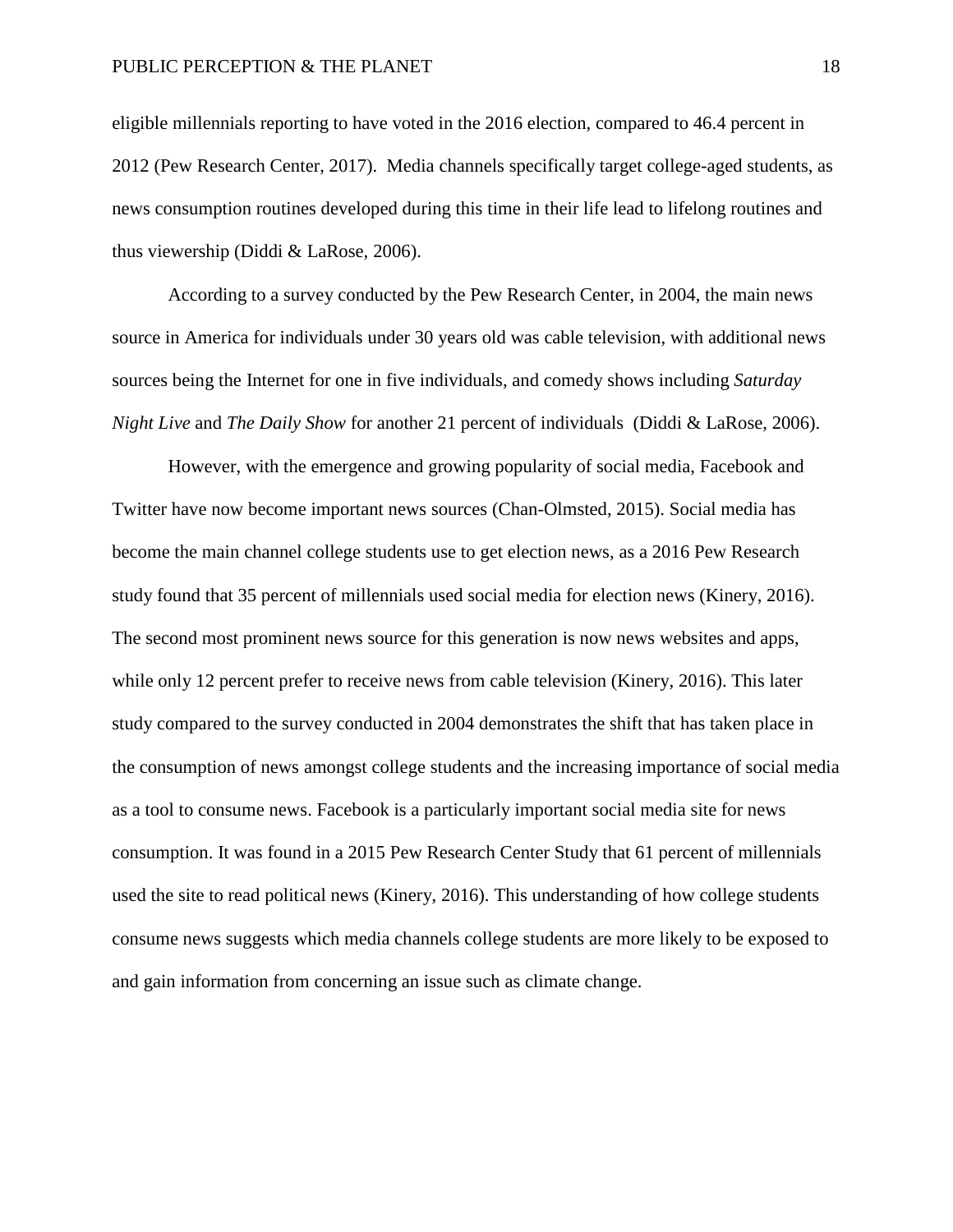#### **College Students' Perception of Global Warming**

While it is beneficial to examine public perceptions of global warming on a broad scale in order to determine an overarching view of the issue, it is also helpful to investigate how more specific populations, such as college students, view climate change in order to recognize unique challenges these more targeted groups might face when forming an opinion on the topic. Students experience several misconceptions when they think about climate change. These misconceptions include confusing weather and climate, believing stratospheric ozone depletion is the main reason global temperatures are rising, and believing unconnected pollution impacts – such as litter – are contributing to climate change (Lombardi & Sinatra, 2012). In addition to these misconceptions, students also have trouble differentiating between non-scientific opinions and scientific evidence in regards to climate change (Lombardi & Sinatra, 2012). The misconceptions students have about the issue and the difficulty distinguishing between nonscientific opinion and scientific evidence may interfere with their perception of global warming and make it important to study how this group views climate change.

Adding to these factors, students are an important group to study because of the distinctive challenges associated with changing their attitudes about socio-scientific issues such as anthropogenic climate change (Sinatra et. al, 2012). These challenges include conceptual difficulties and commitment to predetermined views. Regarding conceptual difficulties, it may be challenging for students to fully understand the nature of the issue of climate change because it is complex, multidimensional, and requires systems thinking (Sinatra et al., 2012). This may result in students misunderstanding aspects of the problem and believing there is a debate over whether or not global warming is occurring (Sinatra et al., 2012). Once students develop perceptions about climate change, it can be difficult for them to change these views because they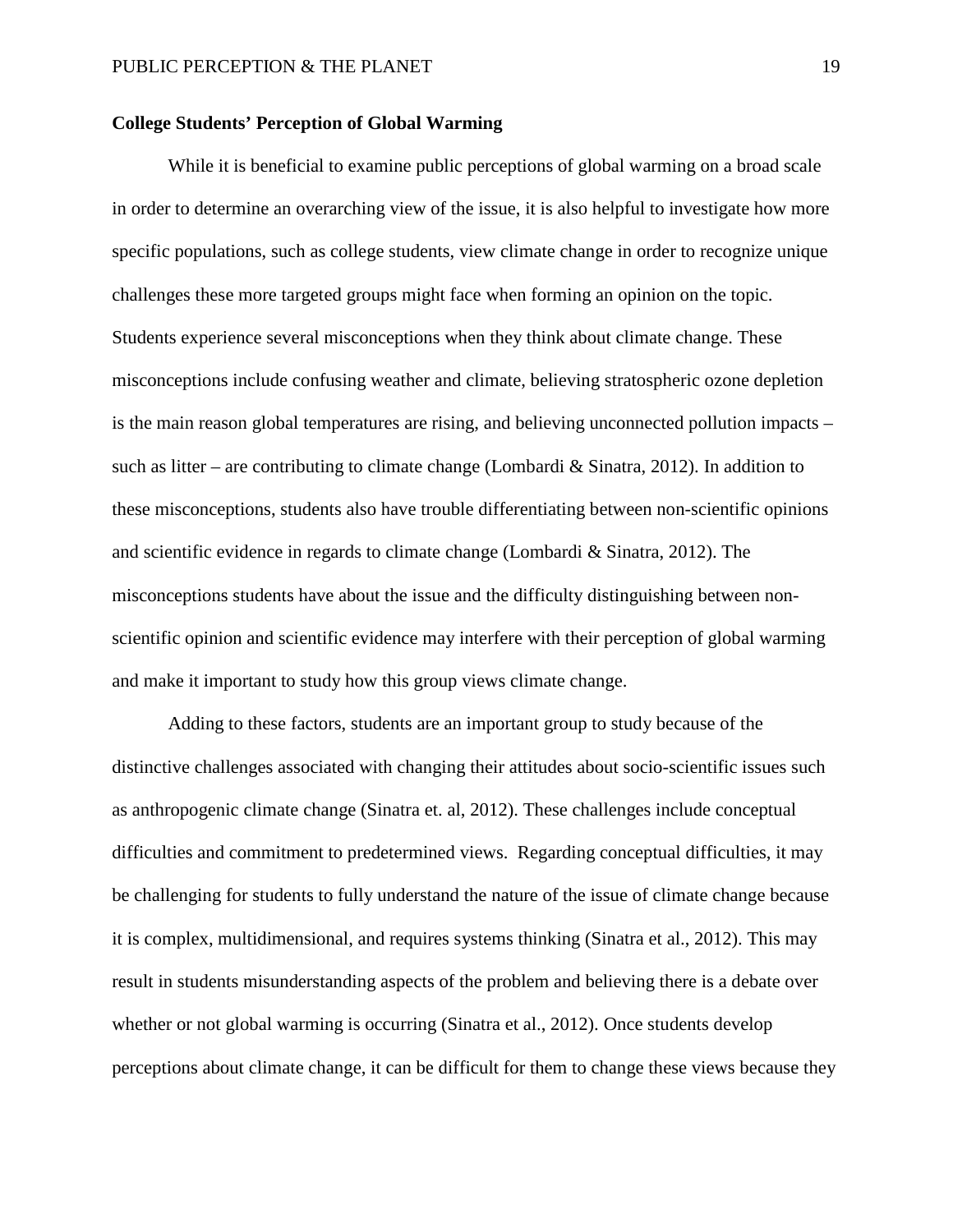often become committed to their opinions and resist altering their thoughts (Sinatra et al., 2012). Due to students being committed to the views they develop of climate change, it is important to analyze what these views are, as they can translate into lasting perceptions.

Aside from the previously discussed political affiliation, there are other factors that have been shown to be correlated between college students and their environmental views. These factors include a student's major and their religious beliefs. Students majoring in resource recreation and tourism, biology, and environmental studies have been shown to report more proenvironmental responses than students in other majors (Fusco, Snider, & Luo, 2012). In terms of religious beliefs, Christians in general, and fundamentalists in particular, have shown to be less concerned with issues related to the environment (Fusco et al., 2012). These factors provide some indicators that may play a role in how college students form their perception of climate change. Given the unique challenges students face when forming opinions about climate change and the recognized correlations between certain characteristics of college students and their environmental views, it is important to learn more about how this specific population perceives this issue.

#### **Research Question and Hypotheses**

The current study investigates the following overarching research question:

RQ: Is there a correlation between college students' perceived exposure to conflicting media coverage of climate change and their perceptions of the issue?

For this research, perceptions of climate change are conceptualized in four aspects: certainty that most scientists think global warming is happening, certainty about the human causes of global warming, certainty about the occurrence of global warming, and concern about global warming impact (Feldman et al., 2012).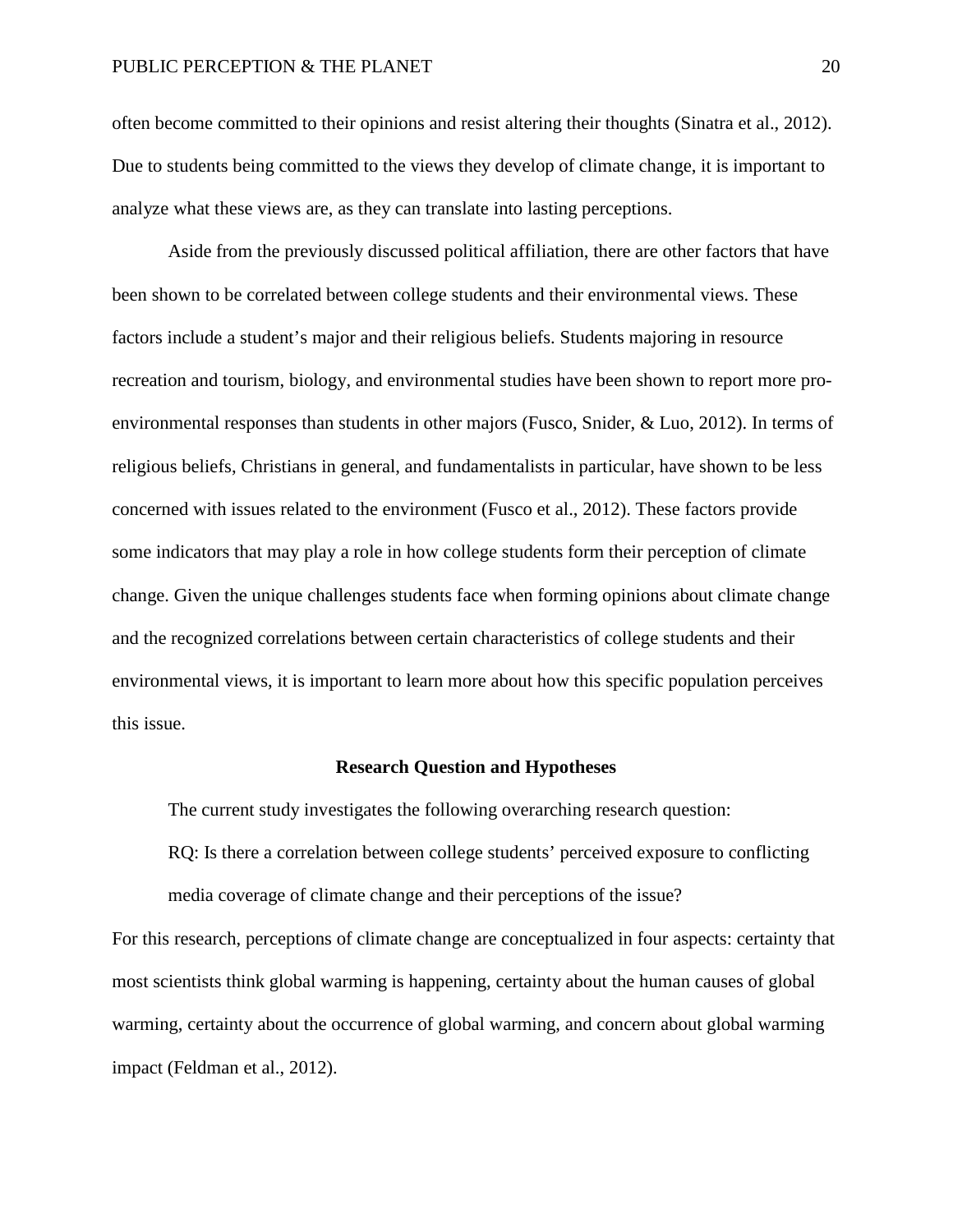I hypothesize that contradictory information will lead students to not hold a strong view on certainty that most scientists think global warming is happening, certainty about the human causes of global warming, certainty about the occurrence of global warming, and concern about global warming impact. In relation to this, I hypothesize that students receiving a more consistent message on climate change will have their opinions more closely aligned with the viewpoint that is being delivered to them. This hypothesis is based on Feldman, Maibach, Roser-Renouf, and Leiserowitz (2012), whose study found a correlation between individuals' acceptance of global warming and the cable news station these individuals watched. Watching Fox News was negatively associated with global warming acceptance, while watching CNN and MSNBC was positively associated with global warming acceptance. This is also similar to results reported in exposure to contradictory nutrition information in the media, where "exposure to contradictory nutrition information was positively associated with nutrition confusion" (Nagler, 2014, p. 32). Nutrition perception can be similar to that of climate change because both topics have had contradictory information presented to the public by the media; however, this connection may be limited since climate change is a more politically charged subject than nutrition. Based on the relationship between conflicting media exposure and perception for nutrition, I have made the following four predictions for the current study:

H1: The more students perceive to be exposed to contradictory media messages about global warming, the less certain they will be that most scientists think global warming is happening.

H2: The more students perceive to be exposed to contradictory media messages about global warming, the less certain they will be about the human causes of global warming.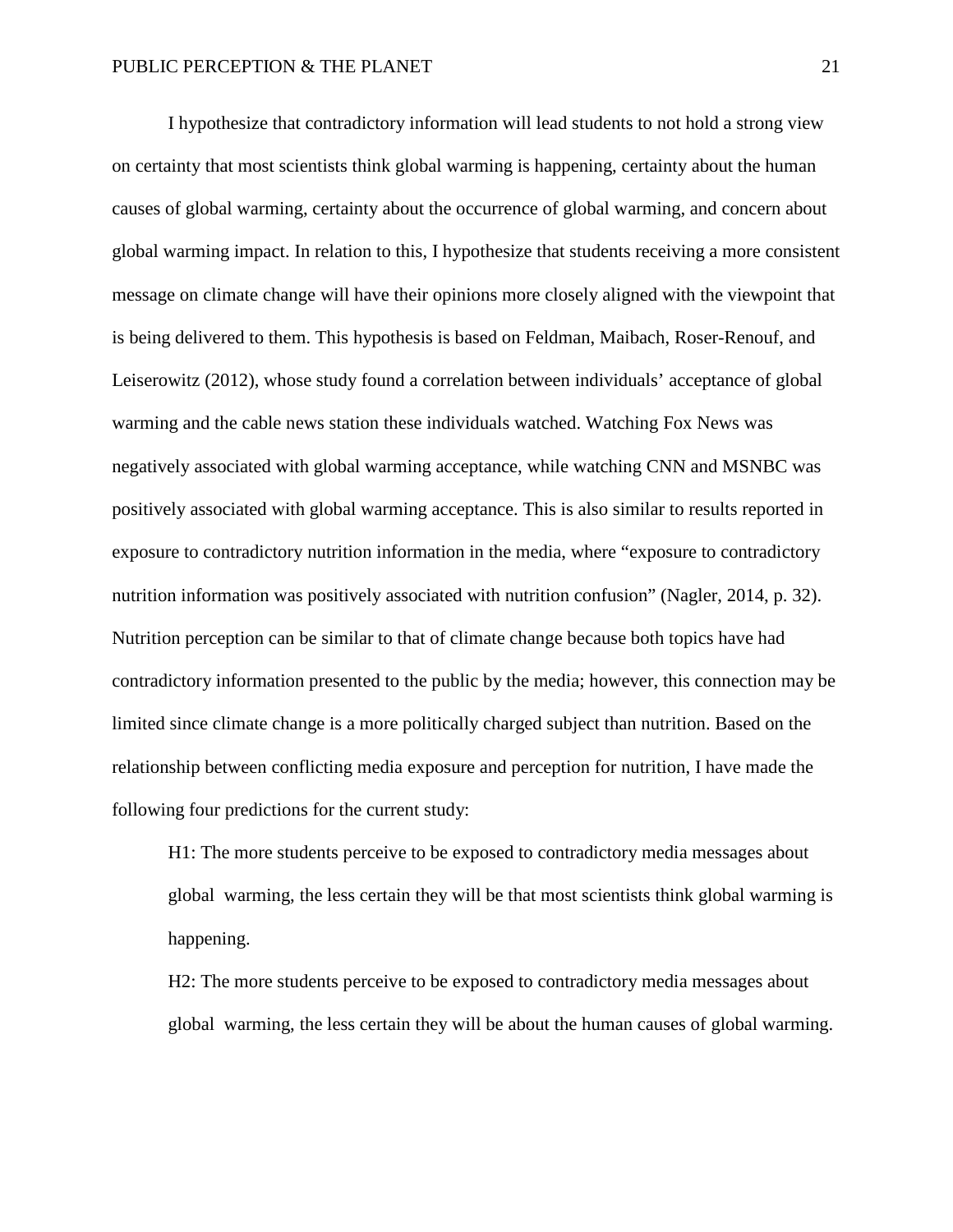H3: The more students perceive to be exposed to contradictory media messages about global warming, the less certain they will be about the occurrence of global warming. H4: The more students perceive to be exposed to contradictory media messages about global warming, the less they will be extremely concerned or not at all concerned about global warming impact.

## **Methodology**

#### **Sample**

The study consisted of an anonymous paper survey distributed to 132 undergraduate students at a mid-sized public liberal arts university in the Northeast United States. Participants were recruited from the faculty investigators' courses and by the student investigator asking friends, acquaintances, classmates and other university students unknown to her to complete the survey.

The majority of the students in this sample were seniors (53%), followed by juniors  $(31.1\%)$ , sophomores  $(12.1\%)$ , and freshmen  $(3.8\%)$ . The students had a mean age of  $21.98$ (*SD*=3.85) and 68.2% identified as female, 30.3% as male, 0.8% as Gender Variant/Non-Conforming, and 0.8% preferred not to answer. In regards to the college associated with their academic major, most students had a major in the College of Humanities and Social Science  $(59.1\%)$ , followed by the College of Education & Allied Studies (14.4%), a combination of majors in two colleges (10.6%), College of Science and Mathematics (8.3%), and College of Business (7.6%). When asked which party best represented their political beliefs, 25.8% of the sample chose Independent, followed by Independent, lean Democrat (24.2%); Democrat (21.2%); Independent, lean Republican (12.9%); Other, or did not select an answer, (11.4%); and Republican (4.5%). In the sample, 10.6% identified as Hispanic. The majority of the sample was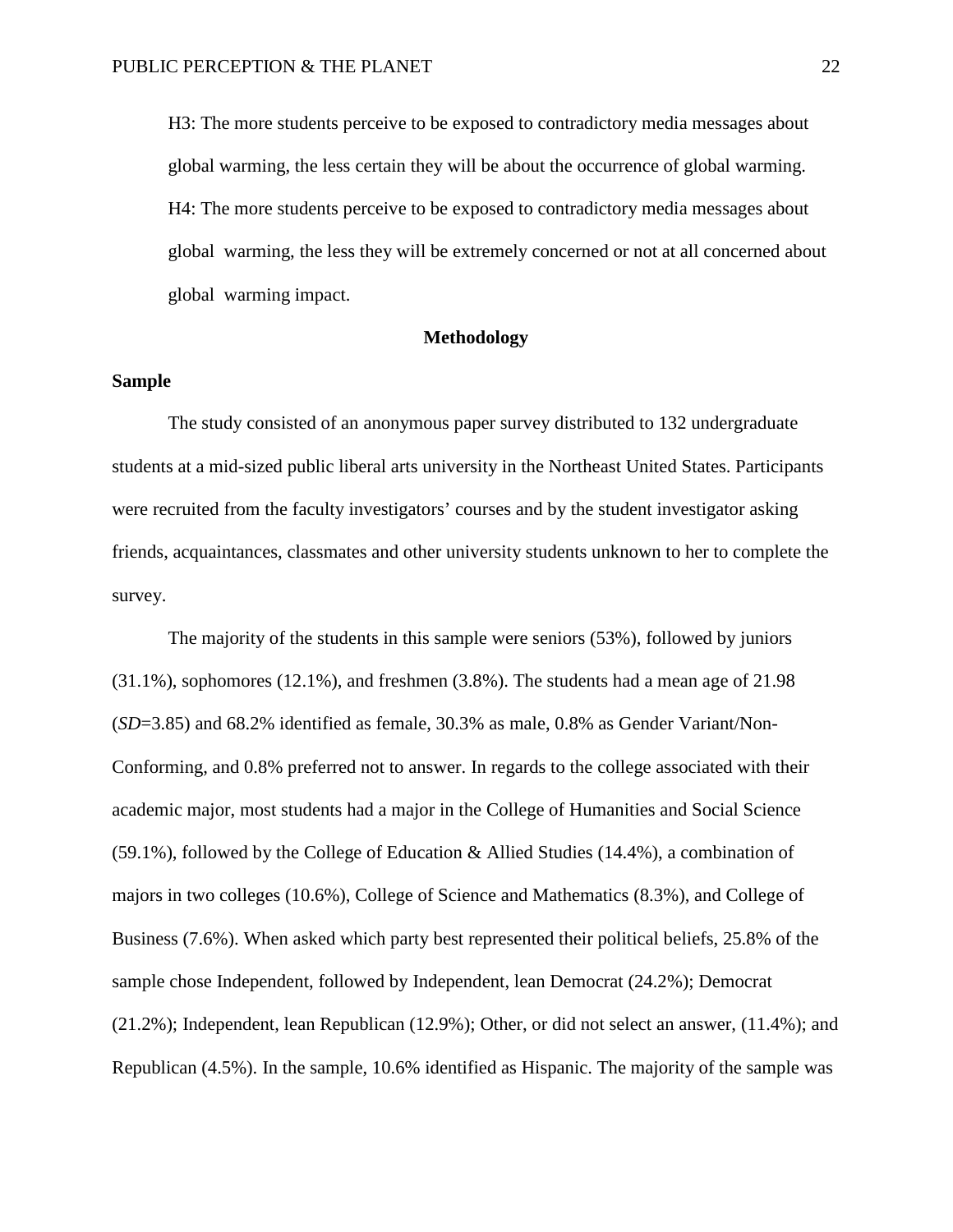white (83.3%), followed by black or African American (8.3%), Other or did not select an answer (3.8%), Asian or Asian American (2.3%), and Native American/American Indian/Alaska Native (0.8%). In the sample 1.5% of students selected more than one race. The internet was the main source of media for news consumption on government and politics (61.1%), followed by a combination of two or more sources  $(20.6\%)$ , television  $(14.5\%)$ , print  $(2.3\%)$ , and radio  $(1.5\%)$ .

#### **Measurement & Scoring**

The measurement for perception of global warming, including defining global warming perception in terms of certainty that most scientists think global warming is happening, certainty about human causes of global warming, certainty about the occurrence of global warming, and concern about global warming impact is adapted from Feldman, Maibach, Roser-Renouf, and Leiserowitz (2012). The variables outlined below, representing items 8 through 22 on the survey instrument (see Appendix), were replicated from the 2012 study.

*Certainty that Most Scientists Think Global Warming is Happening.* Participants were asked to indicate which of the following four statements comes closest to their own views: "most scientists think global warming is happening," "most scientists think global warming is not happening," "there is a lot of disagreement among scientists about whether or not global warming is happening," or "don't know enough to say." Following the 2012 study conducted by Feldman, Maibach, Roser-Renouf, and Leiserowitz (Feldman et al., 2012), the responses to this question were collapsed to develop a dichotomous variable, in which the response "most scientists think that global warming is happening" was represented by 1 and the other three responses were represented by 0. The responses from this one item provided a measure of perception of certainty that most scientists think global warming is happening.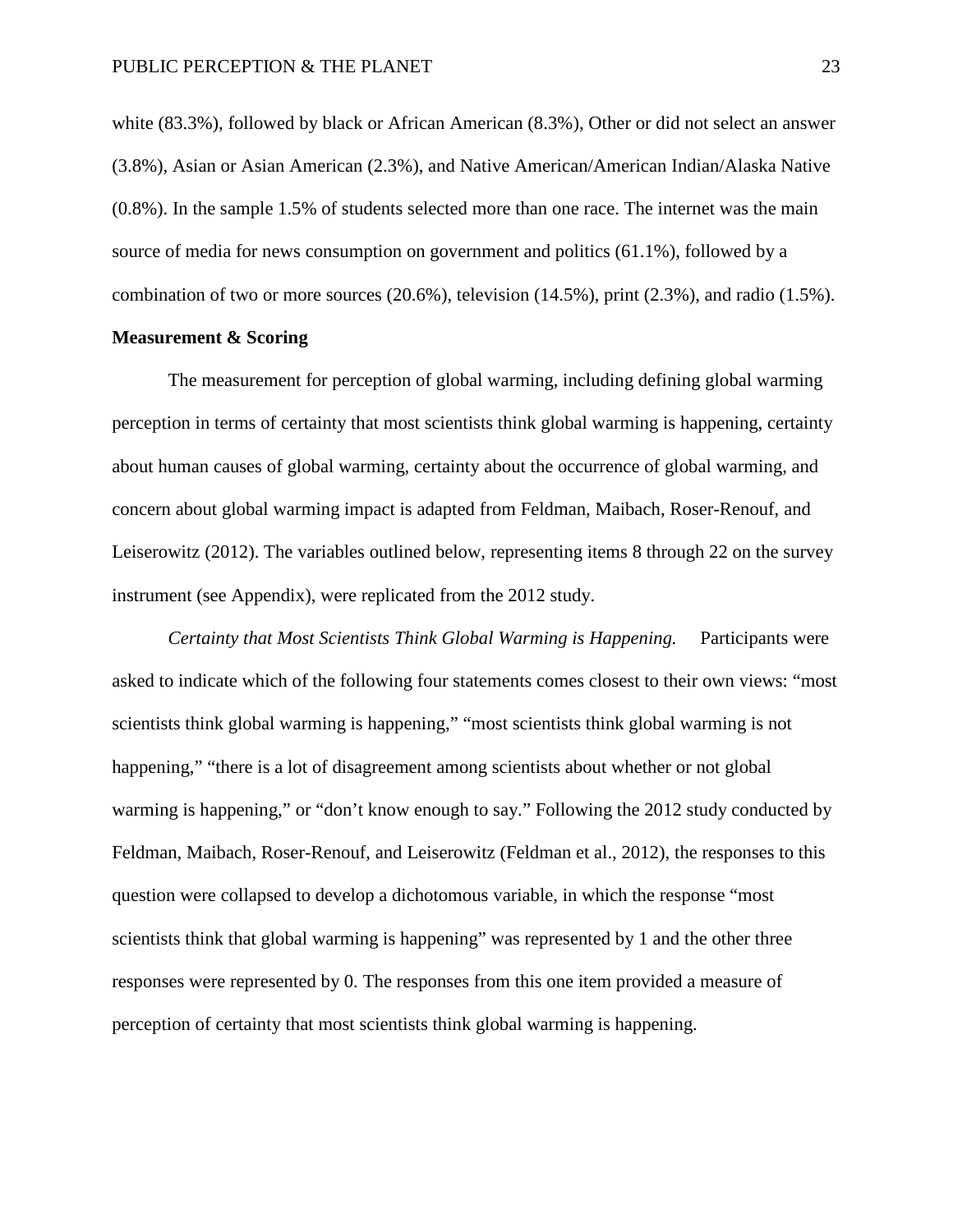*Certainty about the Human Causes of Global Warming.* Participants were asked to indicate which of the following five statements comes closest to their own views: "global warming is caused mostly by human activities," "global warming is caused mostly by natural changes in the environment," "global warming is caused by a combination of human activities and natural changes in the environment," "global warming is not happening," and "don't know enough to say." Following the 2012 study conducted by Feldman, Maibach, Roser-Renouf, and Leiserowitz (Feldman et al., 2012), the responses to this question were collapsed to develop a dichotomous variable, in which the response "global warming is caused mostly by human activities" was represented by 1 and the other three responses were represented by 0. The responses from this one item provided a measure of belief in the human causes of global warming.

*Certainty about the Occurrence of Global Warming.* Participants were asked to indicate their certainty about the occurrence of global warming on a scale of 1 to 9, with 1 being "extremely sure that global warming is not happening," 5 being "don't know," and 9 being "extremely sure that global warming is happening." Following the 2012 study conducted by Feldman, Maibach, Roser-Renouf, and Leiserowitz (Feldman et al., 2012), the response from this one item provided a measure of global warming certainty (*M=7.6591, SD=1.72024*).

*Concern about Global Warming Impact.* Participants were asked to indicate their concern about the impact of global warming on twelve items on a scale of 1 to 7, with 1 being "not at all concerned" and 7 being "extremely concerned." The twelve items listed included (1) plants, (2) marine life, (3) animals, (4) birds, (5) all people, (6) all children, (7) your children, (8) people in the United States, (9) you, (10) your health, (11) your lifestyle, and (12) your future. Following the 2012 study conducted by Feldman, Maibach, Roser-Renouf, and Leiserowitz (Feldman et al.,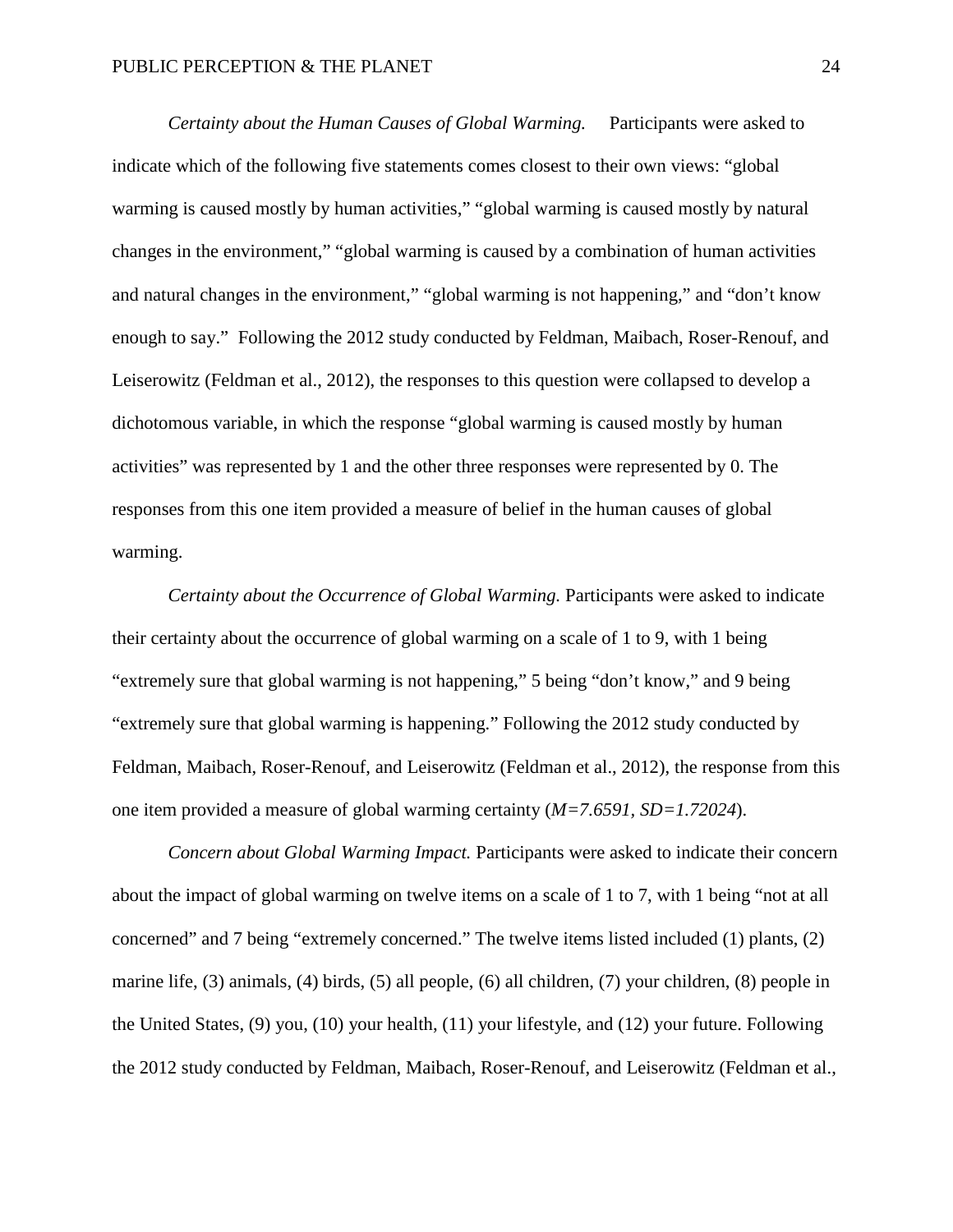2012), the responses to the twelve items were loaded on a single factor to provide one overall measure on concern about global warming impact ( $\alpha$  = .964, M=5.5681, SD=1.32658).

The measurement for contradictory media coverage of climate change is adapted from Feldman, Maibach, Roser-Renouf, and Leiserowitz (2012). The results of the 2012 content analysis portion of the study were used to identify how climate change is reported differently by varying cable news networks (Feldman et al., 2012). The results of the content analysis – including tone toward climate change, and claims of scientific consensus, certainty, and human causes of climate change, became the basis for the current study's questions to investigate the level of conflicting media exposure participants perceived to have experienced in each of these contexts.

*Contradictory Media Coverage of Climate Change.* Participants were asked to indicate the level of conflicting or contradictory tones they have heard from the media (including television, radio, newspapers, magazines, and the Internet) in the past year in reports about climate change and were provided with the options of "not at all," "a little," "some," and "a lot." The term "tones" was not defined in the survey and open to participant interpretation. Participants were also asked to indicate the level of conflicting or contradictory information they have heard from the media (including television, radio, newspapers, magazines, and the Internet) in the past year about the following three variables: claims of scientific consensus on climate change, claims of climate change certainty, and claims of human causes of climate change. This was written as three separate questions, with one item listed per question. For each question, participants were provided with the options of "not at all," "a little," "some," and "a lot." The term "information" was not defined in the survey. The responses to the four items were loaded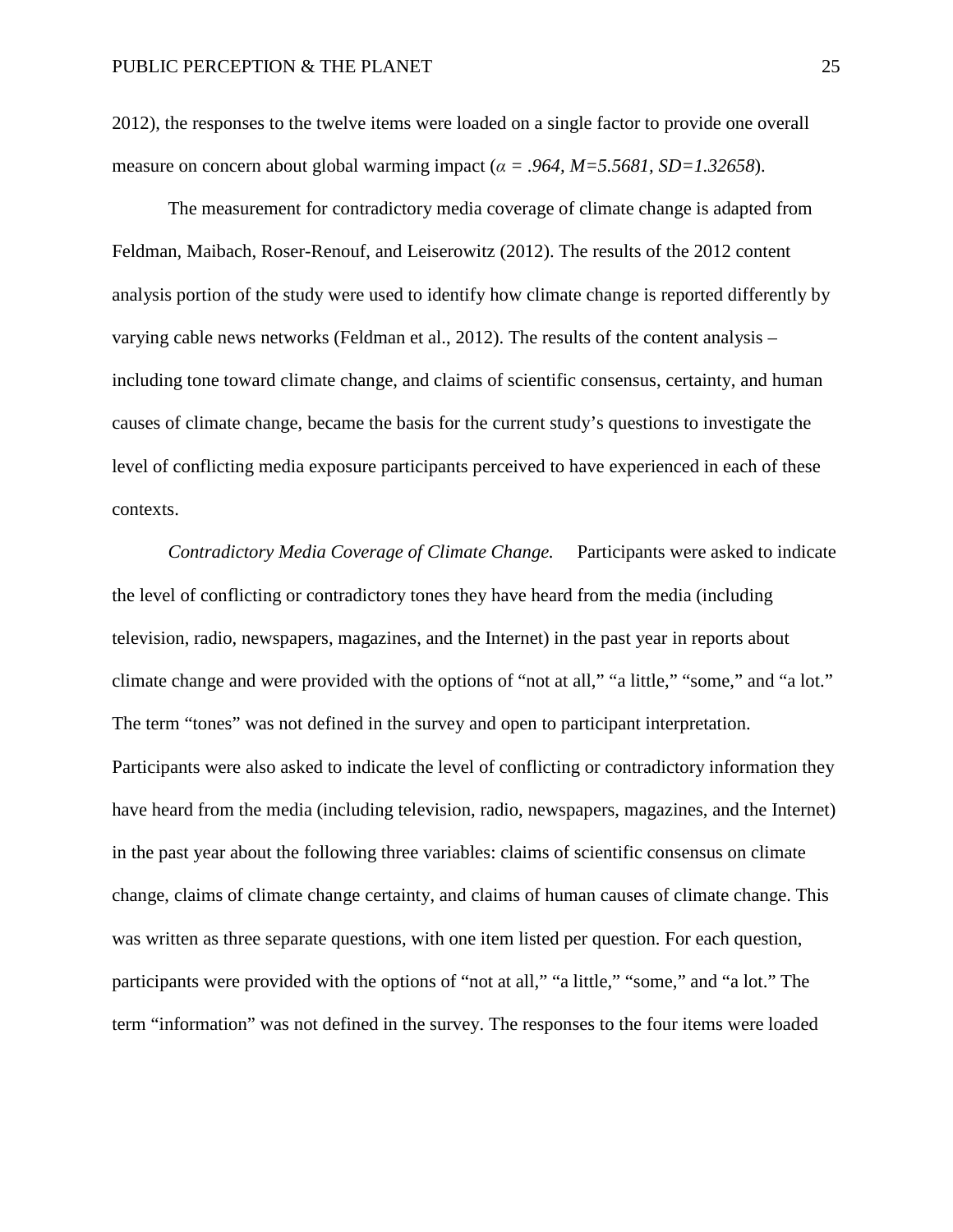on a single factor to provide one overall measure on exposure to contradictory media coverage of climate change ( $\alpha = .860$ ).

## **Results**

H1: A binary logistic regression was conducted to test whether exposure to contradictory media message about climate change predicted whether or not a student felt certain that most scientists think global warming is happening. The test shows that perceived exposure to contradictory media message about climate change is a significant predictor of whether or not a student felt certain that most scientists think global warming is happening ( $p = 0.016$ ). The odds ratio and confidence interval for exposure was  $2.010$  (95% CI = 1.138-3.550). This indicates that when exposure is raised by one unit, a student is 2.010 times as likely to not feel certain that most scientists think global warming is happening.

**Variables in the Equation**

|            |          | B        | S.E. | Wald  | df | Sig. | Exp(B) |       | 95% C.I.for EXP(B) |
|------------|----------|----------|------|-------|----|------|--------|-------|--------------------|
|            |          |          |      |       |    |      |        | Lower | Upper              |
| Step $1^a$ | Exposure | .698     | .290 | 5.780 |    | .016 | 2.010  | 1.138 | 3.550              |
|            | Constant | $-1.091$ | .878 | 1.545 |    | .214 | .336   |       |                    |

a. Variable(s) entered on step 1: Exposure.

H2: A binary logistic regression was conducted to test whether perceived exposure to contradictory media messages about climate change predicted whether or not a student is certain about the human causes of global warming. The test shows that perceived exposure to contradictory media messages about global warming is a significant predictor of whether or not a student believes in human causes of global warming.  $(p = 0.017)$ . The odds ratio and confidence interval for exposure was  $2.073$  (95% CI = 1.140-3.771). This indicates that when exposure is raised by one unit, a student is 2.073 times as likely to not be certain about the human causes of global warming.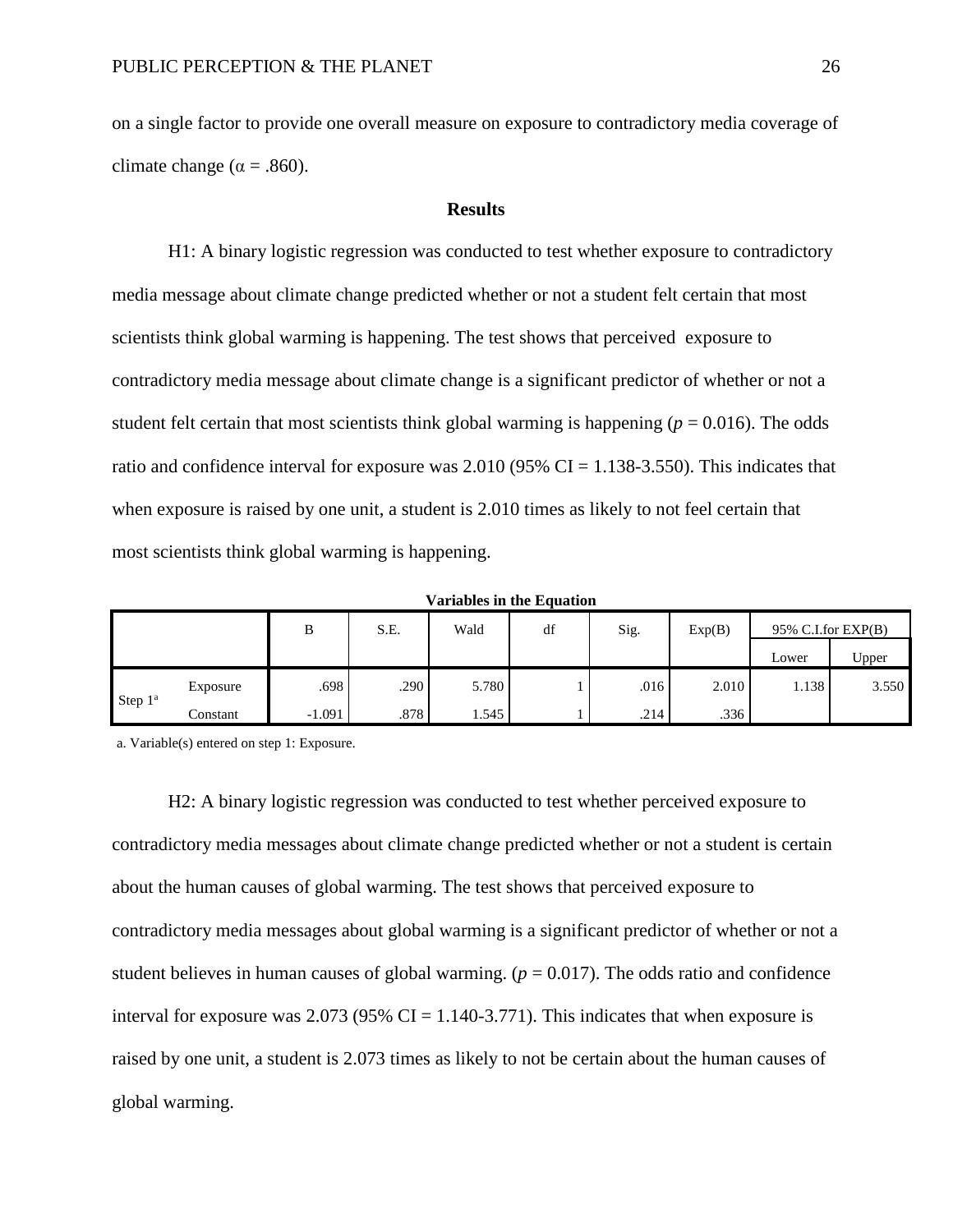|                     |          | B        | S.E.  | Wald  | df | Sig. | Exp(B) |       | 95% C.I.for EXP(B) |
|---------------------|----------|----------|-------|-------|----|------|--------|-------|--------------------|
|                     |          |          |       |       |    |      |        | Lower | Upper              |
| Step 1 <sup>a</sup> | Exposure | .729     | .305  | 5.707 |    | .017 | 2.073  | 1.140 | 3.771              |
|                     | Constant | $-3.137$ | 1.004 | 9.756 |    | .002 | .043   |       |                    |

**Variables in the Equation**

a. Variable(s) entered on step 1: Exposure.

H3: A Spearman test was conducted to test if there was a correlation between perceived exposure to contradictory media messages about global warming and a student's certainty about occurrence of global warming,  $r(130) = 0.196$ ,  $p = 0.024$ . The direction of the correlation was positive, revealing that students who reported more exposure to contradictory media messages about climate change tend to have higher certainty about the occurrence of global warming.

| Correlations <sup>b</sup> |           |                                |          |           |  |  |  |
|---------------------------|-----------|--------------------------------|----------|-----------|--|--|--|
|                           |           |                                | Exposure | Certainty |  |  |  |
| Spearman's rho            |           | <b>Correlation Coefficient</b> | 1.000    | $.196*$   |  |  |  |
|                           | Exposure  | $Sig. (2-tailed)$              |          | .024      |  |  |  |
|                           |           | <b>Correlation Coefficient</b> | $.196*$  | 1.000     |  |  |  |
|                           | Certainty | $Sig. (2-tailed)$              | .024     |           |  |  |  |

\*. Correlation is significant at the 0.05 level (2-tailed).

b. Listwise  $N = 132$ 

H4: A Spearman test was conducted to test the correlation between perceived exposure to contradictory media messages about global warming and a student's concern about global warming impact,  $r(129) = 0.176$ ,  $p = 0.045$ . The direction of the correlation was positive, which means that students who reported more exposure to contradictory media messages about climate change tend to have higher concern about global warming impact.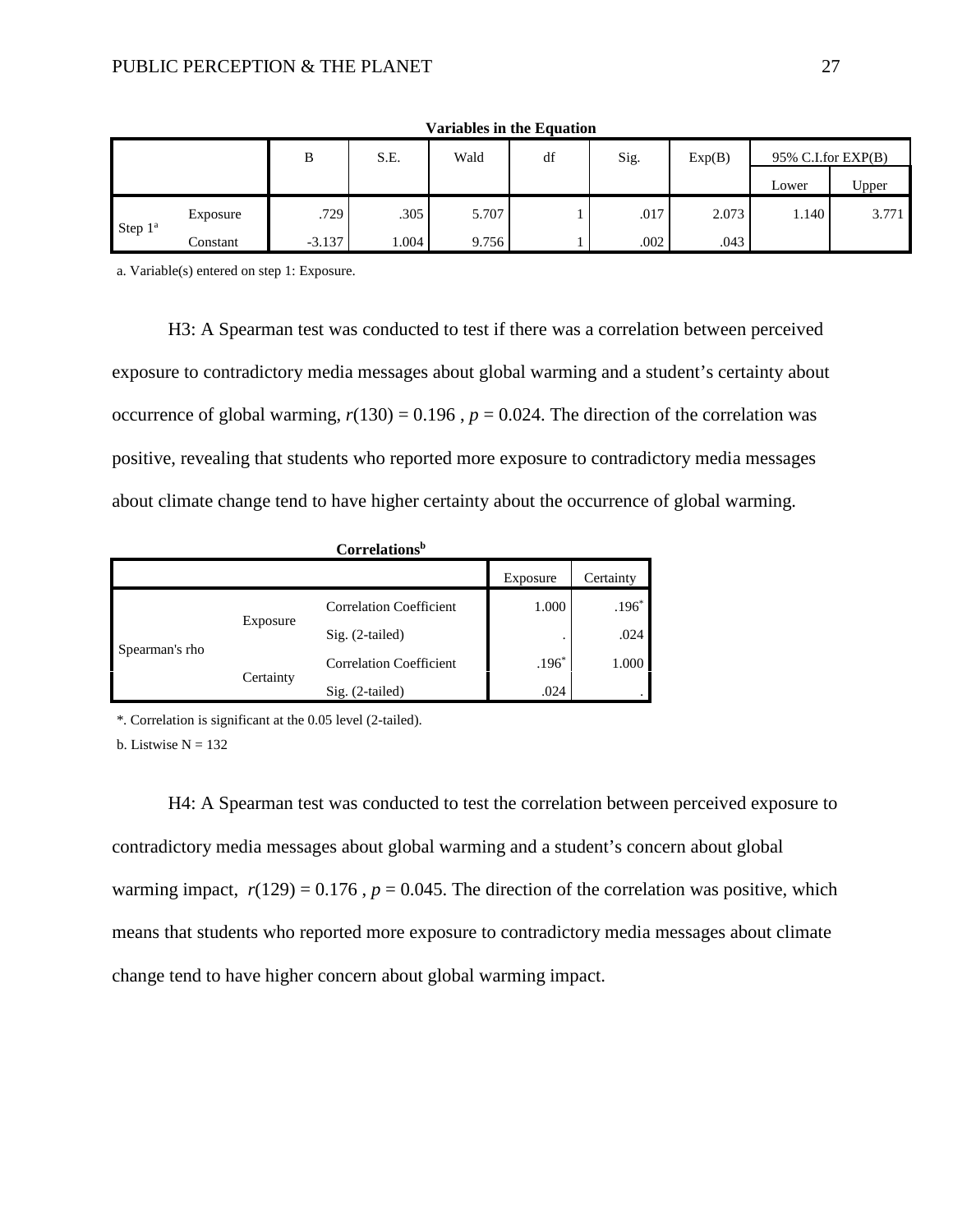|                |                      |                                | Exposure | Concern about Impact |
|----------------|----------------------|--------------------------------|----------|----------------------|
| Spearman's rho |                      | <b>Correlation Coefficient</b> |          | $.176*$              |
|                | Exposure             | $Sig. (2-tailed)$              |          | .045                 |
|                |                      | <b>Correlation Coefficient</b> | $.176*$  | 1.000                |
|                | Concern about Impact | $Sig. (2-tailed)$              | .045     | $\cdot$              |

**Correlationsb**

\*. Correlation is significant at the 0.05 level (2-tailed).

b. Listwise  $N = 131$ 

#### **Discussion**

H1: The results related to H1 indicate that as perceived exposure to contradictory media messages is raised by one unit (i.e. from "Not at all" to "A little," "A little" to "Some," or "Some" to "A lot"), a student is 2.010 times as likely to not feel certain that most scientists think global warming is happening. These results align with the prediction made in H1, supporting that the more students are exposed to contradictory media messages about global warming, the less certain they will be that most scientists think global warming is happening. This implies that as students believe they are exposed to higher levels of contradictory information by the media on this topic, their certainty in scientific agreement about the occurrence of global warming will decrease. Identifying and understanding this correlation is important because it indicates a relationship between perceived level of exposure to contradictory media messages about global warming and perception of scientific agreement on the topic. The results of this study found perceived exposure to conflicting media messages on climate change to be significantly correlated with whether or not a student felt certain that most scientists think global warming is happening. This significance suggests that there is a strong connection between perception of exposure to conflicting media messages on the topic and students' perception of scientific agreement on global warming.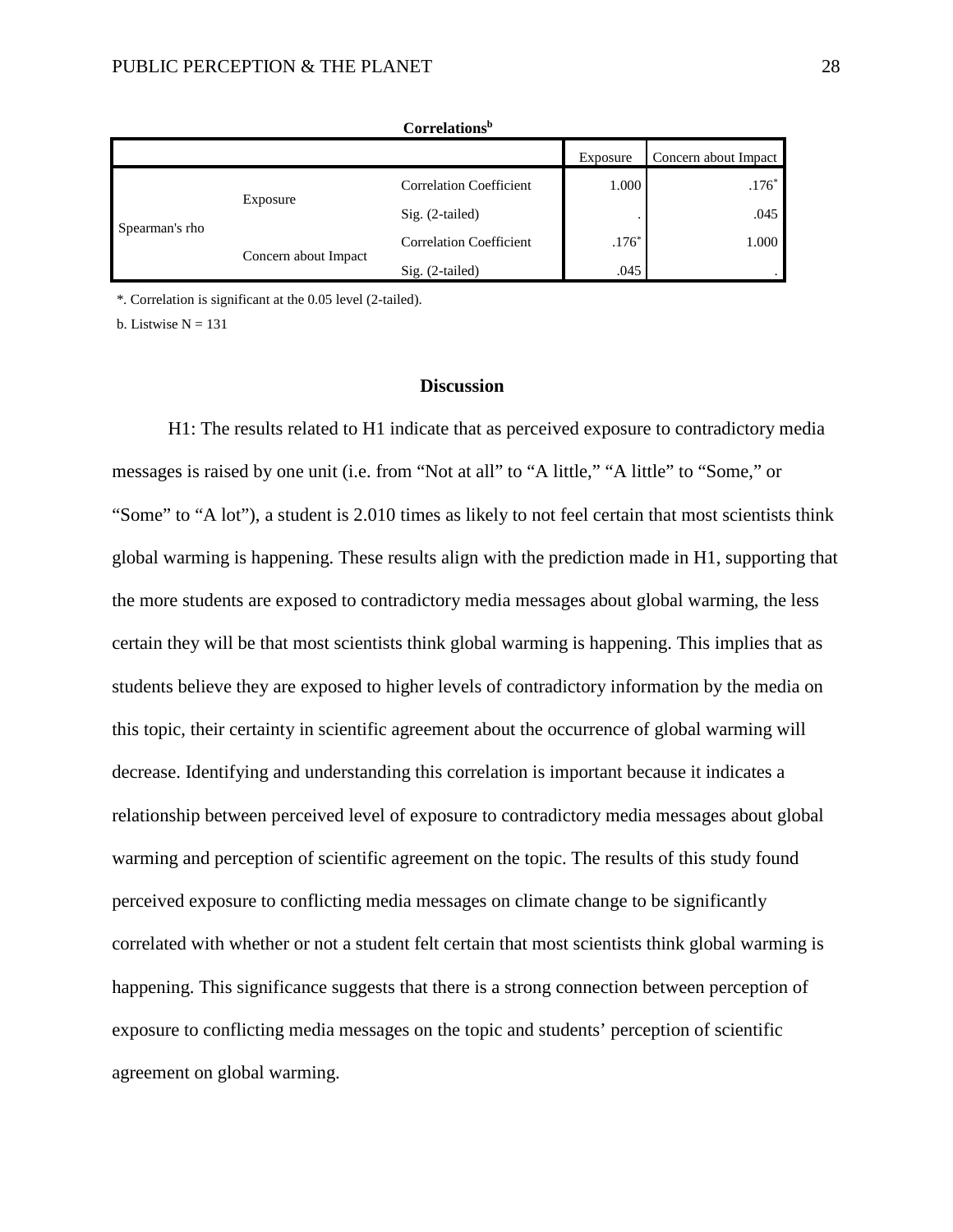H2: The results related to H2 indicate that when perception of exposure to conflicting media messages is raised by one unit, a student is 2.073 times as likely to not believe in human causes of global warming. These results are consistent with H2, supporting that the more students are exposed to contradictory media messages about climate change, the less certain they will be about the human causes of global warming. Like the results for H1, this implies that when students perceive that they are exposed to higher levels of conflicting media messages about climate change, their certainty about the human causes of global warming will decrease. This correlation is similarly important to understand because it demonstrates a link between perceived exposure to conflicting media messages about the topic and belief in the human causes of global warming. Found to be significantly correlated with certainty about the human causes of global warming, exposure to conflicting media messages about climate change can be interpreted as an important factor associated with students' perception of this aspect of the issue.

H3 and H4: The results related to H3 show that students who reported more exposure to contradictory media messages about climate change tend to have higher certainty about the occurrence of global warming. These results do not support H3, which predicted that the more students are exposed to contradictory media messages about global warming, the less certain they will be about the occurrence of global warming. Similarly, the results related to H4 show that students who reported more exposure to contradictory media messages about climate change tend to have higher concern about global warming impact. These results do not support H4, which predicted that the more students are exposed to contradictory media messages about global warming, the less they will be concerned about global warming impact.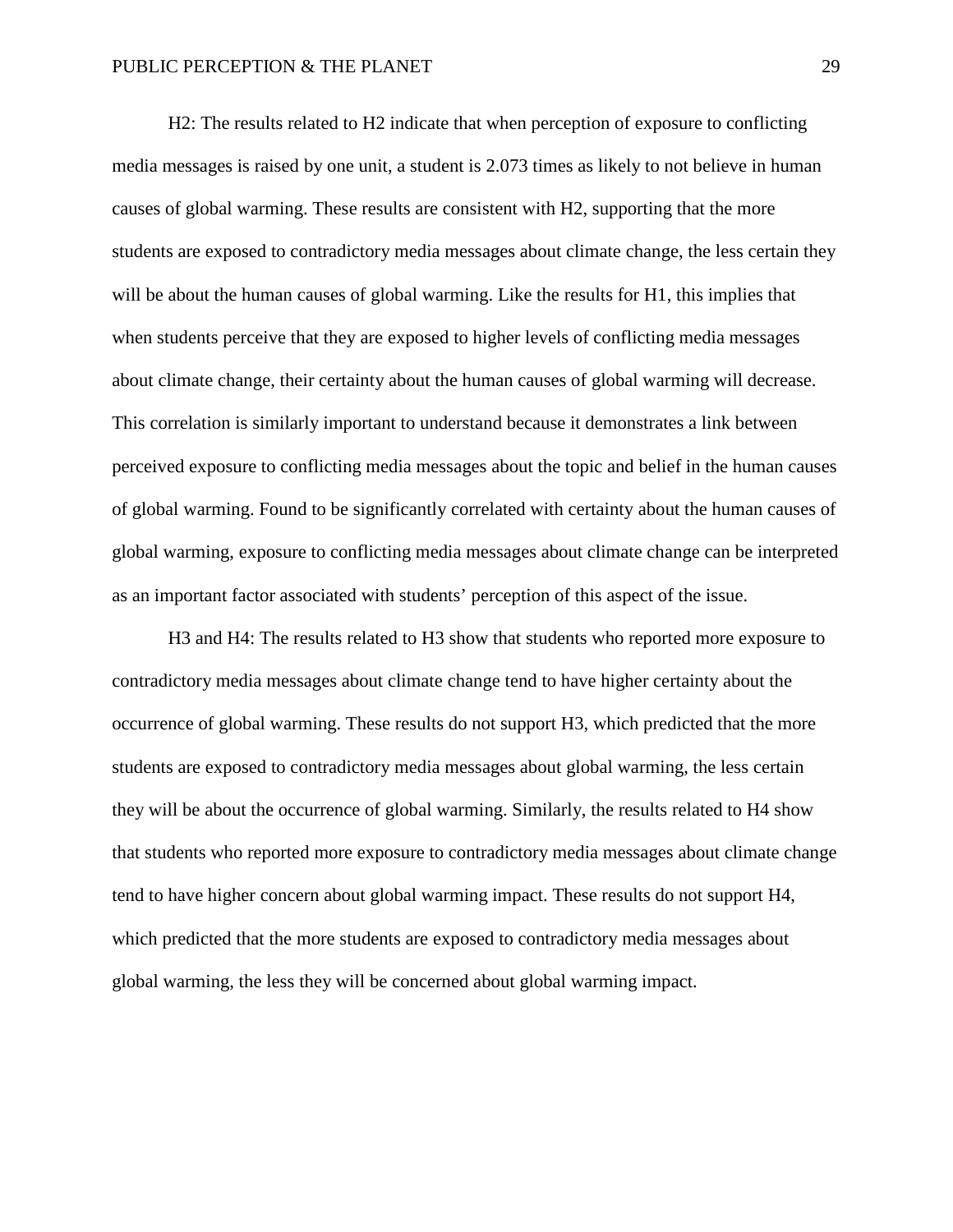#### **Exploratory Follow-Up Tests**

The discrepancy between H3 and H4 and their corresponding results may be related to and explained by gender. Gender is an important variable to recognize, as previous research has found that women are more likely than men to believe that climate change is occurring and that the main cause of the issue is from human activities (Smith Jr., Liu, Safi, & Chief, 2014). Women have also expressed a greater concern about climate change impact than men (Safi, Smith Jr., & Liu, 2012). In addition to worrying more about the effects of climate change, women believe there are more risks associated with the issue and are more likely to identify global warming as being a threat during their lifetime (Pearson, Ballew, Naiman, & Schuldt, 2017). Furthermore, in comparison to men, women are less likely to stand behind denialist views on the subject (Pearson et al., 2017). One explanation for the differences between how men and women view climate change is the vulnerability hypothesis. This hypothesis argues that women are more vulnerable to an array of different environmental threats than men, partly due to women having a more economically disadvantaged status in society (Pearson et al., 2017). These previous findings, along with the vulnerability hypothesis, suggest gender is intuitively related to an individual's perception of climate change, which may contribute to the discrepancy between the predictions and results for H3 and H4.

An independent-samples t-test was conducted to compare certainty about the occurrence of global warming in females and males. The results of this test found that there was not a statistically significant correlation between gender and certainty about the occurrence of global warming. While previous literature supports that women are more knowledgeable about the scientific consensus, current effects, and anthropogenic causes of climate change, it also demonstrates that women perceive themselves to be significantly less knowledgeable about the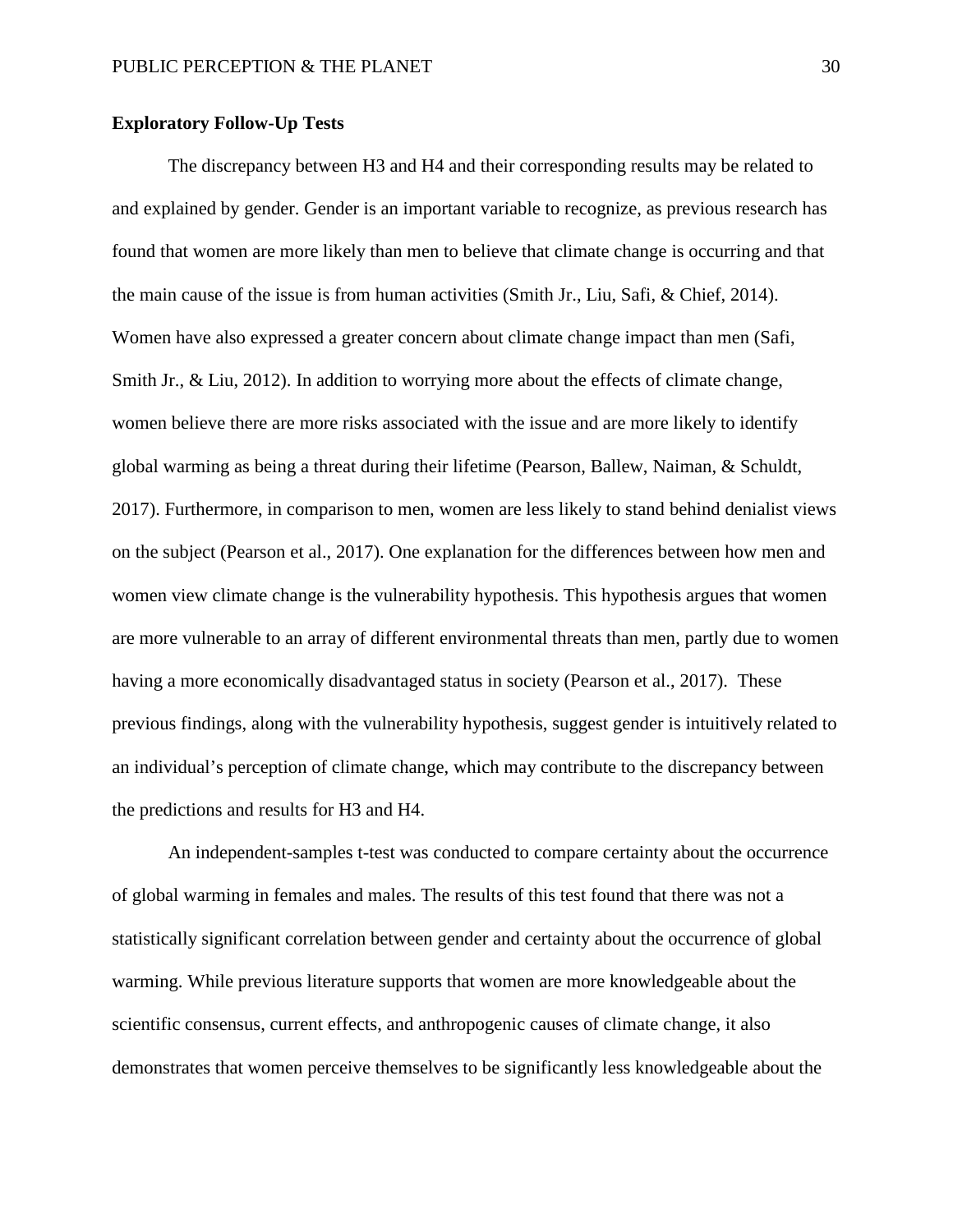subject than men (Pearson et al., 2017). This perception could have contributed to why the findings for this t-test were not significant. An independent-samples t-test was also conducted to compare concern about global warming impact in females and males. There was a significant difference in the scores for females (*M=5.7843, SD=1.01671*) and males (*M=5.0726, SD=1.76582*), with *p=0.005.* The result of the latter independent-samples t-test is consistent with the previous literature and vulnerability hypothesis, which indicates females as having greater concern about global warming impact. As a result, the findings for H4 in this study can be interpreted as being impacted by gender.

An additional factor that may contribute to the findings for H3 and H4 is political party affiliation. Climate change has been increasingly considered a partisan subject, with Democrats and liberals more concerned about the issue (Feldman, 2016). In comparison, Republicans and conservatives are less likely to acknowledge the occurrence of global warming, with some individuals with this political ideology believing that this issue is non-existent (Feldman, 2016). Approximately 85 to 90 percent of Democrats are concerned about global warming, realize the anthropogenic causes, and are aware of the general scientific consensus (Nuccitelli, 2018). In comparison, only 35 percent of Republicans are aware of the anthropogenic causes with a similar number worried about the issue, and 42 percent are knowledgeable about the scientific consensus on the issue (Nuccitelli, 2018). Furthermore, Democrats have shown to hold consistent views on global warming regardless of their cable news consumption, while Republicans' views on the topic have varied to reflect the messages delivered by the cable news outlet they watch (Feldman et al., 2012). This demonstrates that Republicans' views on global warming are more heavily persuaded by the media than Democrats' beliefs about the issue. This previous research supports that political party affiliation is intuitively linked to an individual's perception of climate change,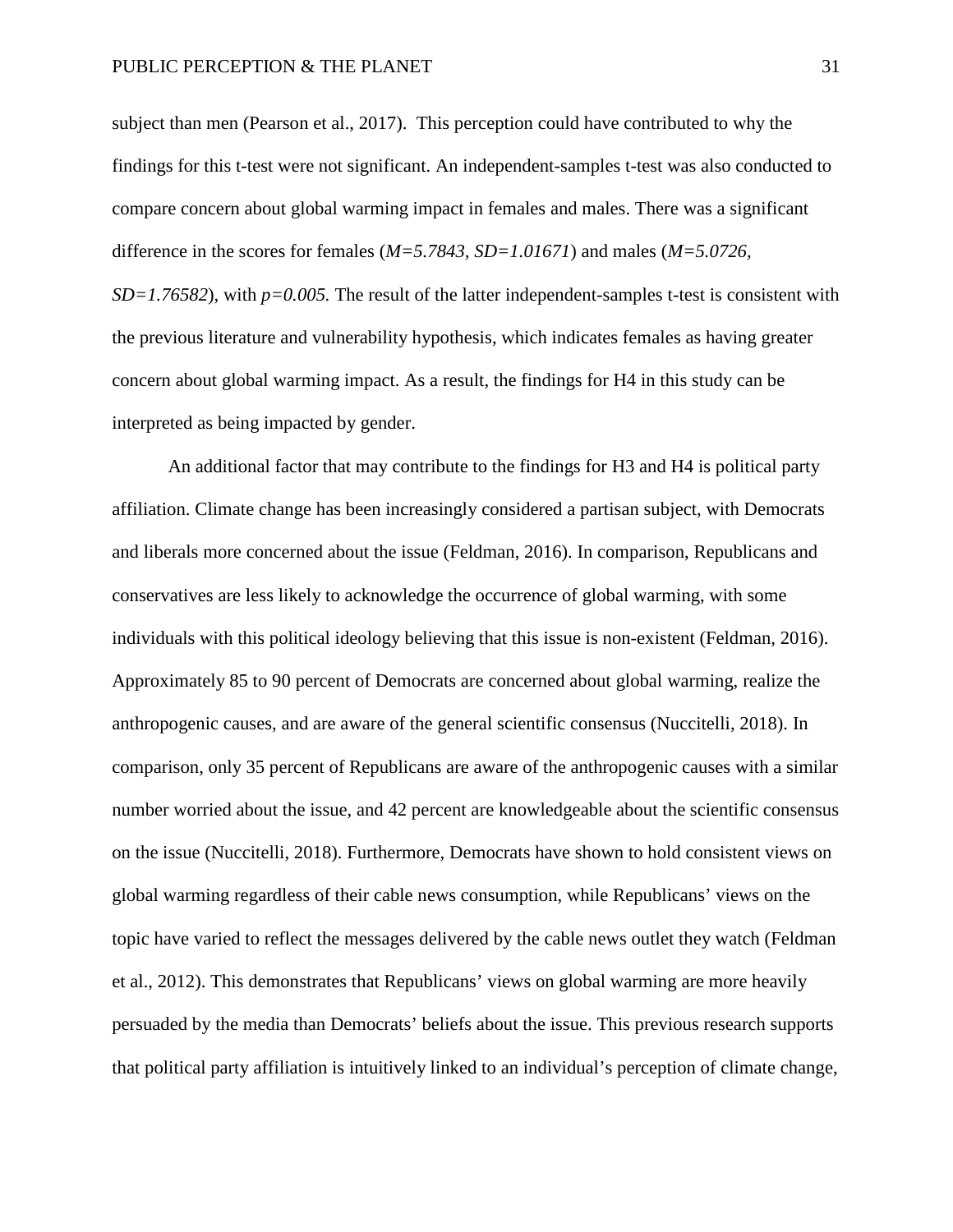which may further contribute to the discrepancy between the predictions and results for H3 and H4. See Appendix B for independent-samples t-tests regarding gender and the results for H1 and H2.

To examine this, an independent-samples t-test was conducted to compare certainty about the occurrence of global warming in Democrats/Independents who lean Democrat and Republicans/Independents who lean Republican. There was a significant difference between this variable and political party affiliation, with Democrats/Independents who lean Democrat expressing a higher certainty in the occurrence of global warming (*M=8.2833, SD=1.18023*) than Republicans/Independents who lean Republican (*M=6.8696, SD=2.13849*), *p=0.000.* An independent-samples t-test was also conducted to compare concern about global warming impact in Democrats/Independents who lean Democrat and Republicans/Independents who lean Republican. There was a significant difference in the scores for Democrats/Independents who lean Democrat (*M=5.9222, SD=1.15367*) and Republicans/Independents who lean Republican (*M=4.8297, SD=1.81785*), with *p=0.002.* The results of these independent-samples t-tests are consistent with the previous literature that identifies Democrats as being more certain about the occurrence of global warming and having a greater concern about global warming impact. Therefore, the findings for H3 and H4 can be interpreted as being impacted by political party in this study. See Appendix B for independent-samples t-tests regarding political party affiliation and the results for H1 and H2.

#### **Limitations**

Like all research, there are several limitations to the current research that are important to note. First, the survey instrument did not include a definition or example for the terms "conflicting" or "contradictory." As a result, when participants were asked to indicate the "level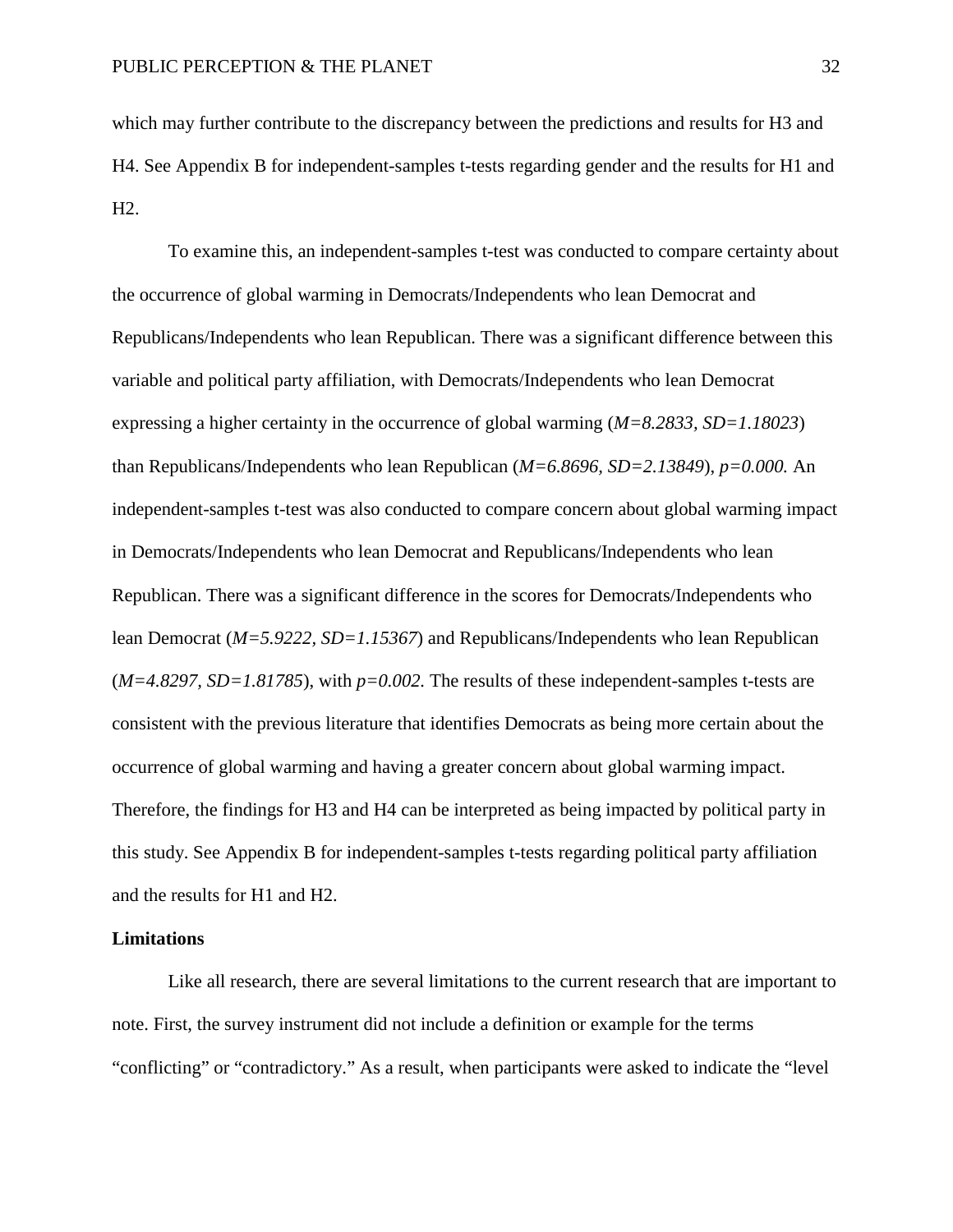of conflicting or contradictory tones/information" they have heard "from the media (including television, radio, newspapers, magazines, and the Internet) in the past year in reports about climate change, and claims of scientific consensus on climate change, climate change certainty, and human causes of climate change", it was up to the participants to interpret what they consider to be "conflicting" or "contradictory" tones or information. This may have resulted in varying degrees of understanding of what these terms refer to and may not have been clear to some participants. As such, the results of this study could have been impacted by participants' different interpretations of the terms "conflicting" and "contradictory."

Another limitation of this study is the one item measure used to determine certainty about the occurrence of global warming. This item asked participants to indicate their "certainty about the occurrence of global warming on a scale of 1 to 9: 1 being 'extremely sure that global warming is not happening,' 5 being 'don't know' and 9 being 'extremely sure that global warming is happening.'" Following Feldman, Maibach, Roser-Renouf, and Leiserowitz (2012), this single item was used to judge the participant's certainty about the occurrence of global warming. However comparatively, the measure for concern about global warming impact was based on participants' responses to twelve items. These responses were loaded on a single factor to provide one overall measure for concern about global warming impact. With both being scale variables, a more thorough understanding for participants' concern about global warming impact may have been obtained from this study, as there were more individual items for this one measure. Having a more detailed approach, for example including more items, to determine participants' certainty about the occurrence of global warming, may impact the results by providing a more in-depth understanding of this variable.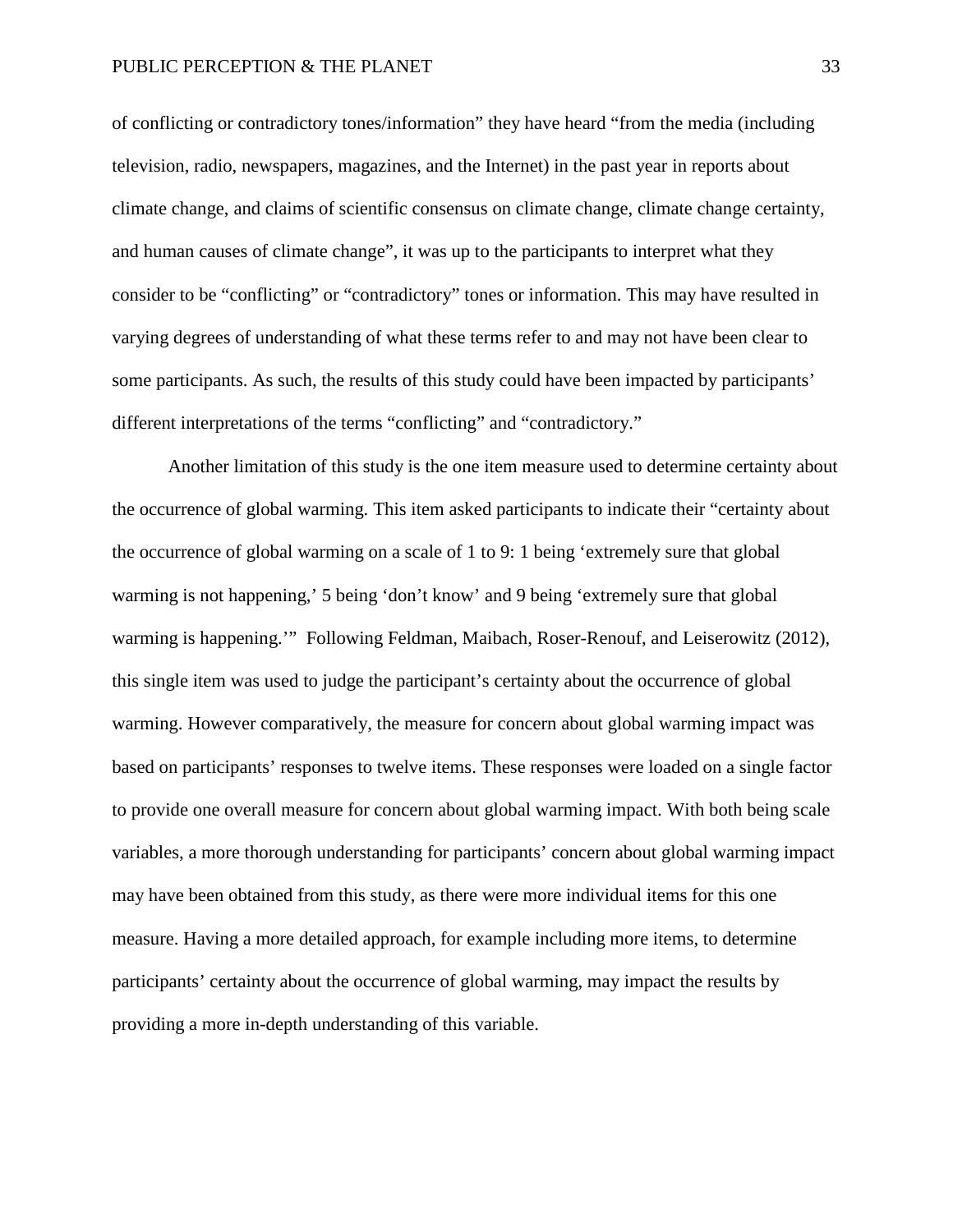The use of both the terms "global warming" and "climate change" is a third limitation of this study. For items 8 through 22, the questions in the instrument included measures to evaluate certainty that most scientists think global warming is happening, certainty about the human causes of global warming, certainty about the occurrence of global warming, and concern for global warming impact, while items 25 through 28 measured participants' perceived exposure to contradictory coverage of climate change. This different terminology may have impacted results, as the two terms do not share the same definition. Global warming refers to the worldwide trend of increasing temperatures since the early 1900s, while climate change more broadly refers to global phenomena such as sea level rise, glacier melting, and extreme weather events that are primarily a result of burning fossil fuels (NASA, 2018). While related concepts, the terms "global warming" and "climate change" do refer to different occurrences, and it is possible that participants may have held different views or perceptions about global warming compared to climate change. This difference may have impacted the findings in this research, as the present study assumed a consistent and equal viewpoint on global warming and climate change. Future research should consider these limitations.

#### **Suggestions for Future Research**

There are several other areas related to this study that are ripe for exploration in future research. One area of interest that could be further analyzed is the correlation between political party affiliation and climate change perception. When examining the results of this study, an independent-samples t-test was conducted to compare certainty about the occurrence of global warming and concern about global warming impact between Democrats/Independents who lean Democrat and Republicans/Independents who lean Republican. For both of these variables, political party affiliation was found to be a significant factor. To further investigate the existence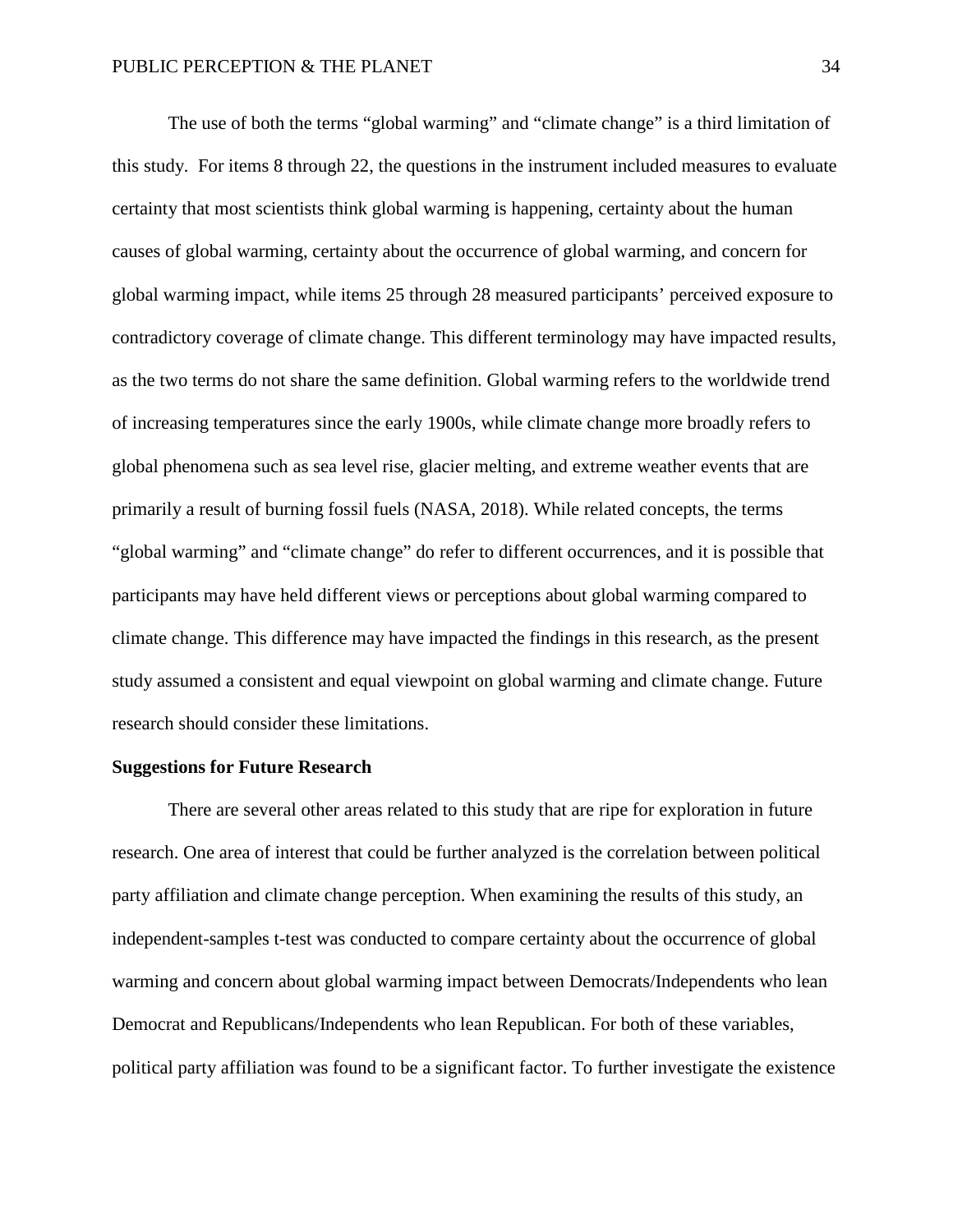of a relationship between perception of climate change and political party affiliation, future research should examine how Independents who do not lean Democrat or Republican, or how individuals who feel as though their beliefs are not represented by a political party, view the issue. Furthermore, research could be conducted to study if there is a correlation between other political party affiliations aside from Democrat and Republican, such as the Green Party, and perception of climate change.

In addition, future research could investigate whether there is a correlation between college students' majors and their perception of climate change. While previous research has shown that students majoring in resource recreation and tourism, biology, and environmental studies report more pro-environmental responses than students in other majors, future research should further explore this relationship (Fusco, Snider, & Luo, 2012). For example, rather than investigating a more general relationship between college major and environmental views, a more specific study could focus on determining if there is a correlation between college major and views on climate change. This additional study, which was not done as part of the current research due to participants not declaring their specific major and not equally representing the university's four academic colleges, could also compare differences that may exist between students with various majors, not only between science majors and non-science majors but students of all areas of study. This further investigation could help determine if college major is correlated with a student's perception of climate change.

Investigating if there is a correlation between college students' primary news sources and their perception of climate change is a third suggestion for future study. This research included an item to collect data on college students' primary sources for news about government and politics; however, additional research can examine where college students get their news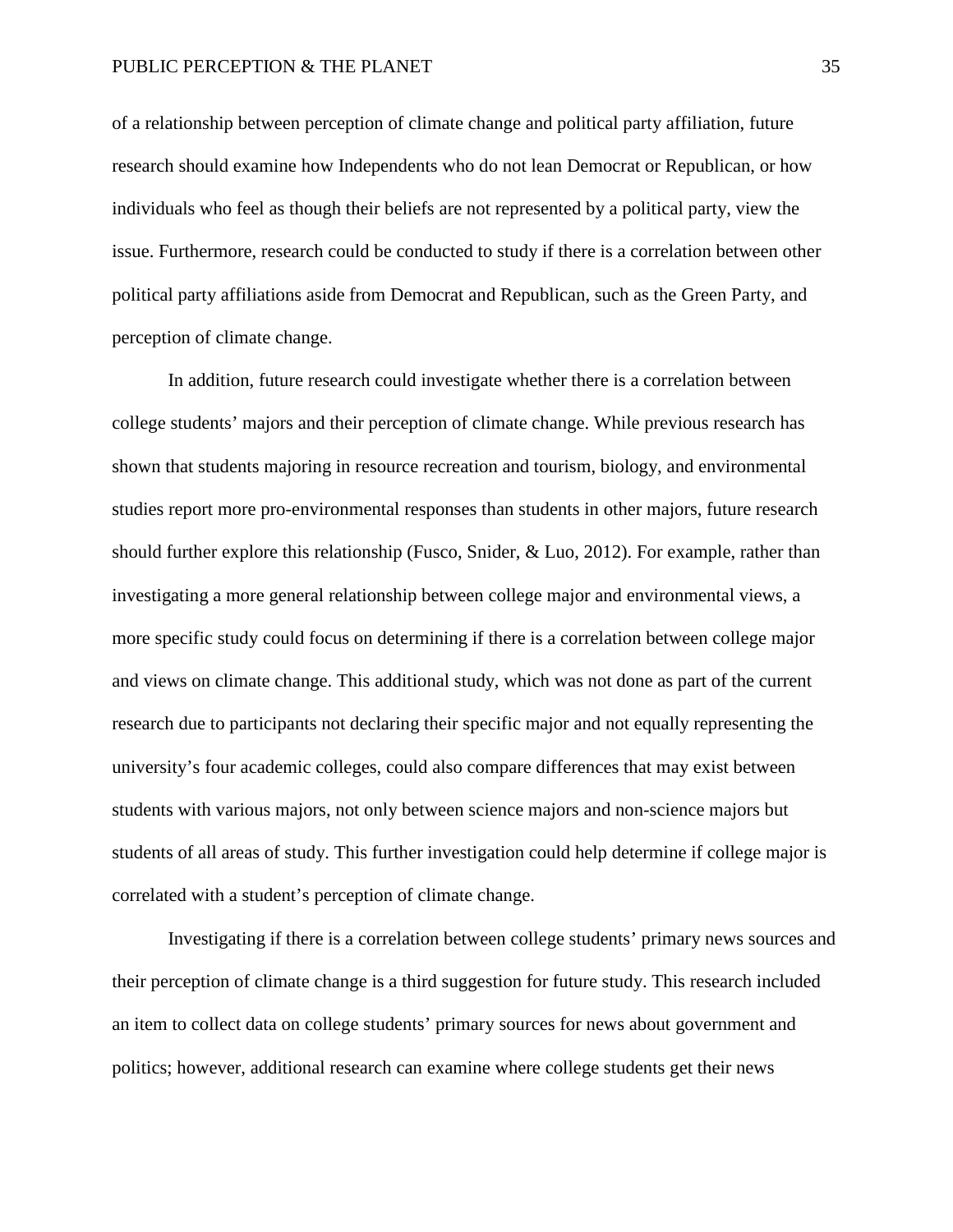specifically about climate change. As a result, this research would seek to determine if there is a correlation between where students primarily get their news about the topic (i.e. television, radio, print, or the Internet), and their perception of the issue. Furthermore, data can be collected on the specific news sources students use to gain information about climate change, such as specific television stations, websites, radio stations, and newspapers or magazines. This research would help determine where students get their news and if there is a relationship between primary news sources and students' views on climate change.

#### **Conclusion**

Largely acknowledged by the scientific community, climate change is a current issue in today's society that assures an array of negative consequences for both current and future generations. Despite the scientific consensus, and even with high public awareness, the general public is less alarmed and the issue has remained a low priority (Whitmarsh, 2011). This highlights how environmental communication practices from the media, a more popular source for science-related topics than science experts themselves, have failed to deliver messages about climate change that convey its urgency. This is significant, as the media is able to help shape the public's perception of climate change (Pasquaré & Oppizzi, 2012). The media's impact is heightened through framing, which is especially important with environmental issues as it influences how populations view changes in the environment based on some information being presented in a way that makes it seem more important than other information (Pasquaré & Oppizzi, 2012).

This research focused on investigating whether or not a correlation exists between college students' perception of global warming and perceived exposure to conflicting media frames on the issue. This study specifically sought to examine college students' perception of global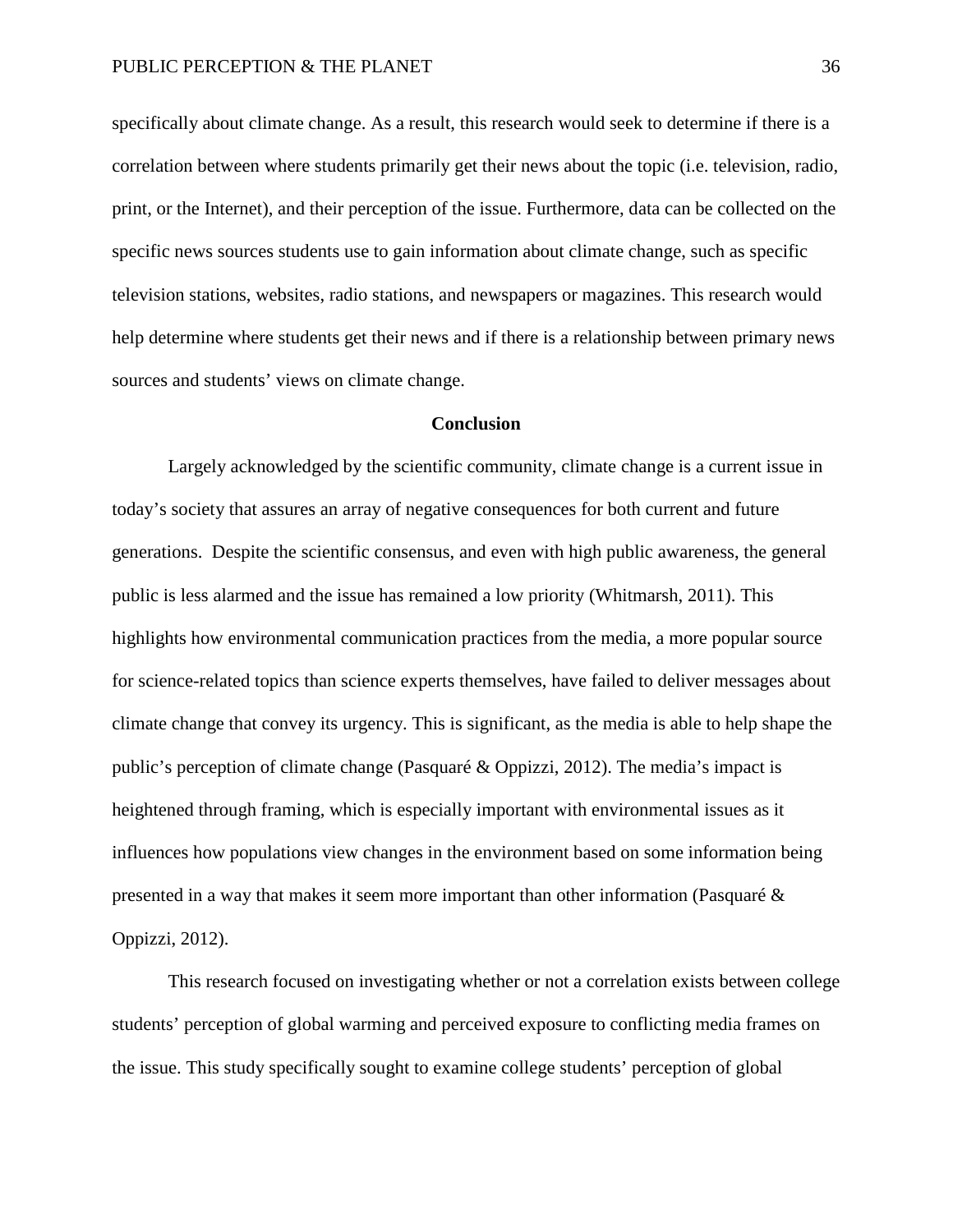warming because of the limited research previously conducted on this specific population in comparison to the amount of research conducted on climate change (Lombardi & Sinatra, 2012). Additionally, students face distinctive challenges about climate change, including trouble conceptualizing the issue, making it important to gain a better understanding of how this group views the issue. To analyze the overarching research question, perception of climate change was examined.

The results of this research found that as perceived exposure to contradictory media messages is raised by one unit (i.e. from "Not at all" to "A little," "A little" to "Some," or "Some" to "A lot"), college students are more likely to not feel certain that most scientists think global warming is happening and not be certain about the human causes of global warming. The results of this study also indicated that college students who report higher levels of exposure to contradictory media messages about climate change tend to have higher certainty about the occurrence of global warming and have a higher concern about global warming impact. These findings may have been intuitively connected to the participants' gender and political party affiliation. That is, gender and political party were found to be significantly correlated with concern about global warming impact. Political party was additionally found to be significantly correlated with certainty about the occurrence of global warming. In regards to these findings, females and Democrats/Independents who lean Democrat had higher concern about global warming impact than males and Republicans/Independents who lean Republican. Additionally, Democrats/Independents who lean Democrat had higher certainty about the occurrence of global warming than Republicans/Independents who lean Republican.

The overall results revealed that there is a correlation between at least some aspects of climate change perception (certainty that most scientists think global warming is happening and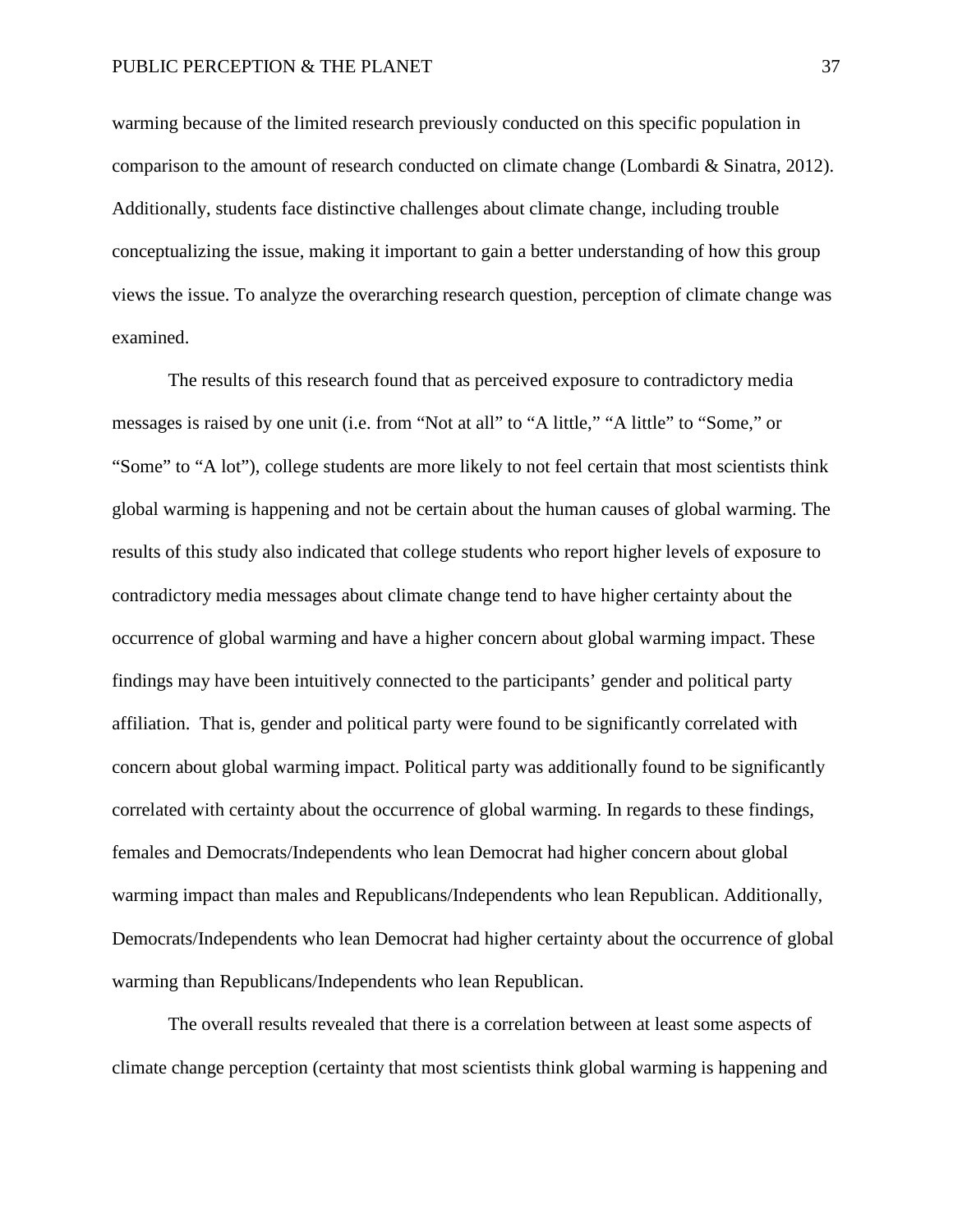certainty about human causes of global warming) and perceived exposure to contradictory media messages in college students, while other elements of perception of the issue (certainty about the occurrence of global warming and concern about global warming impact) may be more closely linked to other factors, such as gender and/or political party affiliation. This is important to recognize, as it provides a more thorough understanding of the factors that may impact college students' overall perception of climate change. With college students being of voting age and millennials making up a significant proportion of eligible voters, this demographic has the capability to meaningfully influence election results (Kinery, 2016). As climate change has increasingly developed into a partisan issue, election outcomes may become more critical in the steps taken to deal with the issue and its consequences. This is significant amongst college students in particular, as millennials have indicated that energy issues do influence their voting behavior (University of Texas at Austin, 2016). It is therefore important to understand how college students are consuming news on this topic and their perceived exposure to conflicting messages. The areas of climate change perception that were found to be significantly correlated with college students' perceived exposure to conflicting media messages on the topic provide a basis to understanding which aspects of the subject the media may have more influence in shaping through environmental communication.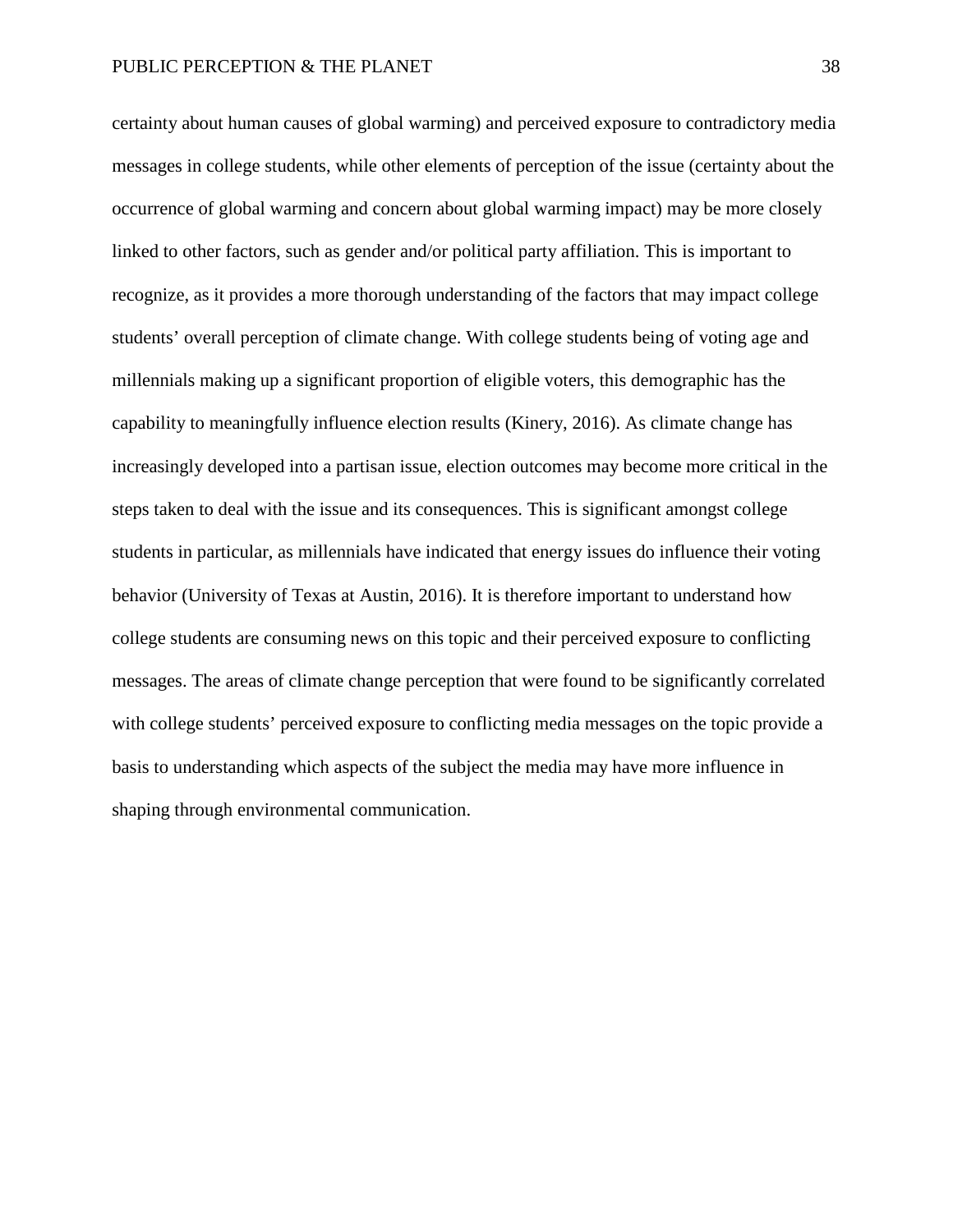#### **References**

- Antilla, L. (2005). Climate of scepticism: US newspaper coverage of the science of climate change. *Global Environmental Change, 15*(4), 338-352. doi:10.1016/j.gloenvcha.2005.08.003
- Boykoff, M. T. & Boykoff, J. M. (2004). Balance as bias: Global warming in the US prestige press. *Global Environmental Change, 14*(2), 125-136. doi:10.1016/j.gloenvcha.2003.10.001
- Boykoff, M. T. & Boykoff, J. M. (2007). Climate change and journalistic norms: A case-study of US mass-media coverage. *Geoforum, 38*(6), 1190-1204. doi:10.1016/j.geoforum.2007.01.008
- Chan-Olmsted, S. (2015, December 15). *Class of 2015 study reveals shifts in college students' media behavior and perspectives.* Retrieved from University of Florida, College of Journalism and Communications website: http://www.jou.ufl.edu/2015/12/15/class-of-2015-study-reveals-shifts-in-college-students-media-behavior-and-perspectives/
- Cook, J., Nuccitelli, D., Green, S. A., Richardson, M., Winkler, B., Painting, R., . . . Skuce, A. (2013). Quantifying the consensus on anthropogenic global warming in the scientific literature. *Environmental Research Letters 8*(2)*.* 1-7. doi:10.1088/1748-9326/8/2/024024
- Diddi, A. & LaRose, R. (2006). Getting hooked on news: Uses and gratifications and the formation of news habits among college students in an internet environment. *Journal of Broadcasting & Electronic Media, 50*(2), 193-210. doi:10.1207/s15506878jobem5002\_2
- Entman, R. (1990). *Democracy without citizens: Media and the decay of American politics.*  Oxford University Press.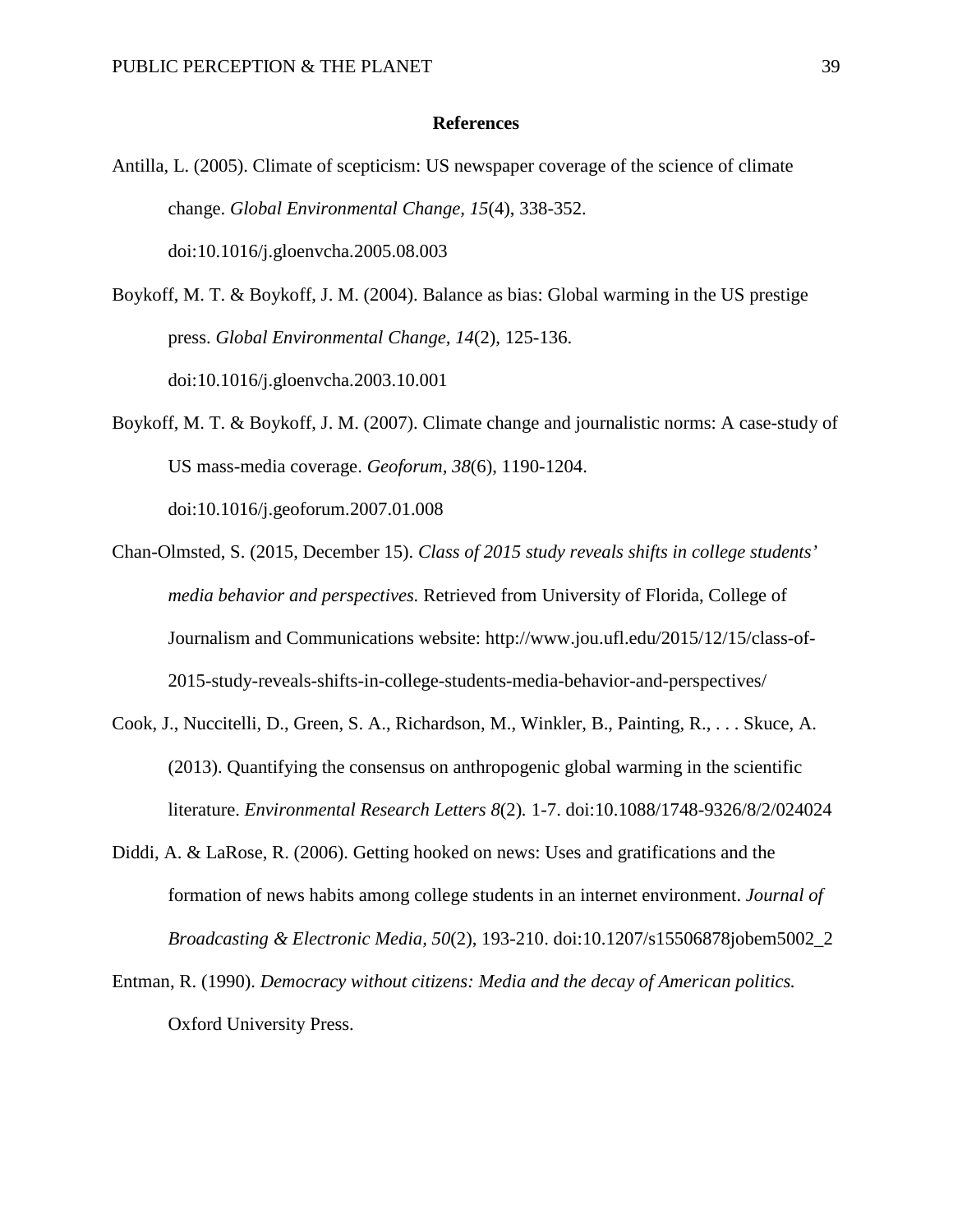- Feldman, L., Maibach E. W., Roser-Renouf, C., & Leiserowitz, A. (2012). Climate on cable: The nature and impact of global warming coverage on Fox News, CNN, and MSNBC. *The International Journal of Press/Politics, 17*(1), 3-31. doi:10.1177/1940161211425410
- Feldman, L. (2016). Effects of TV and cable news viewing on climate change opinion, knowledge, and behavior. In *Oxford research encyclopedia of climate science.* Retrieved September 20, 2017 from http://climatescience.oxfordre.com/view/10.1093/acrefore/ 9780190228620.001.0001/acrefore-9780190228620-e-367?
- Fusco, E., Snider, A., & Luo, S. (2012). Perception of global climate change as a mediator of the effects of major and religious affiliation on college students' environmentally responsible behavior. *Environmental Education Research, 18*(6), 815-830. https://doi.org/10.1080/13504622.2012.672965
- Gamson, W.A. & Modigliani, A. (1987). The changing culture of affirmative action. *Research in Political Sociology,* (3), 137-177.
- Goffman, E. (1974). *Frame Analysis: An essay on the organization of experience.* Boston, MA: Northeastern University Press.
- Hmielowski, J. D., Feldman, L., Myers, T. A., Leiserowitz, A., & Maibach, E. (2014). An attack on science? Media use, trust in scientists, and perceptions of global warming. *Public Understanding of Science, 23*(7), 866-883. doi:10.1177/0963662513480091
- Jones, M. D. (2014). Cultural characters and climate change: How heroes shape our perception of climate science. *Social Science Quarterly, 95*(1), 1-39. doi:10.1111/ssqu.12043
- Kinery, E. (2016, October 17). *Where do college students get election news? Their phones, of course.* Retrieved from USA Today website:

http://college.usatoday.com/2016/10/17/college-students-election-info-phones/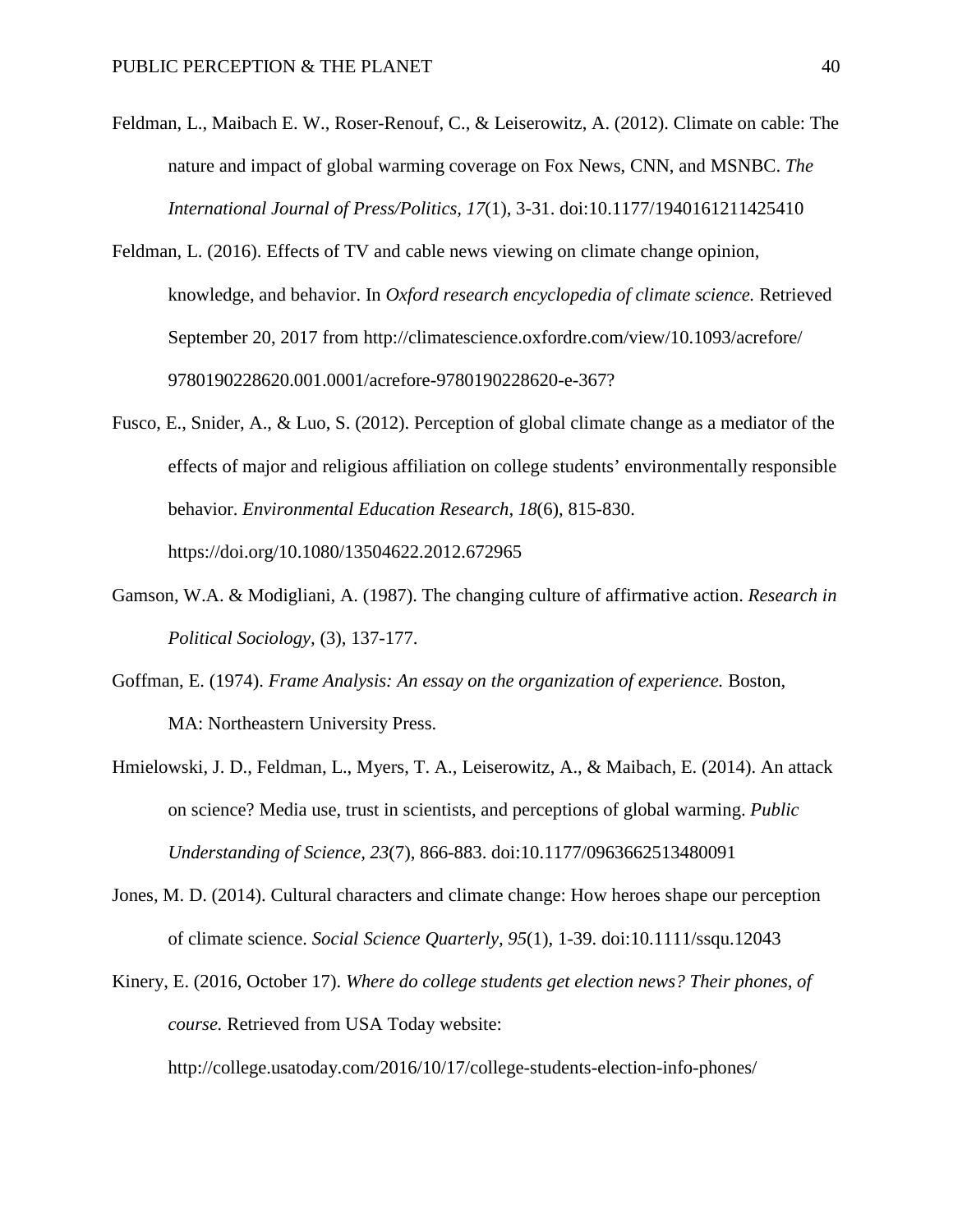- Lombardi, D. & Sinatra, G. M. (2012). College students' perceptions about the plausibility of human-induced climate change. *Research in Science Education, 42*, 201-217. doi:10.1007/s11165-010-9196-z
- McCombs, M. E., & Shaw, D. L. (1972). The agenda-setting function of mass media. *The Public Opinion Quarterly, 36*(2), 176-187. https://doi.org/10.1086/267990

McQuail, D. (2010). *McQuail's mass communication theory.* Sage publications.

Nagler, R. (2014). Adverse outcomes associated with media exposure to contradictory nutrition messages. *Journal of Health Communication, 19*(1), 24-40. doi:10.1080/10810730.2013.798384

- NASA. (2018, March 28) *What's in a name? Weather, global warming, and climate change.*  Retrieved from NASA Global Climate Change Vital Signs of the Planet website: https://climate.nasa.gov/resources/global-warming/
- Nisbet, M. (2009). Communicating change: Why frames matter for public engagement. *Environment: Science and Policy for Sustainable Development, 51*(2), 12-23. https://doi.org/10.3200/ENVT.51.2.12-23
- Nisbet, E. C., Hart, P. S., Myers, T., & Ellithorpe, M. (2013). Attitude change in competitive framing environments? Open-/closed mindedness, framing effects, and climate change. *Journal of Communication, 63*(4), 766-785. doi:10.1111/jcom.12040
- Nuccitelli, D. (2018, April 5). American conservatives are still clueless about the 97% expert climate consensus. *The Guardian.* Retrieved from https://www.theguardian.com/ environment/climate-consensus-97-per-cent/2018/apr/05/american-conservatives-arestill-clueless-about-the-97-expert-climate-consensus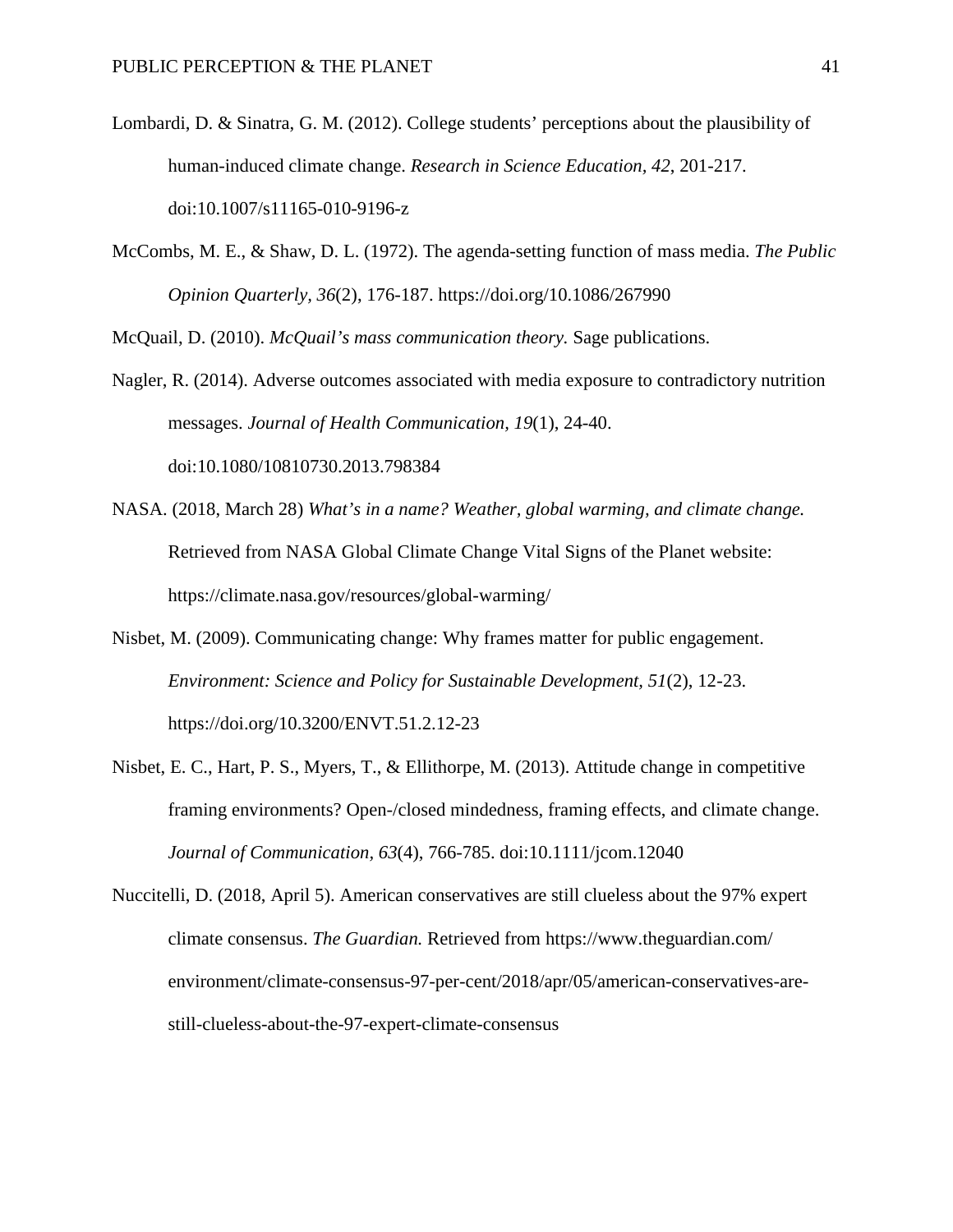- Pasquaré, F. & Oppizzi, P. (2012). How do the media affect public perception of climate change and geohazards? An Italian case study. *Global and Planetary Change, 90-91*, 152-157. doi:10.1016/j.gloplacha.2011.05.010
- Patchen, M. (2006, October). *Public attitudes and behavior about climate change: What shapes them and how to influence them.* Perdue Climate Change Research Center, Perdue University.
- Pearson, A. R., Ballew, M. T., Naiman, S., & Schuldt, J. P. (2017, April). Race, class, gender and climate change communication. In *Oxford Research Encyclopedia of Climate Science.* Retrieved March 25, 2018, from http://climatescience.oxfordre.com/view/ 10.1093/acrefore/9780190228620.001.0001/acrefore-9780190228620-e-412?print
- Pew Research Center. (2014, January 27). *Deficit reduction declines as policy priority.* Retrieved from Pew Research Center website: http://www.people-press.org/2014/01/27/deficitreduction-declines-as-policy-priority/
- Pew Research Center. (2016, July 7). *Top voting issues in 2016 election.* Retrieved from Pew Research Center website: http://www.people-press.org/2016/07/07/4-top-voting-issuesin-2016-election/
- Pew Research Center. (2017, May 17). *Millennial and Gen X voter turnout increased in 2016…and among millennials, black turnout decreased.* Retrieved from Pew Research Center website: http://www.pewresearch.org/fact-tank/2017/05/12/black-voter-turnoutfell-in-2016-even-as-a-record-number-of-americans-cast-ballots/ft\_17-05- 12\_voterturnout\_millennialnew/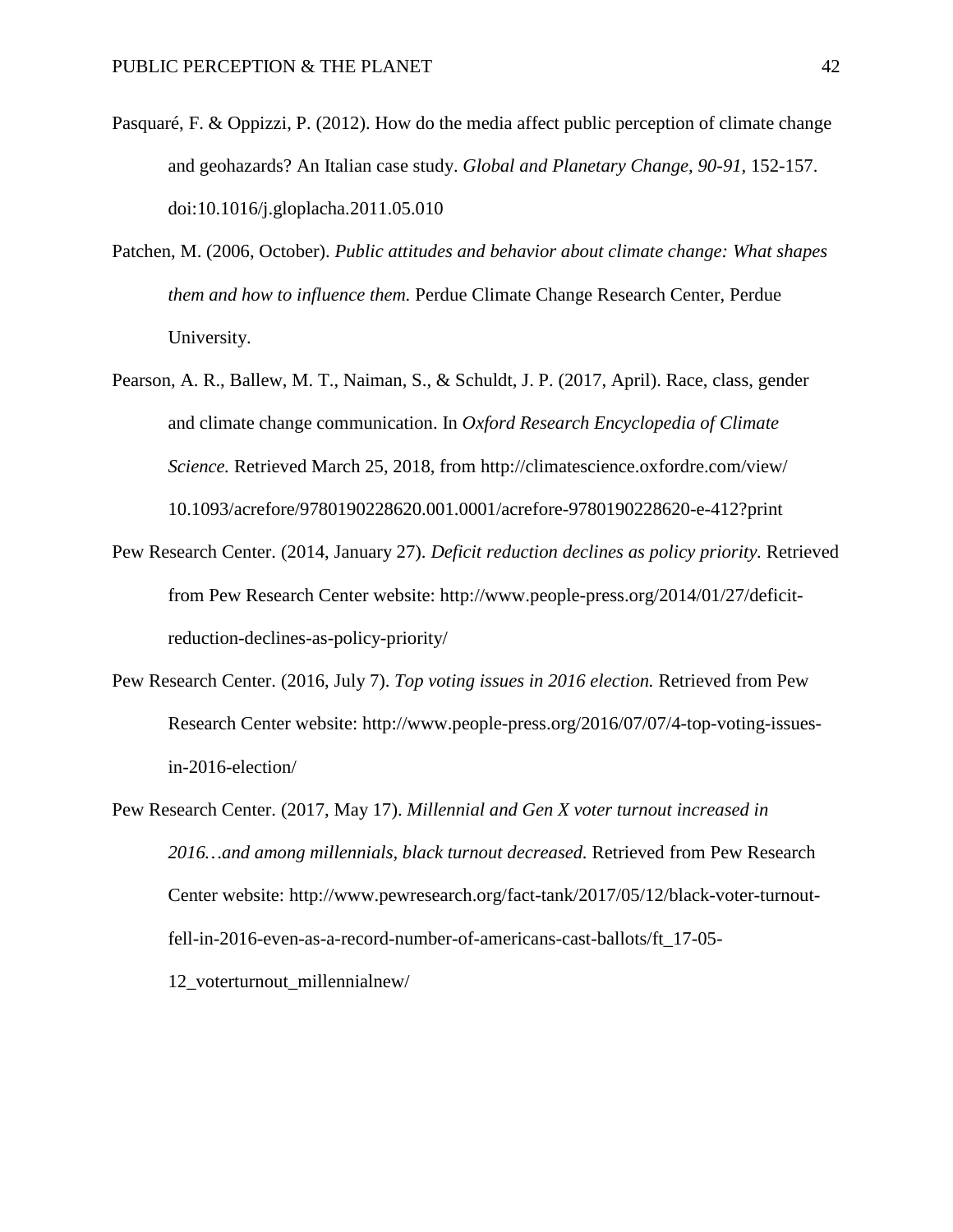- Safi, A. S., Smith Jr., W. J., & Liu, Z. (2012). Rural Nevada and climate change: Vulnerability, beliefs, and risk perception. *Risk Analysis, 32*(6), 1041-1059. Doi: 10.1111/j.1539- 6924.2012.01836.x
- Schäfer, M. & Schlichting, I. (2014). Media representations of climate change: A meta-analysis of the research field. *Environmental Communication, 8*(2), 142-160. https://doi.org/10.1080/17524032.2014.914050
- Scheufele, D. A. (2014). Science communication as political communication. *Proceedings of the National Academy of the United States of America, 111*(4), 13585-13592. https://doi.org/10.1073/pnas.1317516111
- Scheufele, D. A. (1999). Framing as a theory of media effects. *Journal of Communication, 49*(1), 103-122. doi: 10.1111/j.1460-2466.1999.tb02784.x
- Sinatra, G., Kardash, C. M., Taasoobshirazi, G., & Lombardi, D. (2012). Promoting attitude change and expressed willingness to take action toward climate change in college students. *Instructional Science, 40*(1), 1-17. doi:10.1007/s11251-011-9166-5
- Smith Jr., W., Liu, Z., Safi, A. S., & Chief, K. (2014). Climate change perception, observation and policy support in rural Nevada: A comparative analysis of Native Americans, nonnative ranchers and farmers and mainstream America. *Environmental Science & Policy, 42*, 101-122. DOI: 10.1016/j.envsci.2014.03.007
- University of Texas at Austin. (2016, October 27). Millennials' strong views on climate change and other energy issues could drive presidential election results [Press release]. Retrieved from https://news.utexas.edu/2016/10/27/millennials-views-on-climate-change-couldimpact-election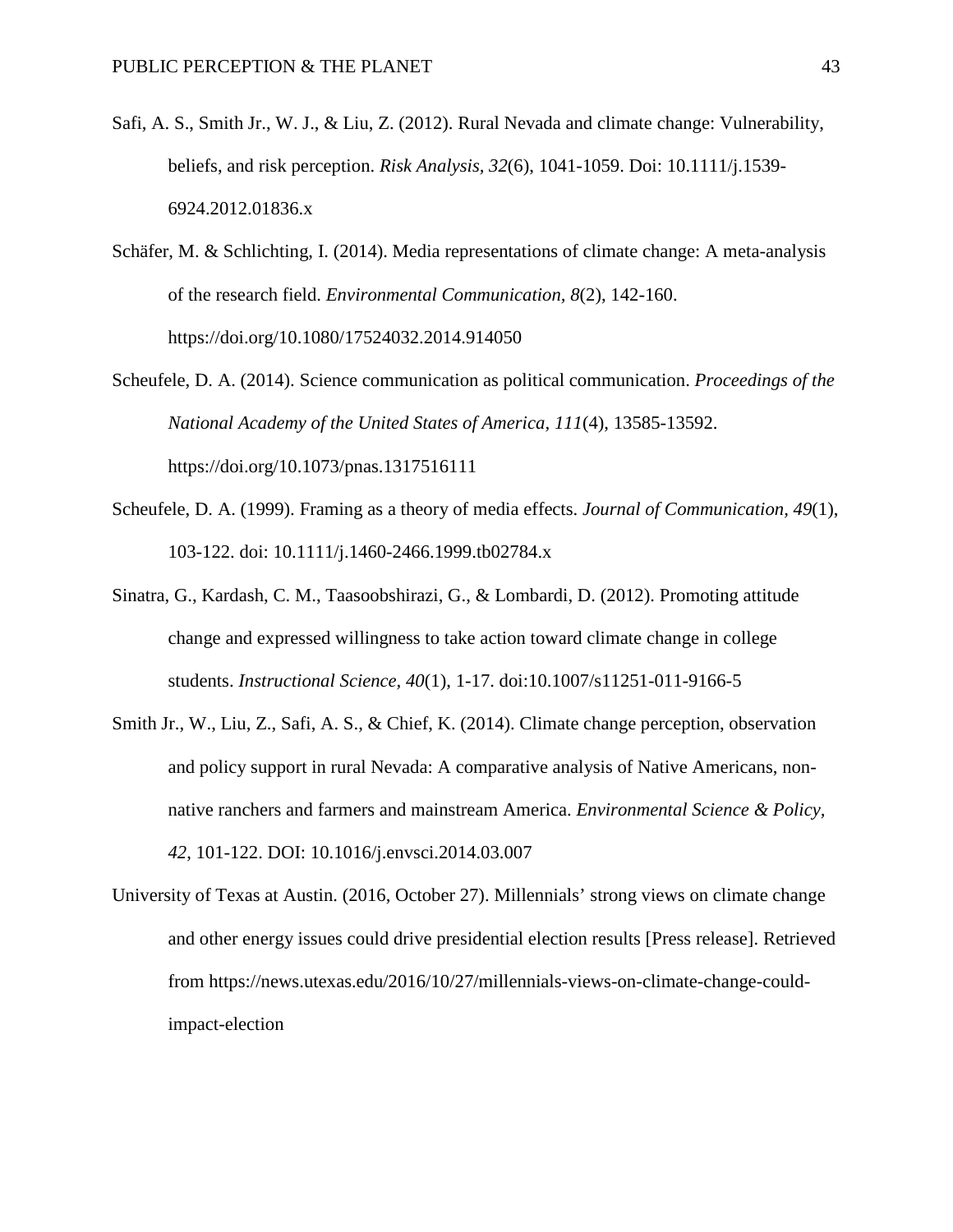- Whitmarsh, L. (2011). Scepticism and uncertainty about climate change: Dimensions, determinants and change over time. *Global Environmental Change, 21*(2), 690-700. doi:10.1016/j.gloenvcha.2011.01.016
- Wiest, S., Raymond, L., & Clawson, R. (2015). Framing, partisan predispositions, and public opinion on climate change. *Global Environmental Change, 31*, 187-198. http://dx.doi.org/10.1016/j.gloenvcha.2014.12.00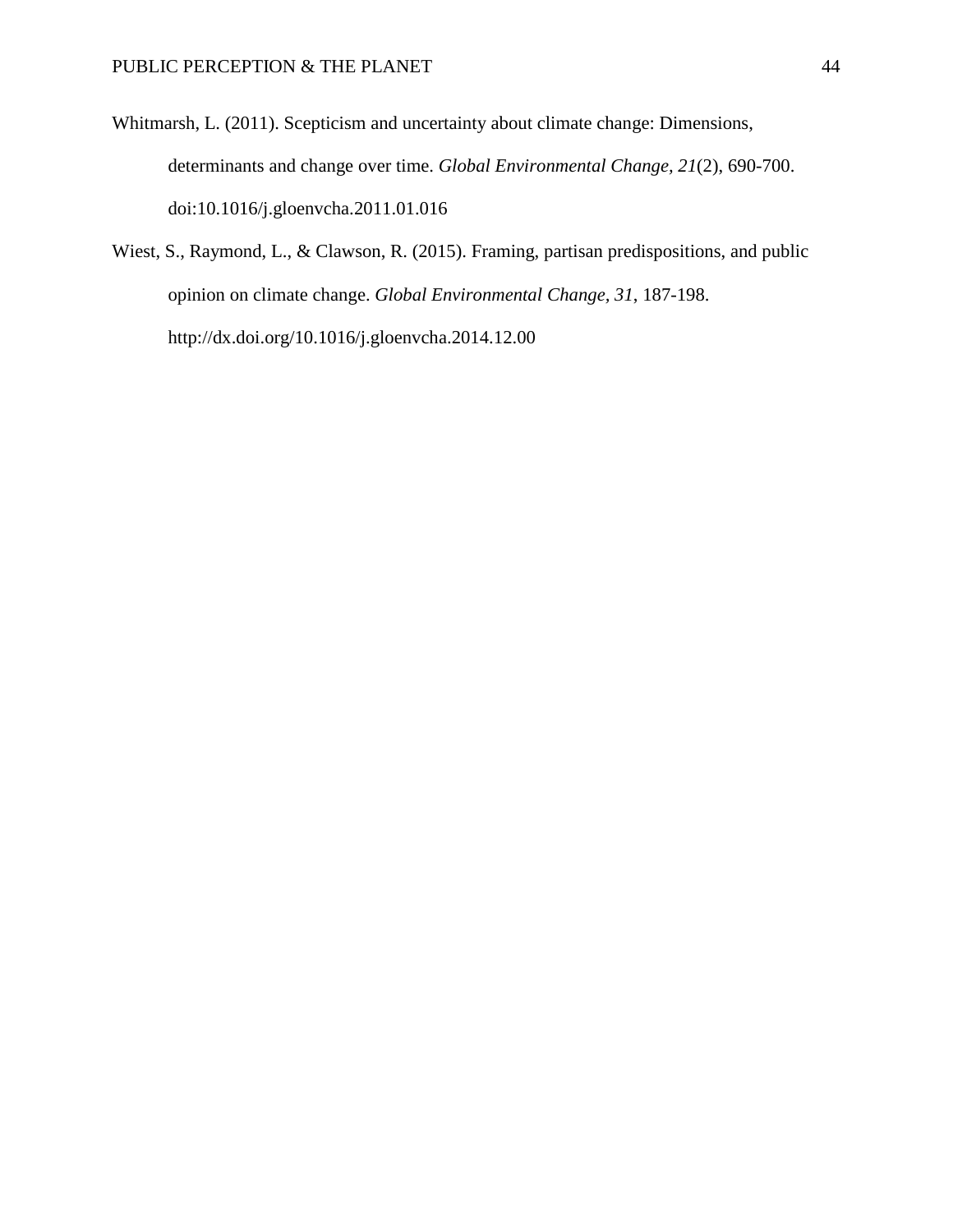## **Appendix A**

#### **1. What is your class year classification?**

Freshman (0-23 earned credits)

\_\_\_ Sophomore (24-53 earned credits)

\_\_\_ Junior (54-83 earned credits)

\_\_\_ Senior (84 or more earned credits)

**2. In which college does your academic major(s) belong? If you have more than one declared major, select all colleges that apply.**

\_\_\_ Bartlett College of Science and Mathematics *(Biological Sciences, Chemical Sciences, Computer Science, Geography, Geological Sciences, Mathematics, Physics)*

\_\_\_ College of Education and Allied Studies *(Communication Sciences and Disorders, Counselor Educations, Elementary and Early Childhood Education, Movement Arts, Health Promotion and Leisure Studies, Secondary Education and Professional Programs, Special Education)*

\_\_\_ College of Humanities and Social Sciences (*Anthropology, Art, Communication Studies, Criminal Justice, Dance, Economics, English, Global Languages and Literatures, History, Music, Philosophy, Political Science, Psychology, School of Social Work, Sociology, Theatre)*

\_\_\_ Ricciardi College of Business *(Accounting and Finance, Aviation Science, Management)*

\_\_\_ Undeclared Major

#### **3. To which gender identity do you most identify?**

\_\_\_ Female

\_\_\_ Male

\_\_\_ Transgender Female

\_\_\_ Transgender Male

\_\_\_ Gender Variant/Non-Conforming

\_\_\_ Not Listed (Please Specify: \_\_\_\_\_\_\_\_\_\_\_\_\_\_\_\_\_\_)

Prefer Not to Answer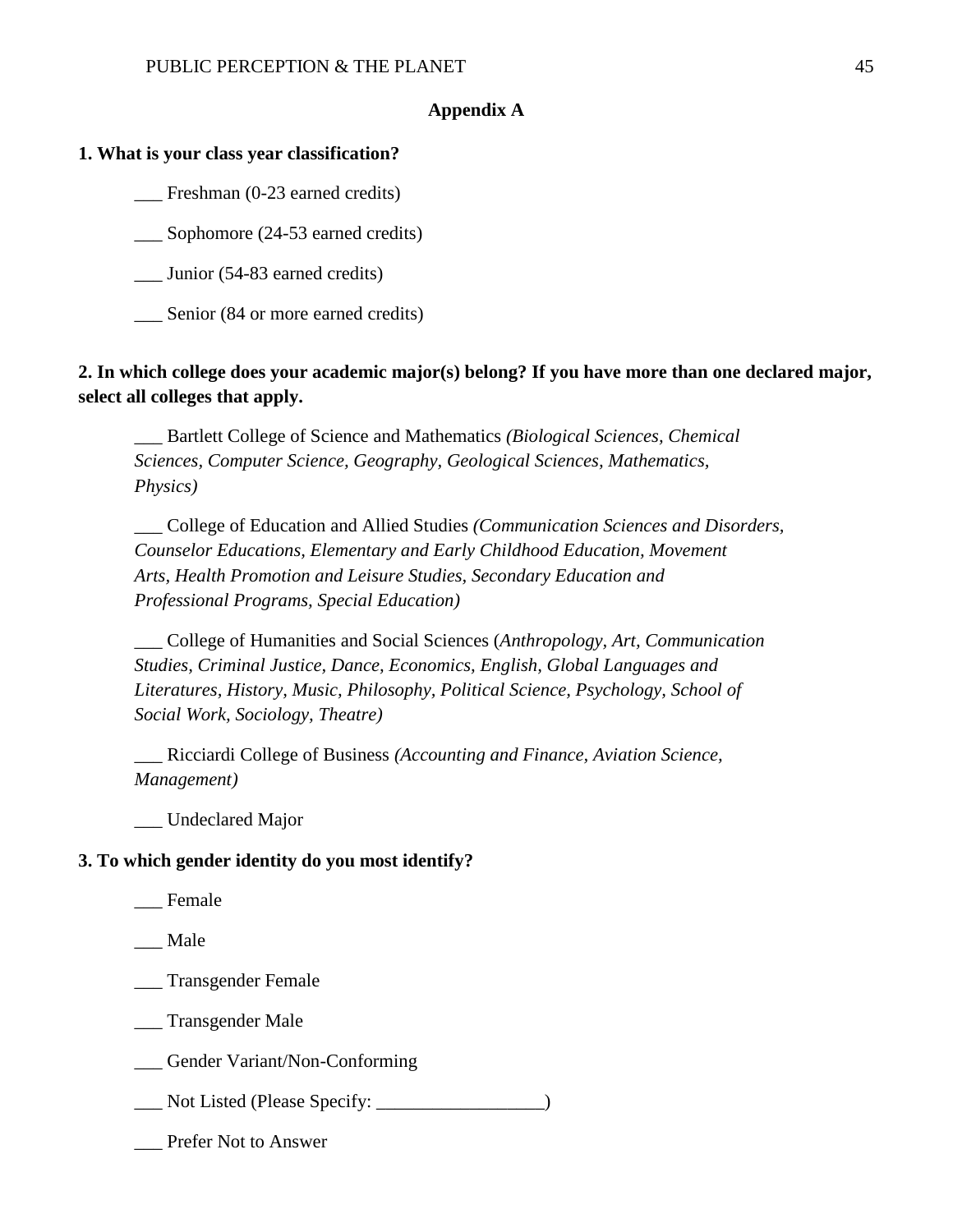# **4. What age did you turn on your last birthday?**

# **5. Which political party best represents your political beliefs?**

\_\_\_ Democrat

 $\overline{\phantom{a}}$ 

\_\_\_ Independent, lean Democrat

- \_\_\_ Independent
- \_\_\_ Republican
- \_\_\_ Independent, lean Republican
- \_\_\_ Other (Please Specify: \_\_\_\_\_\_\_\_\_\_\_\_\_\_\_\_\_\_)

# **6. Are you of Hispanic, Latino, or Spanish origin, such as Mexican, Puerto Rican, or Cuban?**

- $\_\_\$  Yes
- \_\_\_ No

#### **7. Which of the following describes your race?**

\_\_\_ White

\_\_\_ Black or African-American

- \_\_\_ Asian or Asian-American
- \_\_\_ Native American/American Indian/Alaska Native
- \_\_\_ Native Hawaiian/Other Pacific Islander

#### **8. Please indicate which of the following comes closest to your own views:**

- \_\_\_ Most scientists think global warming is happening
- \_\_\_ Most scientists think global warming is not happening.

\_\_\_ There is a lot of disagreement among scientists about whether or not global warming is happening.

\_\_\_ Don't know enough to say.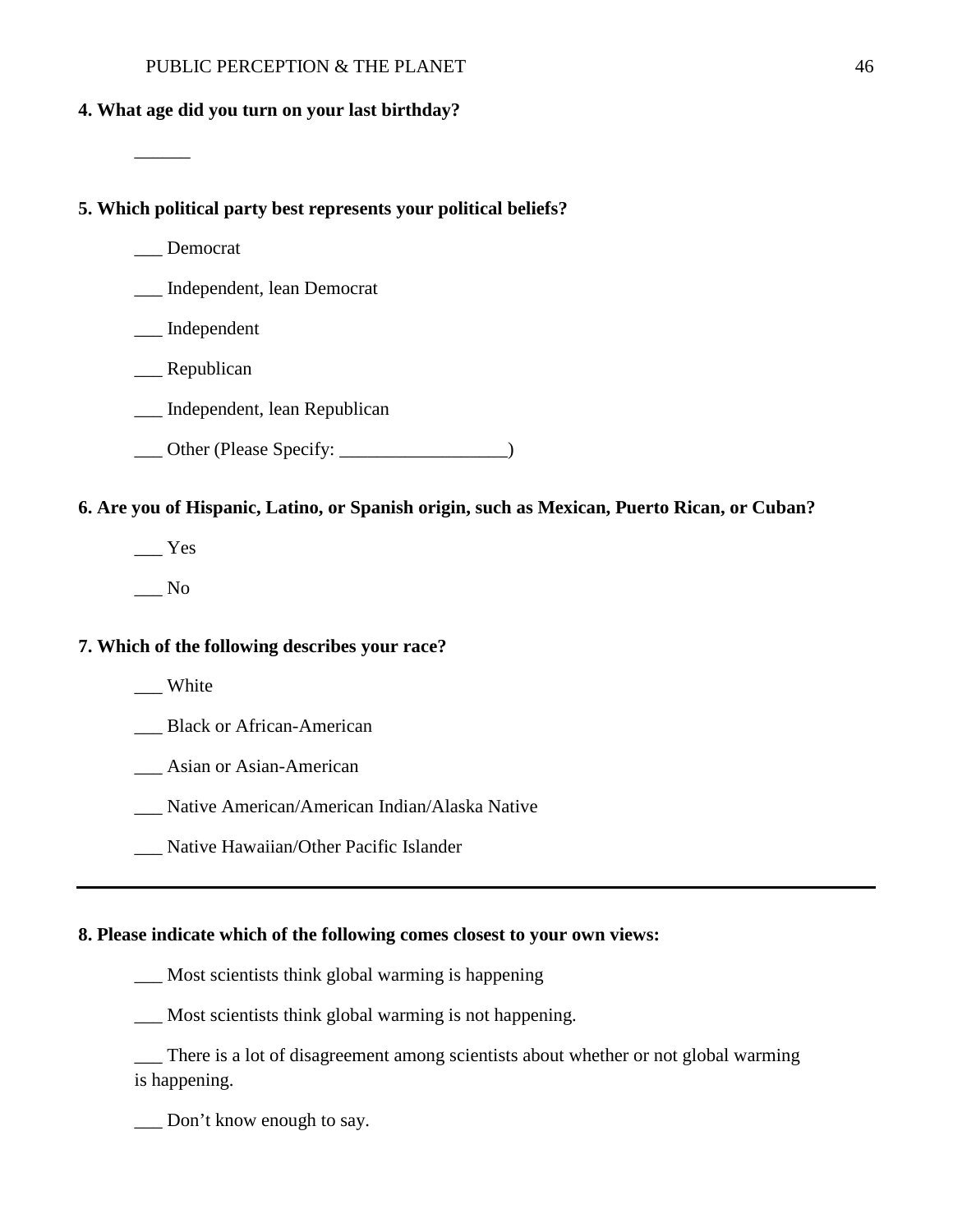# **9. Please indicate which of the following comes closest to your own views:**

\_\_\_ Global warming is caused mostly by human activities.

- \_\_\_ Global warming is caused mostly by natural changes in the environment.
- \_\_\_ Global warming is caused by a combination of human activities and natural changes in the environment.

\_\_\_ Global warming is not happening.

\_\_\_ Don't know enough to say.

**10. Please indicate your certainty about the occurrence of global warming on a scale of 1 to 9: 1 being "extremely sure that global warming is not happening," 5 being "don't know" and 9 being "extremely sure that global warming is happening"**

| Extremely sure<br>that global<br>warming is not<br>happening |                |   |   | Don't know |   |   |   | Extremely sure<br>that global<br>warming is<br>happening |
|--------------------------------------------------------------|----------------|---|---|------------|---|---|---|----------------------------------------------------------|
|                                                              | $\overline{2}$ | 3 | 4 | 5          | 6 | ⇁ | 8 | 9                                                        |
|                                                              |                |   |   |            |   |   |   |                                                          |

**11. Please indicate your concern about the impact of global warming on plants on a scale of 1 to 7: 1 being "not at all concerned" and 7 being "extremely concerned"**

\_\_\_\_\_\_\_\_\_\_\_\_\_\_\_\_\_\_\_\_\_\_\_\_\_\_\_\_\_\_\_\_\_\_\_\_\_\_\_\_\_\_\_\_\_\_\_\_\_\_\_\_\_\_\_\_\_\_\_\_\_\_\_\_\_\_\_\_\_\_\_\_\_\_\_\_\_\_\_\_\_\_\_\_\_

| Not at all<br>concerned |   |                |   |               |   | Extremely<br>concerned |
|-------------------------|---|----------------|---|---------------|---|------------------------|
|                         | ◠ | $\mathbf{R}$   | 4 | $\mathcal{D}$ | 6 |                        |
|                         |   | $\blacksquare$ |   |               |   |                        |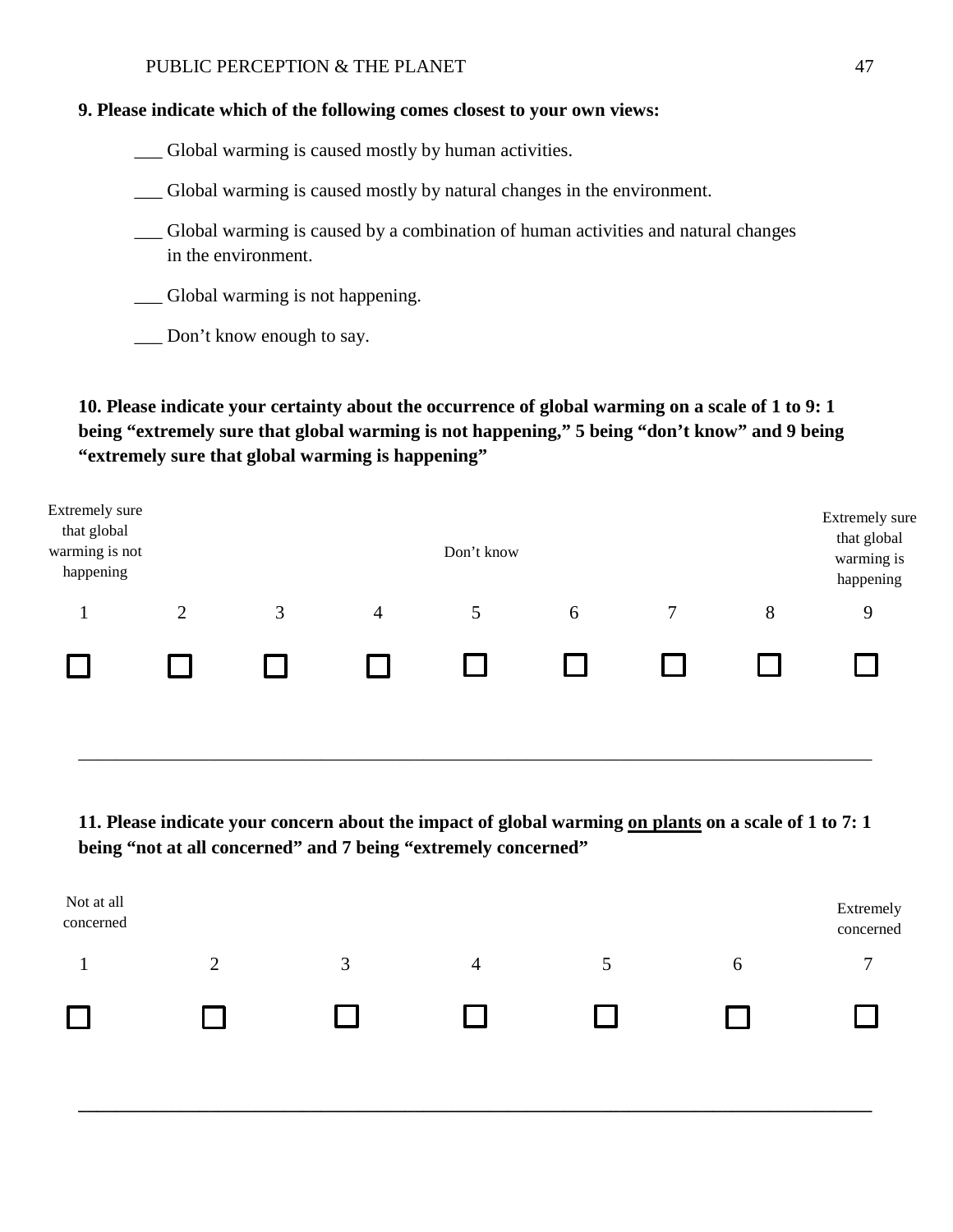# **12. Please indicate your concern about the impact of global warming on marine life on a scale of 1 to 7: 1 being "not at all concerned" and 7 being "extremely concerned"**

| Not at all<br>concerned |   |   |                |   |   | Extremely<br>concerned |
|-------------------------|---|---|----------------|---|---|------------------------|
|                         | 2 | 3 | $\overline{4}$ | 5 | 6 | $\mathbf{r}$           |
|                         |   |   |                |   |   |                        |

**13. Please indicate your concern about the impact of global warming on animals on a scale of 1 to 7: 1 being "not at all concerned" and 7 being "extremely concerned"**

| Not at all<br>concerned |                |   |                |   |   | Extremely<br>concerned |
|-------------------------|----------------|---|----------------|---|---|------------------------|
|                         | $\overline{2}$ | 3 | $\overline{4}$ | 5 | 6 | ⇁                      |
|                         |                |   |                |   |   |                        |

**14. Please indicate your concern about the impact of global warming on birds on a scale of 1 to 7: 1**  being "not at all concerned" and 7 being "extremely concerned"

**\_\_\_\_\_\_\_\_\_\_\_\_\_\_\_\_\_\_\_\_\_\_\_\_\_\_\_\_\_\_\_\_\_\_\_\_\_\_\_\_\_\_\_\_\_\_\_\_\_\_\_\_\_\_\_\_\_\_\_\_\_\_\_\_\_\_\_\_\_\_\_\_\_\_\_\_\_\_\_\_\_\_\_\_\_**

| Not at all<br>concerned |        |                   |   |              |   | Extremely<br>concerned |
|-------------------------|--------|-------------------|---|--------------|---|------------------------|
|                         | ⌒<br>∠ | $\mathbf{z}$<br>ت | 4 | ◡            | O | −                      |
|                         |        |                   |   | $\mathbf{L}$ |   |                        |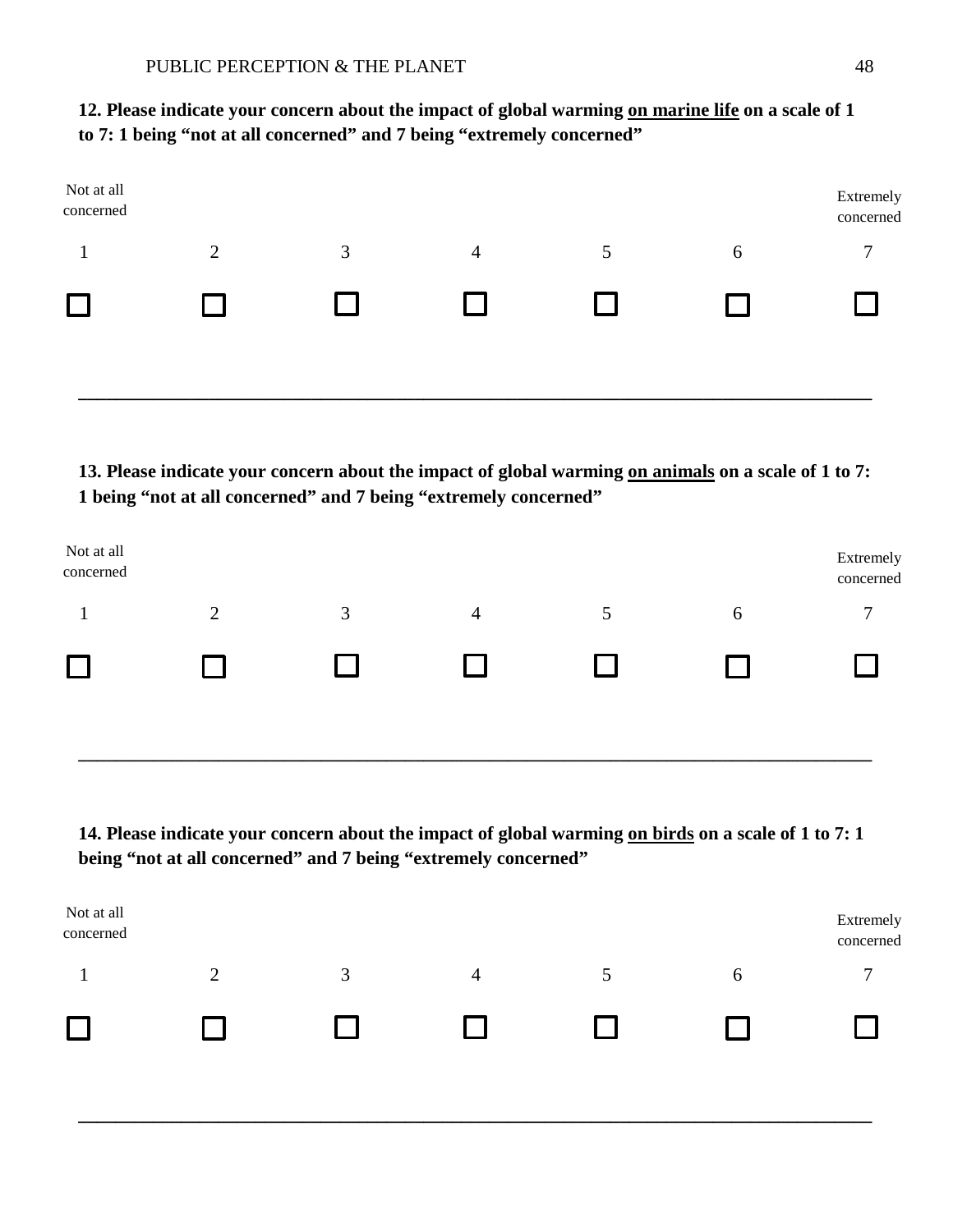# **15. Please indicate your concern about the impact of global warming on all people on a scale of 1 to 7: 1 being "not at all concerned" and 7 being "extremely concerned"**

| Not at all<br>concerned |   |   |                |   |   | Extremely<br>concerned |
|-------------------------|---|---|----------------|---|---|------------------------|
|                         | 2 | 3 | $\overline{4}$ | 5 | 6 | 7                      |
|                         |   |   |                |   |   |                        |

**16. Please indicate your concern about the impact of global warming on all children on a scale of 1 to 7: 1 being "not at all concerned" and 7 being "extremely concerned"**

| Not at all<br>concerned |                |   |   |   | Extremely<br>concerned |
|-------------------------|----------------|---|---|---|------------------------|
|                         | $\overline{2}$ | 3 | 4 | 6 | $\mathbf{\tau}$        |
|                         |                |   |   |   |                        |

**17. Please indicate your concern about the impact of global warming on your children on a scale of 1 to 7: 1 being "not at all concerned" and 7 being "extremely concerned"**

**\_\_\_\_\_\_\_\_\_\_\_\_\_\_\_\_\_\_\_\_\_\_\_\_\_\_\_\_\_\_\_\_\_\_\_\_\_\_\_\_\_\_\_\_\_\_\_\_\_\_\_\_\_\_\_\_\_\_\_\_\_\_\_\_\_\_\_\_\_\_\_\_\_\_\_\_\_\_\_\_\_\_\_\_\_**

| Not at all<br>concerned |        |               |   |                               |   | Extremely<br>concerned |
|-------------------------|--------|---------------|---|-------------------------------|---|------------------------|
|                         | ി<br>↩ | $\mathcal{R}$ | 4 |                               | O | –                      |
|                         |        |               |   | <b>The Contract of Street</b> |   |                        |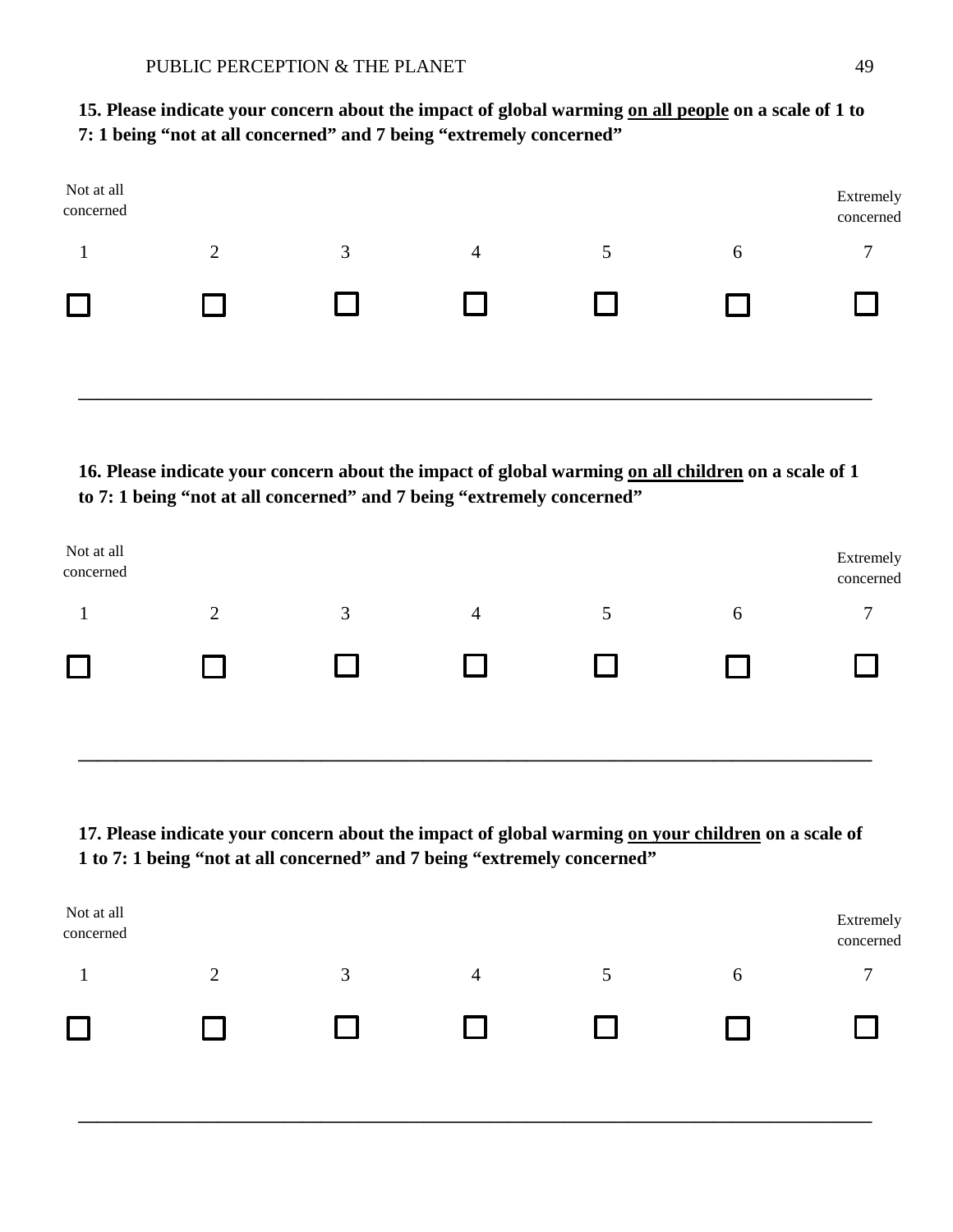# **18. Please indicate your concern about the impact of global warming on people in the United States on a scale of 1 to 7: 1 being "not at all concerned" and 7 being "extremely concerned"**

| Not at all<br>concerned |   |   |                |   |   | Extremely<br>concerned |
|-------------------------|---|---|----------------|---|---|------------------------|
|                         | 2 | 3 | $\overline{4}$ | 5 | 6 | $\mathbf{r}$           |
|                         |   |   |                |   |   |                        |

**19. Please indicate your concern about the impact of global warming on you on a scale of 1 to 7: 1 being "not at all concerned" and 7 being "extremely concerned"**

| Not at all<br>concerned |                |   |                |   |   | Extremely<br>concerned |
|-------------------------|----------------|---|----------------|---|---|------------------------|
|                         | $\overline{2}$ | 3 | $\overline{4}$ | J | 6 |                        |
|                         |                |   |                |   |   |                        |

**20. Please indicate your concern about the impact of global warming on your health on a scale of 1 to 7: 1 being "not at all concerned" and 7 being "extremely concerned"**

**\_\_\_\_\_\_\_\_\_\_\_\_\_\_\_\_\_\_\_\_\_\_\_\_\_\_\_\_\_\_\_\_\_\_\_\_\_\_\_\_\_\_\_\_\_\_\_\_\_\_\_\_\_\_\_\_\_\_\_\_\_\_\_\_\_\_\_\_\_\_\_\_\_\_\_\_\_\_\_\_\_\_\_\_\_**

| Not at all<br>concerned |        |              |                |   | Extremely<br>concerned |
|-------------------------|--------|--------------|----------------|---|------------------------|
|                         | ◠<br>↩ | $\mathbf{c}$ | $\overline{4}$ | b | $\mathbf{r}$           |
|                         |        |              |                |   |                        |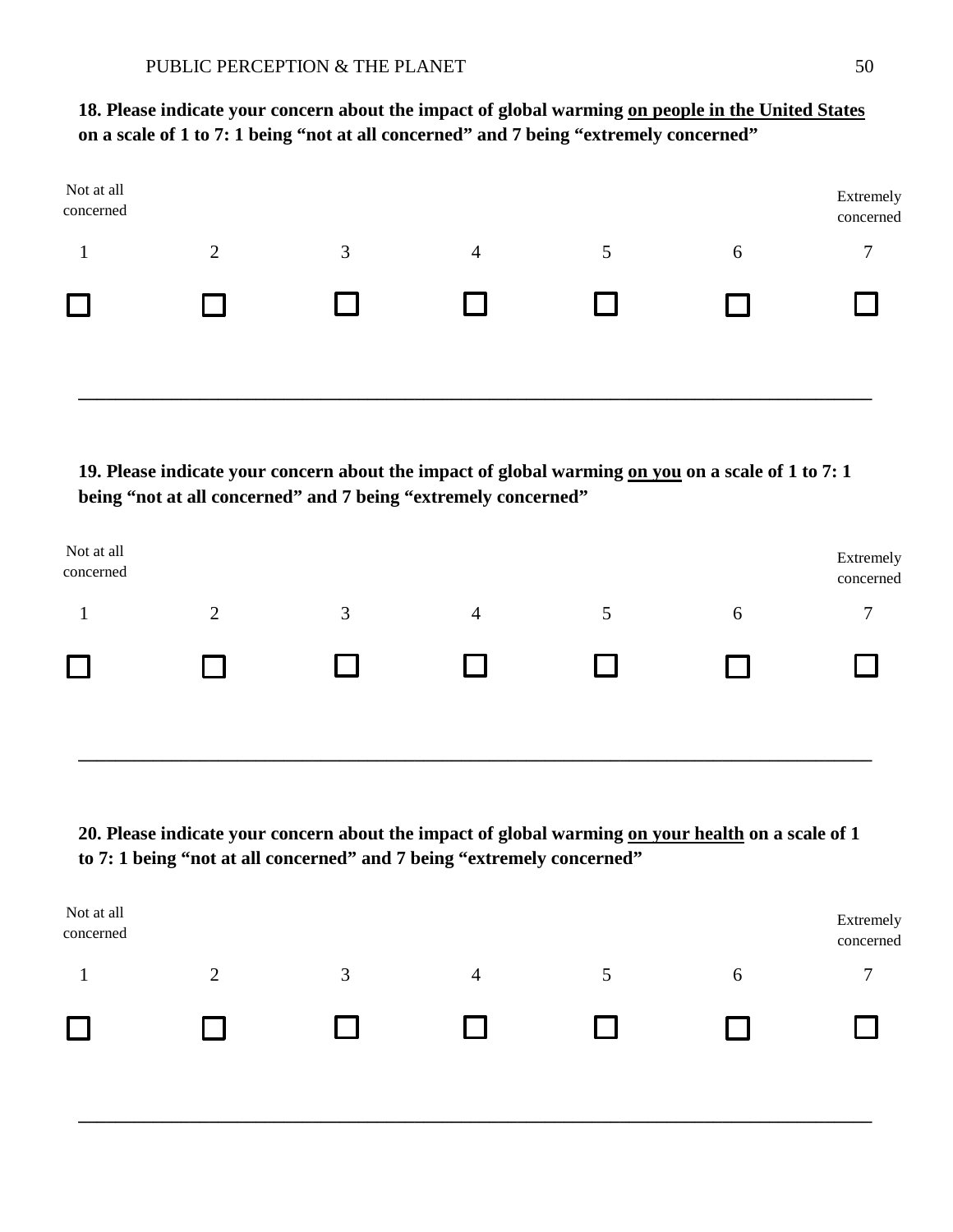# **21. Please indicate your concern about the impact of global warming on your lifestyle on a scale of 1 to 7: 1 being "not at all concerned" and 7 being "extremely concerned"**

| Not at all<br>concerned |                |   |                |   |   | Extremely<br>concerned |
|-------------------------|----------------|---|----------------|---|---|------------------------|
|                         | $\overline{2}$ | 3 | $\overline{4}$ | 5 | 6 | ⇁                      |
|                         |                |   |                |   |   |                        |

# **22. Please indicate your concern about the impact of global warming on your future on a scale of 1 to 7: 1 being "not at all concerned and 7 being "extremely concerned"**

| Not at all<br>concerned |   |           |   |  | Extremely<br>concerned |
|-------------------------|---|-----------|---|--|------------------------|
|                         | ി | $\bigcap$ | 4 |  |                        |
|                         |   |           |   |  |                        |

**\_\_\_\_\_\_\_\_\_\_\_\_\_\_\_\_\_\_\_\_\_\_\_\_\_\_\_\_\_\_\_\_\_\_\_\_\_\_\_\_\_\_\_\_\_\_\_\_\_\_\_\_\_\_\_\_\_\_\_\_\_\_\_\_\_\_\_\_\_\_\_\_\_\_\_\_\_\_\_\_\_\_\_\_\_**

**23. Please indicate all of the items that you believe are true** 

# **Taking national action on global warming would…**

- \_\_\_ Help free us from dependence on foreign oil
- \_\_\_ Improve people's health
- \_\_\_ Save many plant and animal species from extinction
- \_\_\_ Prevent the destruction of most life on the planet
- \_\_\_ Cost jobs and harm our economy
- \_\_\_ Cause energy prices to rise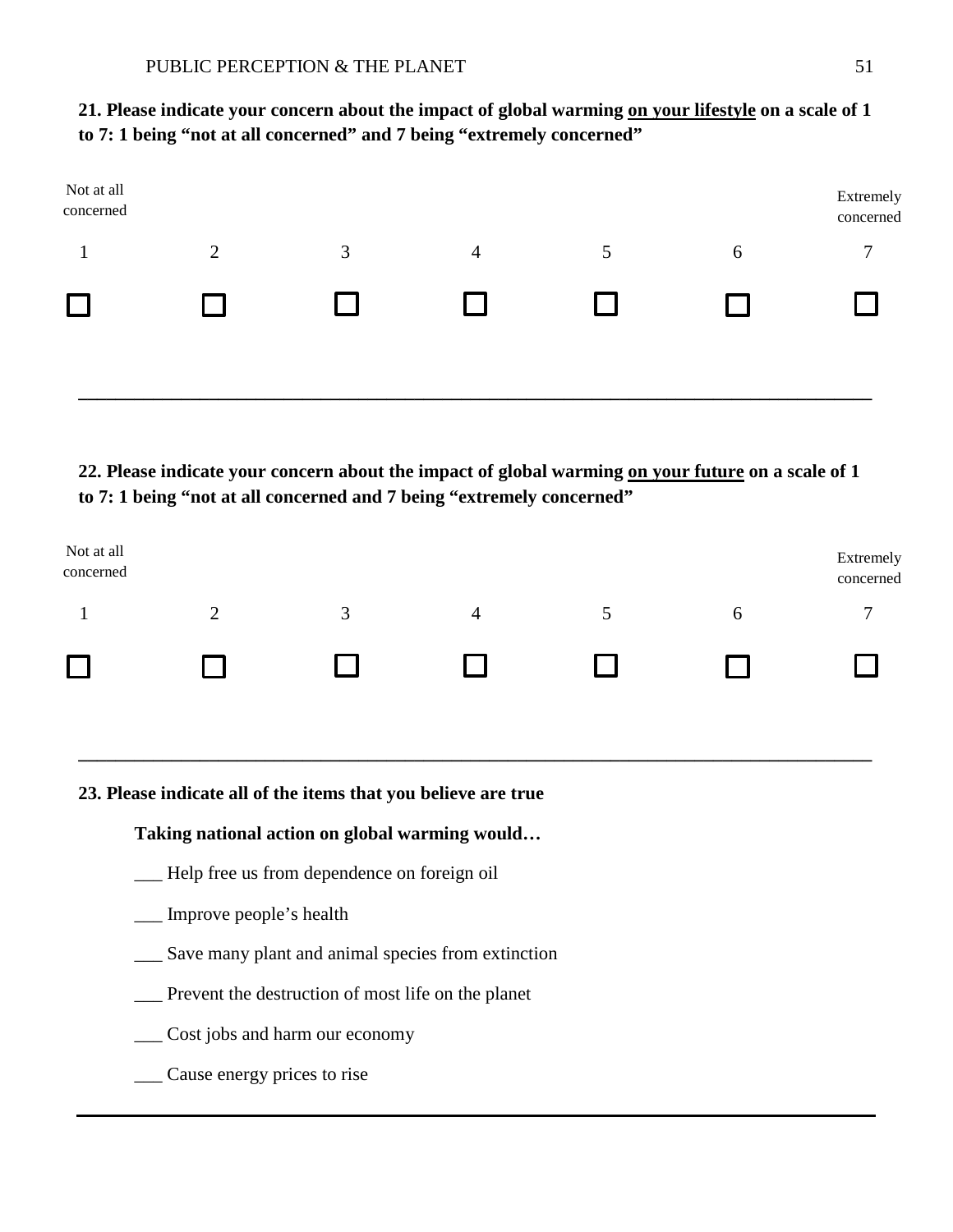\_\_\_\_\_\_\_\_\_\_\_\_\_\_\_\_\_\_\_\_\_\_\_\_\_\_\_\_\_\_\_\_\_\_

\_\_\_\_\_\_\_\_\_\_\_\_\_\_\_\_\_\_\_\_\_\_\_\_\_\_\_\_\_\_\_\_\_\_

\_\_\_\_\_\_\_\_\_\_\_\_\_\_\_\_\_\_\_\_\_\_\_\_\_\_\_\_\_\_\_\_\_\_

\_\_\_\_\_\_\_\_\_\_\_\_\_\_\_\_\_\_\_\_\_\_\_\_\_\_\_\_\_\_\_\_\_\_

**24. Thinking specifically about government and politics, do you get most of your news about this topic…**

\_\_\_ On television (See 24a)

\_\_\_ On the internet (See 24b)

\_\_\_ On the radio (See 24c)

\_\_\_ In print (See 24d)

**24a.** \*Answer only if you selected "On television" for question 24. Which television outlet or program do you turn to most often for news about government and politics? Please list the name of the outlet or program:

**24b.** \*Answer only if you selected "On the internet" for question 24. Which source on the internet do you turn to most often for news about government and politics? Please list the name of the internet source:

**24c.** \*Answer only if you selected "On the radio" for question 24. Which radio program or station do you turn to most often for news about government and politics? Please list the name of the program or the letters of the station (Please DO NOT just list the station numbers):

**24d.** \*Answer only if you selected "In print" for question 24. Which print source do you turn to most often for news about government and politics? Please list the name of the print source (If a newspaper, also include the city where it is from):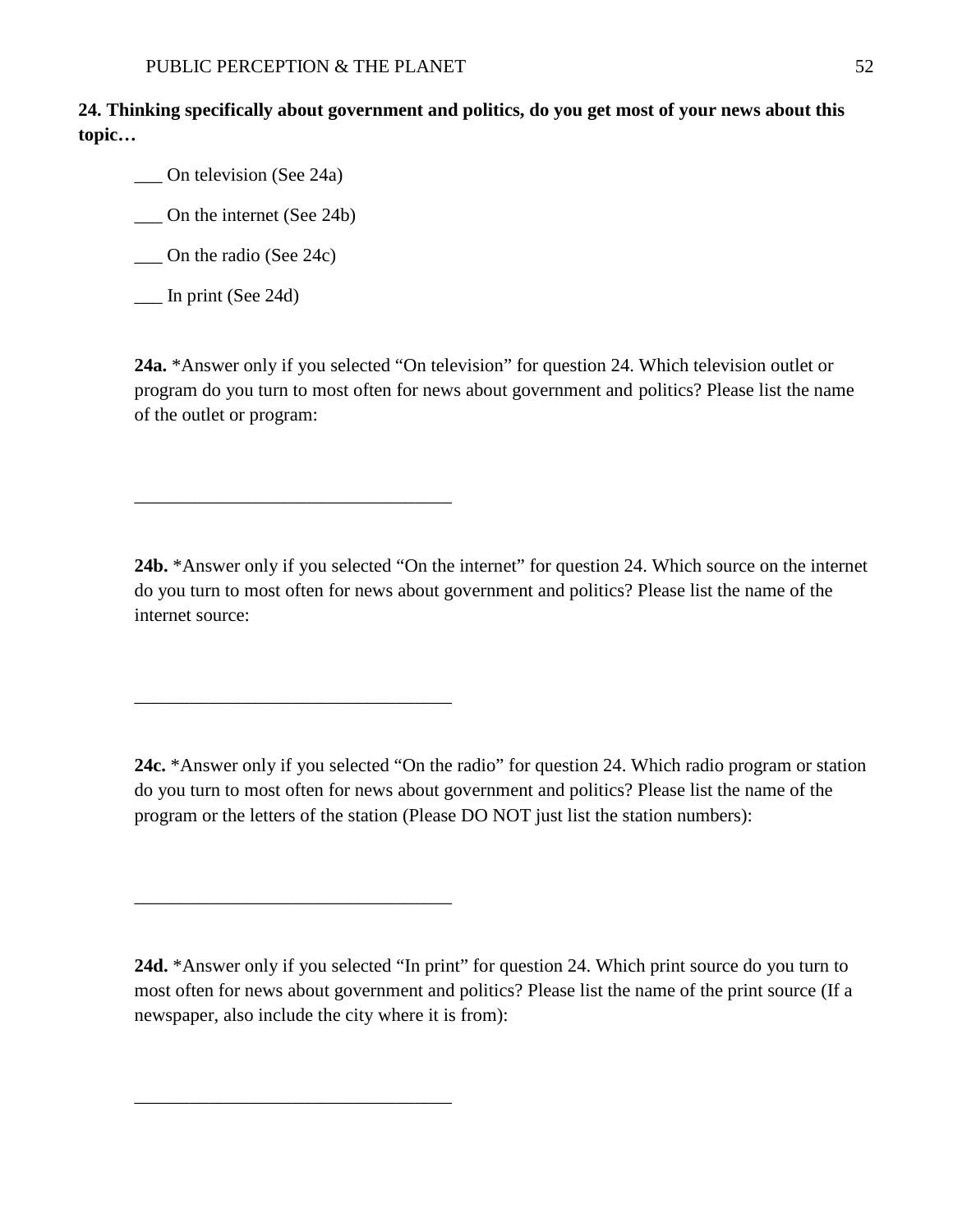**25. Please indicate the level of conflicting or contradictory tones you have heard from the media (including television, radio, newspapers, magazines, and the Internet) in the past year in reports about climate change** 



**26. Please indicate how much conflicting or contradictory information you have heard from the media (including television, radio, newspapers, magazines, and the Internet) in the past year about claims of scientific consensus on climate change**



**27. Please indicate how much conflicting or contradictory information you have heard from the media (including television, radio, newspapers, magazines, and the Internet) in the past year about claims of climate change certainty**



**28. Please indicate how much conflicting or contradictory information you have heard from the media (including television, radio, newspapers, magazines, and the Internet) in the past year about claims of human causes of climate change**

| Not at all     | A little | Some | A lot |
|----------------|----------|------|-------|
| $\blacksquare$ |          |      |       |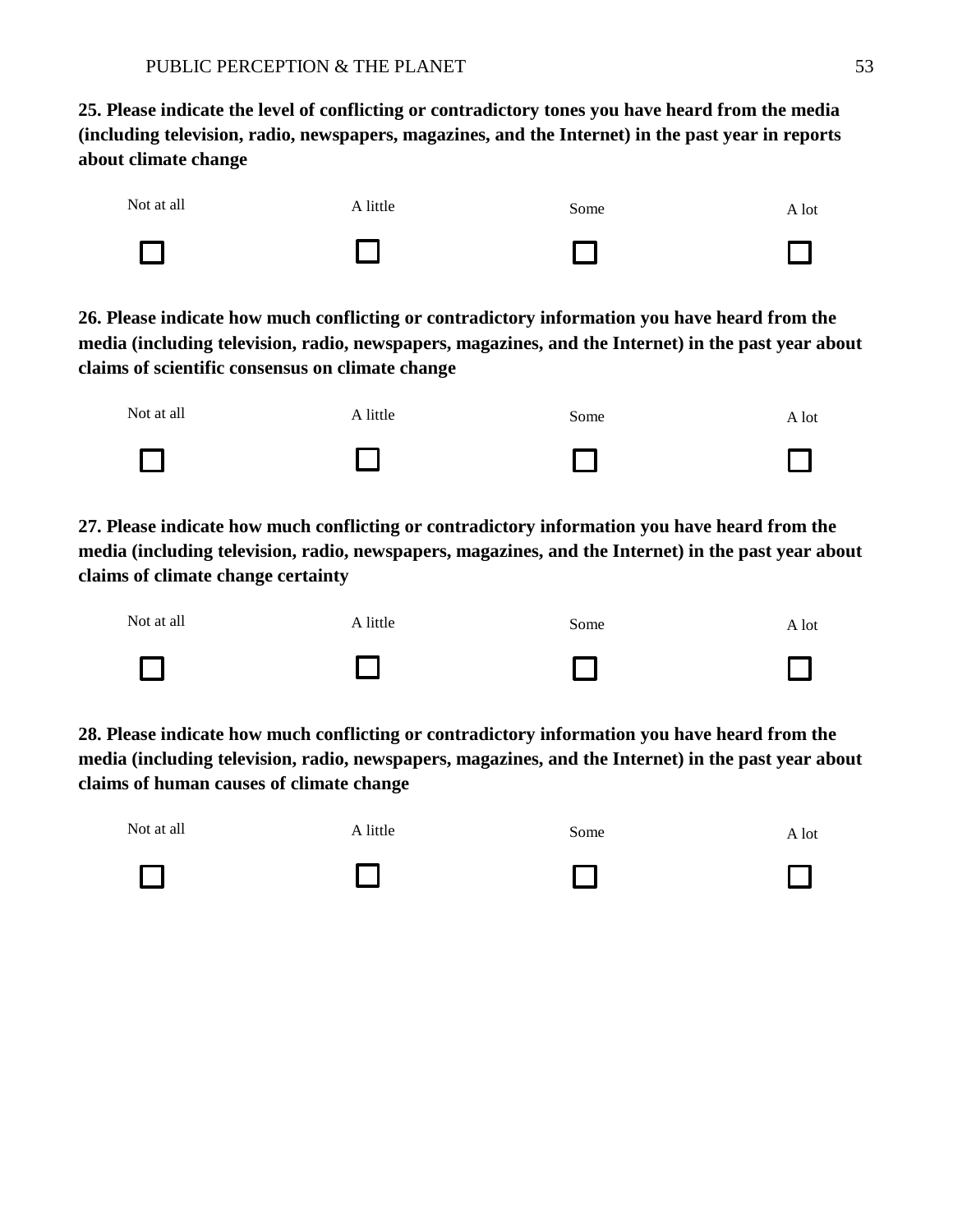#### **Appendix B**

## **Exploratory Follow-Up Tests for H1**

#### Gender

| <b>Chi-Square Tests</b>      |        |    |                 |  |  |
|------------------------------|--------|----|-----------------|--|--|
|                              | Value  | df | Asymp. Sig. (2- |  |  |
|                              |        |    | sided)          |  |  |
| Pearson Chi-Square           | 6.588a | 3  | .086            |  |  |
| Likelihood Ratio             | 7.629  | 3  | .054            |  |  |
| Linear-by-Linear Association | 4.566  |    | .033            |  |  |
| of Valid Cases               | 131    |    |                 |  |  |

a. 4 cells (50.0%) have expected count less than 5. The minimum expected count is .27.

A Chi-Square test was conducted to compare certainty that most scientists think global warming is happening in females and males. The results of this test found that there was not a statistically significant correlation between this variable and gender.

Political Party Affiliation

| $5.00$ $-5.00$ $-5.00$       |        |                |                           |  |
|------------------------------|--------|----------------|---------------------------|--|
|                              | Value  | df             | Asymp. Sig. (2-<br>sided) |  |
| Pearson Chi-Square           | 9.273a | $\overline{2}$ | .010                      |  |
| Likelihood Ratio             | 8.876  | 2              | .012                      |  |
| Linear-by-Linear Association | 2.258  |                | .133                      |  |
| N of Valid Cases             | 131    |                |                           |  |

**Chi-Square Tests**

a. 0 cells (0.0%) have expected count less than 5. The minimum expected count is 5.88.

A Chi-Square test was conducted to compare certainty that most scientists think global warming is happening in Democrats/Independents who lean Democrat, Republicans/Independents who lean Republican, and all other responses to political party affiliation (including Independent, Other, and no answer). The results of this test found a statistically significant correlation between this variable and political party affiliation.